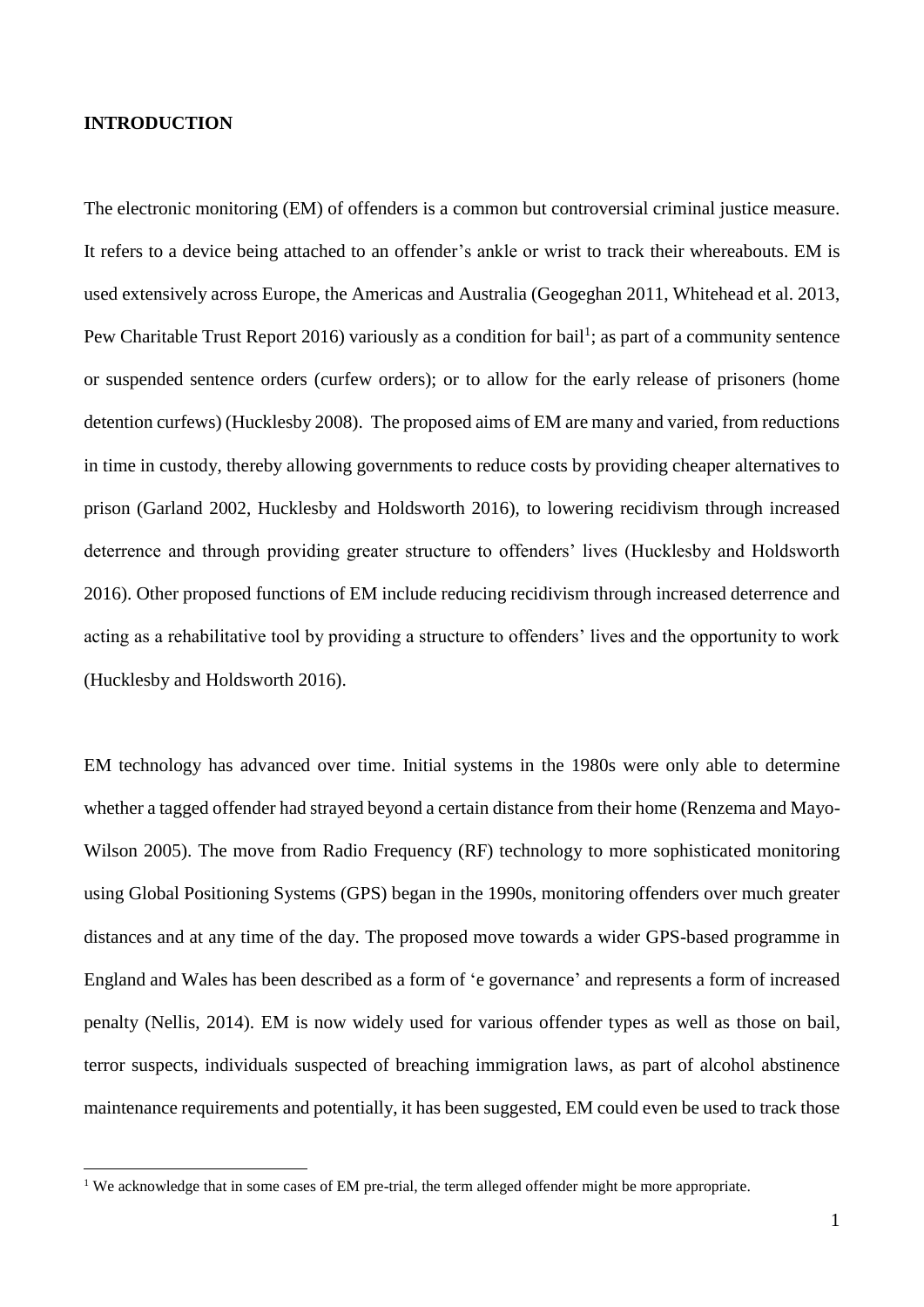refusing to pay child support (Paterson 2007). The conditions associated with EM differ for different types of offenders. For example, sex offenders with tags may have geographic restrictions within a certain distance of schools, playgrounds and other areas in which children commonly congregate. For perpetrators of domestic abuse, by contrast, EM might serve as part of a restraining order.

EM is not without its detractors, especially when viewed more as a form of state control than a method of rehabilitation (Kornhauser and Laster, 2014). Many commentators advocate caution in the widespread use of EM systems, whether implemented alone or as part of a suite of interventions (Renzema and Mayo-Wilson 2005. A recurrent criticism concerns so-called *net-widening*, referring to the increasing use of sanctions against individuals who otherwise may not have been sanctioned (Bryne, Lurigio and Petersilia, 1992). This is often invoked in the case of low-risk offenders sentenced to EM when existing community sentences may be more appropriate (Padgett, Bales and Blomberg 2006). Likewise, the heightened surveillance of individuals released from prison and placed on EM can lead to an increase in technical violations (such as missing curfew deadlines), which, although not crimes in the traditional sense, nevertheless often result in the incarceration of offenders who would otherwise have been in the community on parole or probation.

There is an extensive literature on the background, use and effectiveness of EM. Notable reviews include Corbett and Marx (1991), Mainprize (1996), MacKenzie (1997), Schmidt (1998), Gendreau et al. (2000) and Whitfield (2001). Taken together, these studies converge on the finding that EM is shown to have little appreciable effect on recidivism rates. In 2005, Renzema and Mayo-Wilson conducted a systematic review focusing specifically on the effectiveness of EM on moderate- to highrisk offender populations. The results were in line with prior research. Despite EM being widely advocated and implemented, Renzema and Mayo-Wilson (2005, p. 231) report that they "failed to identify any methodologically sound evaluation comparing EM to incarceration" and "failed to find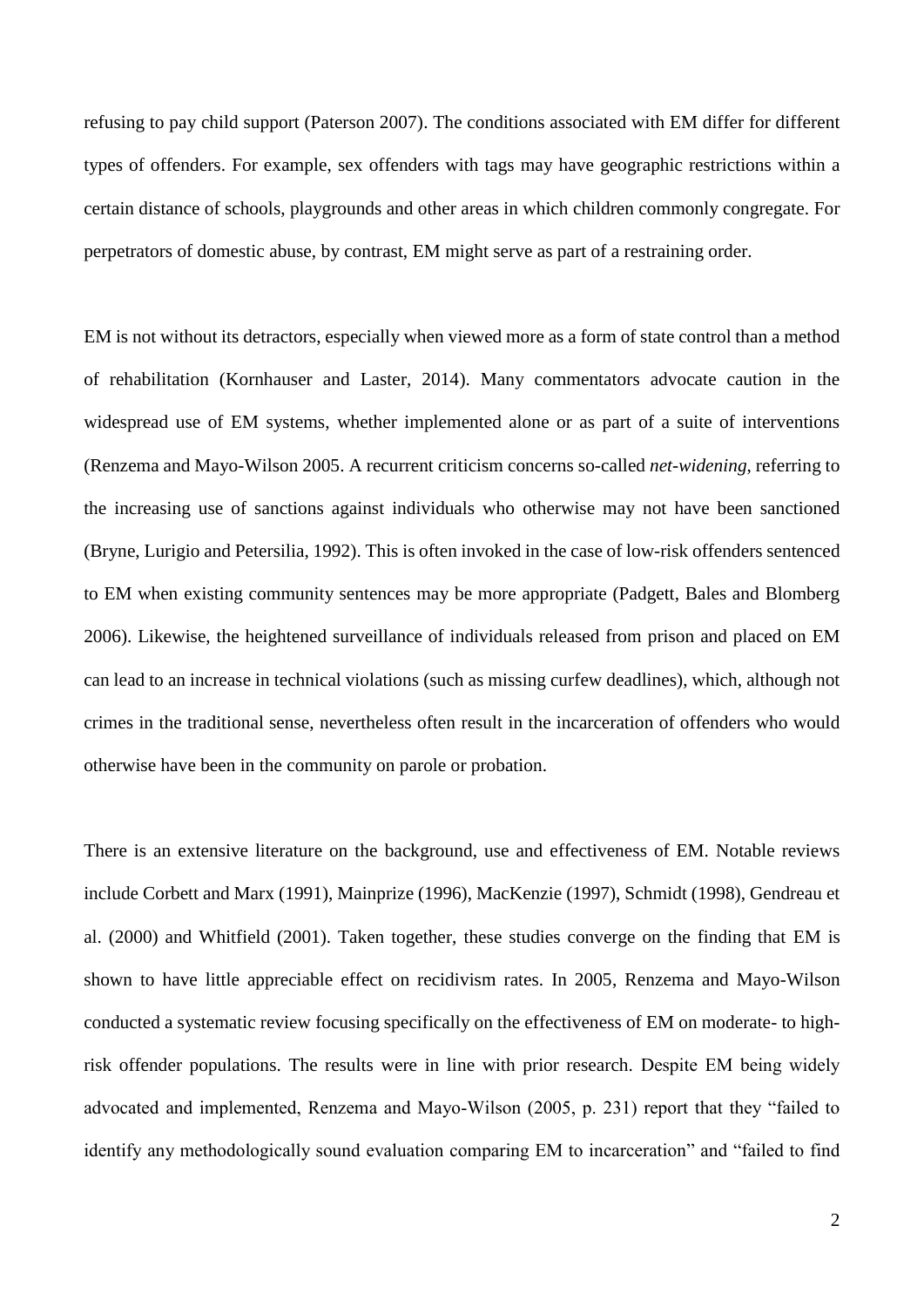any convincing evidence that EM is superior to other prison diversion programs". Only two identified studies reported promising results following the use of EM (Finn and Muirhead-Stevens 2002; Bonta et al. 2000a) but these referred to a very specific subset of offenders (sex offenders and prison divertees) and to EM implemented alongside other offender treatment programmes. Their conclusions are sobering:

"After 20 years of EM, we have only a few clues as to its impact… If EM continues to be used as it has been used, shortsighted governments will continue to waste taxpayer dollars for ideological reasons and political gain…. Money spent on EM could be spent on empiricallytested programs that demonstrably protect our communities" (Renzema and Mayo-Wilson, 2005, p.233).

Another systematic review by Aos, Miller and Drake (2006) reports similarly a statistically nonsignificant effect of EM on recidivism rates. Their review of nine studies concluded that "although there is no current evidence that electronic monitoring reduces recidivism rates, it can be a costeffective resource" when offset against jail time (2009: 284).

This paper reports the findings of a systematic review which builds on and extends the work of Renzema and Mayo-Wilson (2005). It contributes to the EM literature in the following ways. First, over a decade has passed since Renzema and Mayo-Wilson (2005). Since then, EM technology has advanced considerably, especially with the increase in GPS enabled surveillance and tracking (DeMichele and Payne, 2009) such that it might plausibly enhance the recidivism-reducing potential of EM by disrupting potential offending if tracking is conducted in real time. Second, Renzema and Mayo-Wilson (2005) included only on experimental or quasi-experimental studies involving moderate- to high-risk offenders. Here, we adopt a broader inclusion criteria including a wider range of study designs and offender populations. In doing so we depart from traditional views that contend that only the highest quality studies may be included in evidence synthesis. In the absence of a corpus of experimental evidence on EM, our view is that this inclusive approach provides a more pragmatic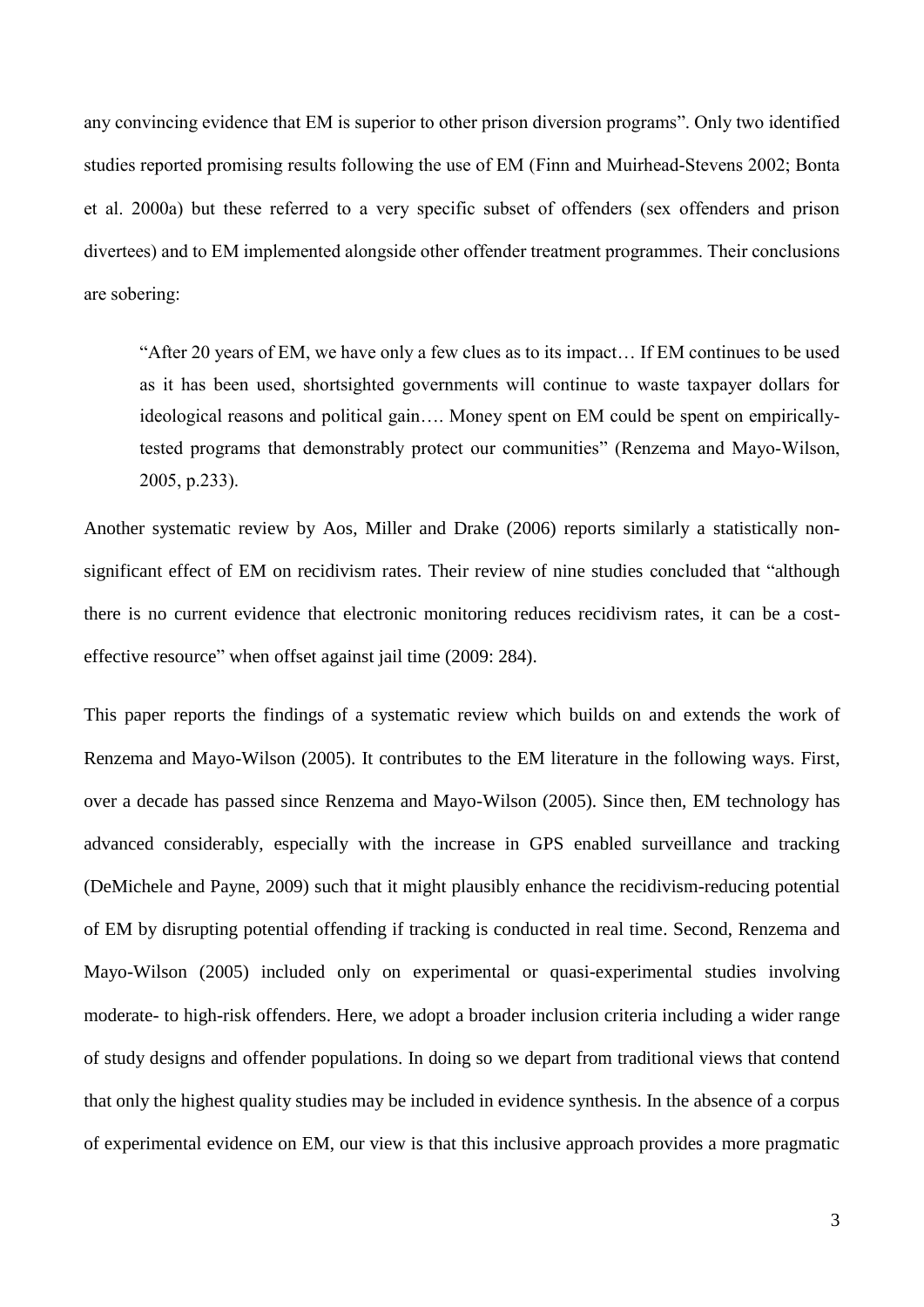means of assessing the effectiveness of EM on recidivism. This is done using a transparent and systematic method, laid out in full below.

Third, previous reviews of the effectiveness of EM have focussed mainly on the *impact* of EM on various criminal justice outcome measures (such as recidivism rates). In this paper, informed by the principles of realist evaluation (Pawson and Tilley, 1997) and the recently established EMMIE framework (Johnson et al. 2015; described below), we systematically identify and synthesise information on not only the effectiveness of EM at reducing recidivism, but also on the causal mechanisms through which EM might plausibly reduce recidivism, the conditions in which EM is found to be more or less effective, the challenges associated with implementing EM and the cost effectiveness of EM programmes. This broader assessment of the research evidence is important given previous EM schemes have been marred by technological and implementation problems (National Audit Office 2006; Shute 2007, Hucklesby 2013).

The remainder of the paper is organised as follows: the next section discusses the method used to conduct the systematic review, focusing on the search strategy, inclusion criteria, data extraction, and analysis of quantitative and qualitative data. Thereafter, the results section reports on quality appraisal of studies and reports results of effect size and moderator analyses. The subsequent three sections focus on the mechanisms, implementation and economic aspects of EM. This is followed by a section which maps out the interactions between the various identified elements of the intervention in logic models. The penultimate section discusses the implications of our findings followed by the conclusion.

## **METHODS**

Our review is guided by the EMMIE framework. Johnson et al. (2015) proposed EMMIE as a means to assess the quality and breadth of systematic review evidence in crime reduction. The first 'E' of EMMIE refers to the size and direction of the 'effect' of a given policy, programme or practice. The first 'M' refers to 'mechanism' or an explanation as to how a policy, programme or practice is expected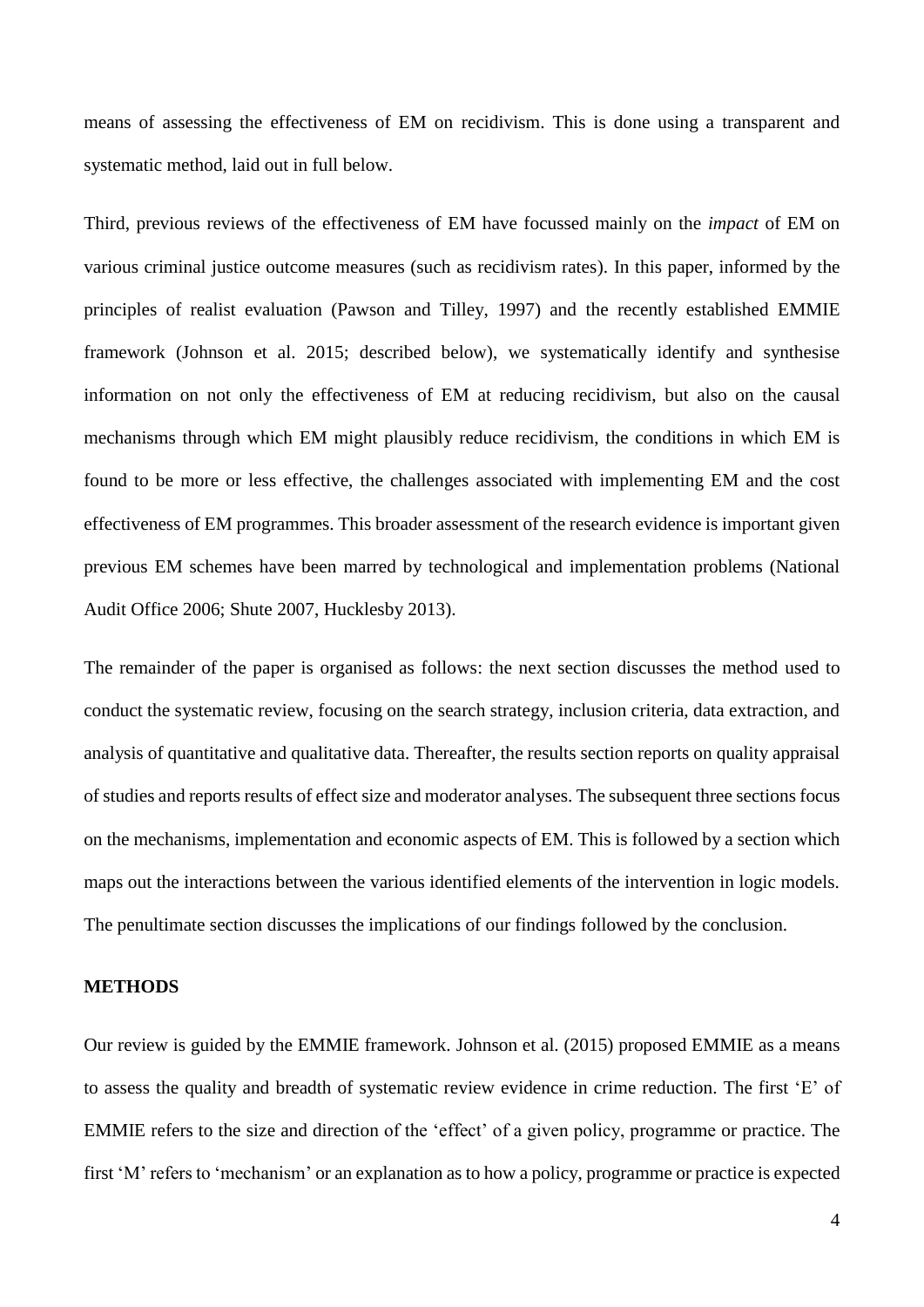to bring about the sought-after outcome patterns. The second 'M' refers to 'moderator' and describes the conditions that need to be in place for a policy, programme or practice to operate effectively. The 'I' refers to 'implementation' and relates to the process and challenges associated with putting a given policy, programme or practice in place. Finally, the last 'E' refers to 'Economics' which details how much an activity costs in relation to outputs, outcomes or benefits. Consistent with two recently published EMMIE-informed systematic reviews (see Sidebottom et al. 2017a, 2017b), here we use a mixed-methods approach. More specifically, we examine the effectiveness of EM at reducing recidivism using standard meta-analytic methods and explore the other elements of EMMIE using mainly qualitative methods. Different inclusion criteria and synthesis methods were used for these two components of our review, as described below.

## **Search Strategy**

Our search strategy involved keyword searches of 14 electronic databases<sup>2</sup> in January 2016, including grey literature and dissertation databases, and searches of publications by relevant government, research and professional agencies conducted by an information specialist (see Appendix A). We also performed forward and backward citation searches of all studies which met our inclusion criteria.

# **Inclusion Criteria**

1

There are various types of technology which can be considered EM. For clarity, this review focuses only on the most commonly used types of EM, that is, radio frequency identification (RFID) technology to monitor the presence of an offender at a designated place (usually residence) at fixed time periods (curfews) and location tracking devices using global positioning system (GPS) technology, which constantly record the location of the offender in almost real time.

<sup>2</sup> ASSIA (Applied Social Sciences Index and Abstracts); Criminal Justice Abstracts; Criminal Justice Periodicals; ERIC; (Education Resources Information Centre); IBSS (International Bibliography of Social Sciences); NCJRS (National Criminal Justice Reference Service); ProQuest theses and dissertations; PsycINFO; PsycEXTRA; SCOPUS; Social Policy and Practice; Sociological Abstracts; Web of Science; CINCH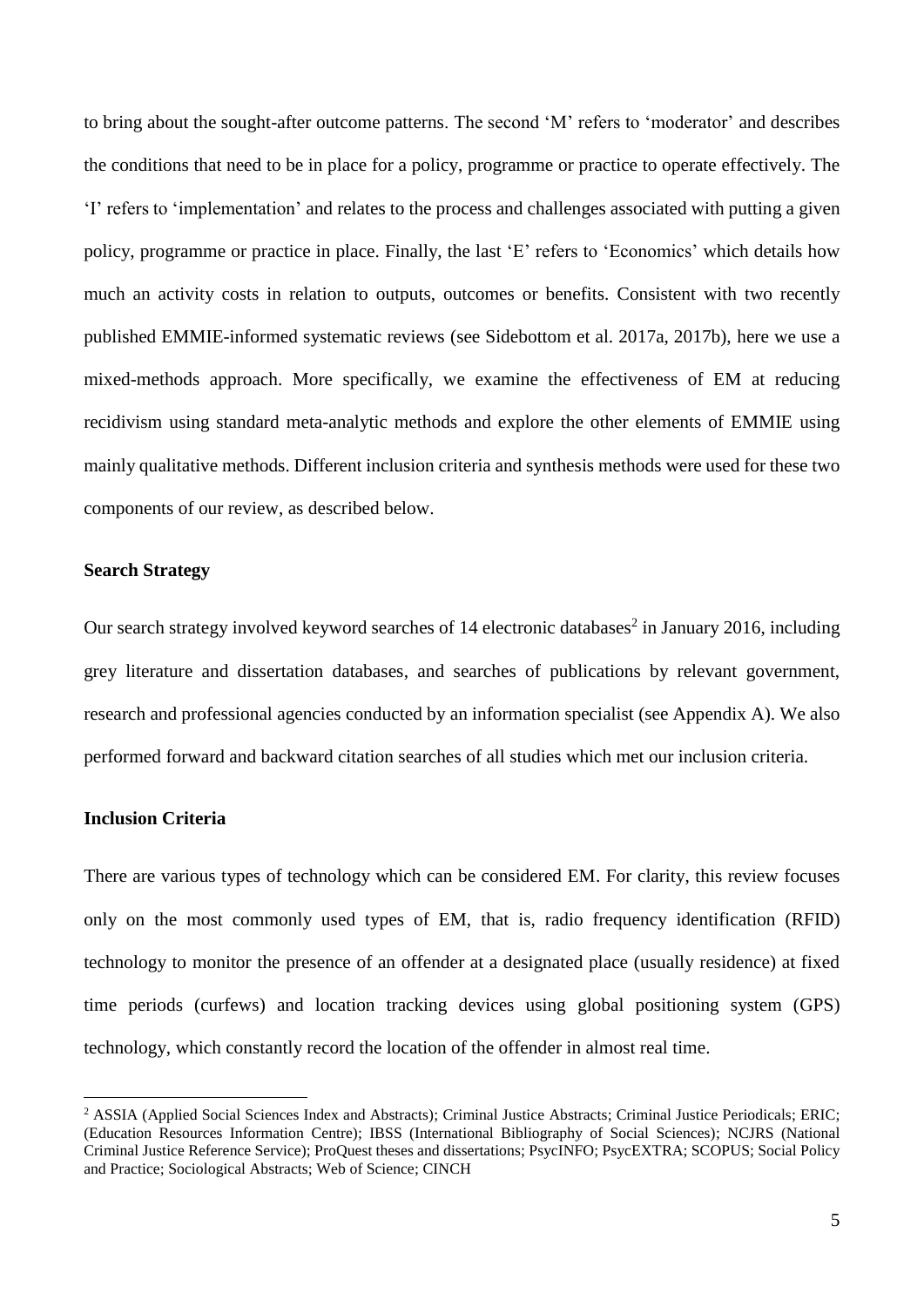The review focuses exclusively on studies of EM that include a tagging device worn by an offender, and hence we exclude studies relating to offender monitoring via, say, CCTV or telephone, or those focusing on the tracking of goods or places. The review also does not include studies of EM used for alcohol monitoring or victim protection devices. This is because the focus of the review is on offender monitoring as a means to reduce recidivism as opposed to other aspects of surveillance.

Guided by the EMMIE framework, this review can be thought of as forming two parts with each using a different inclusion criterion. Both parts adhere to the following core criterion (a) when selecting studies for inclusion:

a) *The study must have reported an explicit goal of reducing recidivism through the use of EM.*  This meant that outcome data had to refer to a measure of law-breaking (or contact with the criminal justice system regarding that law-breaking), rather than just violations of conditions associated with EM.

Beyond this, to be included in our meta-analysis to determine effect size, a study had to satisfy point a) above and:

- b) *Report at least one quantitative crime outcome measure.* Outcome data could comprise official measures (e.g. reconviction or arrest data) or unofficial measures (self-reported levels of offending and/or victimization; breaches of curfew conditions).
- c) *Contain original empirical research findings*.
- d) *Employ a research design that permitted the computation of a reliable effect size* (i.e. an experimental or quasi-experimental evaluation design with control group or a suitable single study interrupted time series design). Hence, studies reporting just on treatment group were excluded.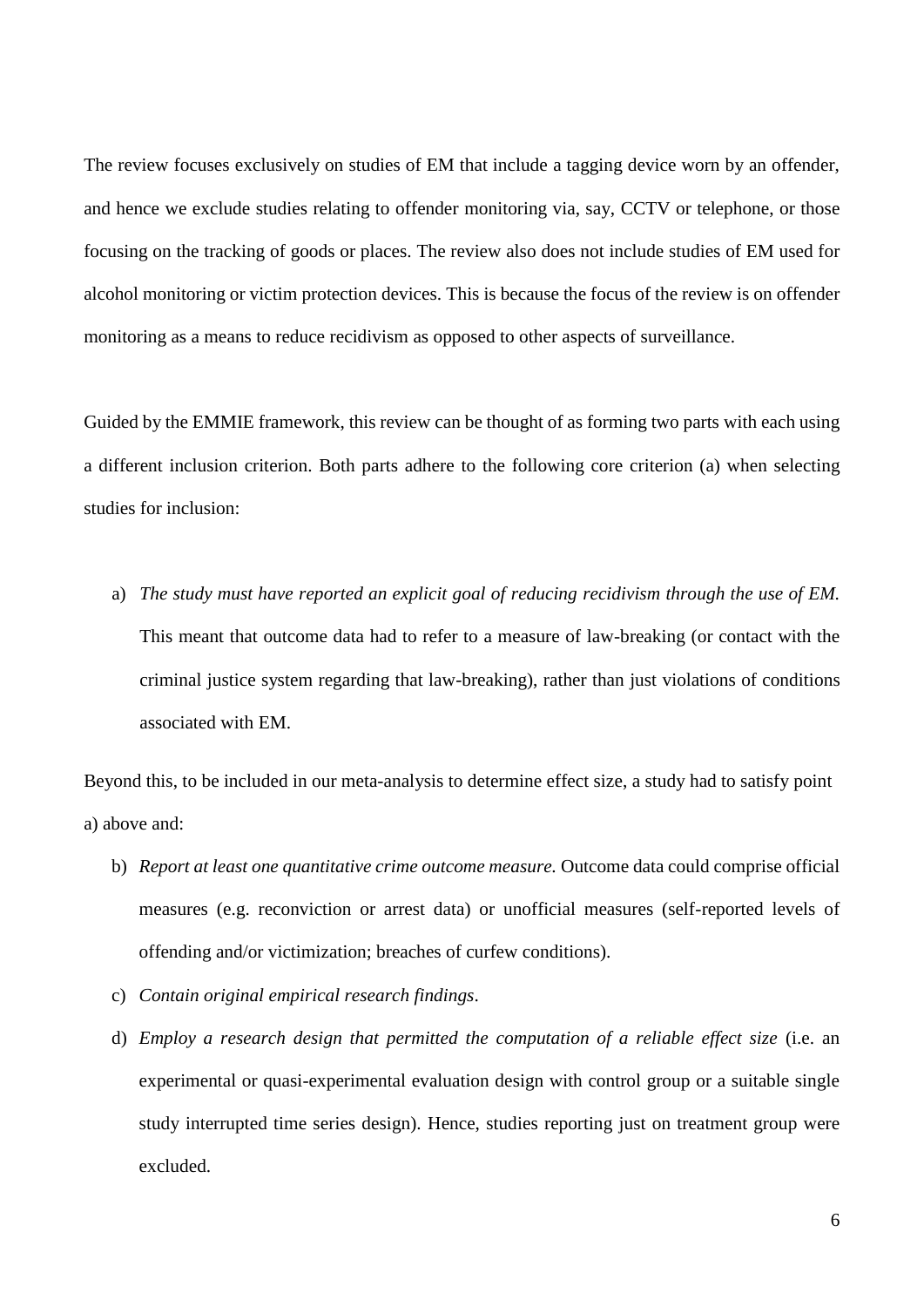The second part of our review, concerned with mechanism, moderators, implementation and economics, included studies that fulfilled point a) above – report an explicit goal of reducing recidivism through the use of EM – but additionally reported substantive information on *at least one* of the items below:

- e) the causal mechanisms thought to be activated by EM
- f) the conditions considered necessary for EM to produce its effects
- g) the implementation of EM
- h) the costs associated with EM

Items e to h were interpreted broadly as information that might usefully contribute to the development of EM theory, implementation and the design of EM process and impact evaluations. This information was then used to develop logic models (those that map the steps between implementation of EM and outcomes) in the interests of building a theory of how EM works given available technology and resources and under different conditions. Eligibility however was contingent on studies being primary evaluations and reporting some empirical evidence in the form of data, even if it was qualitative rather than numeric. Finally, given that EM technology has developed considerably over recent decades, we included only studies published in English during or after 2000.

# **Identifying Relevant Studies**

<u>.</u>

All information management for this review (including screening and data extraction) was performed within the EPPI reviewer 4 software<sup>3</sup>. A two-stage screening process was employed. The first stage involved the screening of title and abstract by one of three review authors to exclude obviously ineligible studies (based on the aforementioned inclusion criteria). The second stage involved

<sup>3</sup> Se[e http://eppi.ioe.ac.uk/cms/Default.aspx?alias=eppi.ioe.ac.uk/cms/er4](http://eppi.ioe.ac.uk/cms/Default.aspx?alias=eppi.ioe.ac.uk/cms/er4)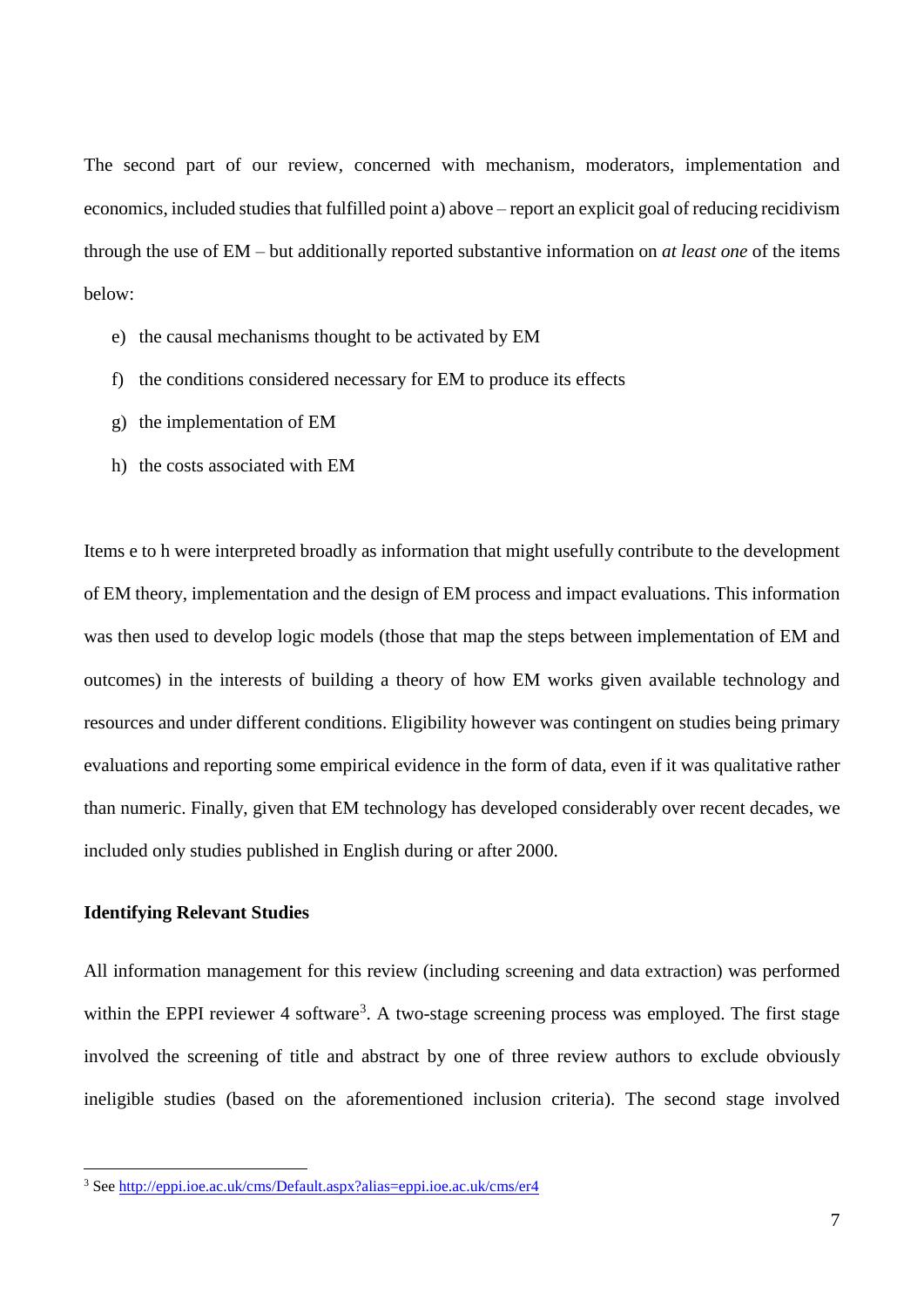consulting the full texts of remaining studies to determine eligibility. Forwards and backwards citation searching were completed for all eligible studies. Tests of inter-rater reliability were carried out after the initial screening stage and secondary screening stage (with an agreement rate of 92%). Any disagreements were resolved by discussion.

#### **Data Extraction and Management**

Our data extraction instrument drew heavily on the 'Review Guidelines for Extracting Data and Quality Assessing Primary Studies for Home Office Offender reviews' (EPPI-Centre 2007), modified in accordance with the EMMIE framework based on a preliminary reading of a sample of EM studies. The data extraction instrument was largely formed when coding of the included studies began, with codes added inductively to capture and/or clarify understanding about aspects of EM (for example, a code to capture active vs. passive monitoring was added during the coding process and the data extraction sheet was then 'backfilled' when this issue appeared in multiple studies)<sup>4</sup>.

For the studies eligible for meta-analysis, two review authors independently extracted relevant information such as programme details, effect sizes, and so on. The coding instrument contained binary codes, to represent the presence or absence of information, and open question codes, so that a diverse range of information could be collected. All studies were double coded. Disagreements were resolved by discussion and, where necessary, through the involvement of a third review author.

## **Quantitative Data Analysis**

1

Meta-analysis was used to estimate the effectiveness of EM overall and for relevant sub-groups. First, the data reported in the eligible studies was extracted. The effect sizes were then converted into a common metric<sup>5</sup>. For studies that reported the proportion of the treatment and control group that re-

<sup>&</sup>lt;sup>4</sup> The full evidence appraisal and data extraction tools are available from the corresponding author.

 $<sup>5</sup>$  In doing this, the data is often presented in a different format than the original study and, when subjected to a different</sup> statistical test, can result in a contrary conclusion. For example, in the Tennessee Board of Parole and Probation (2007)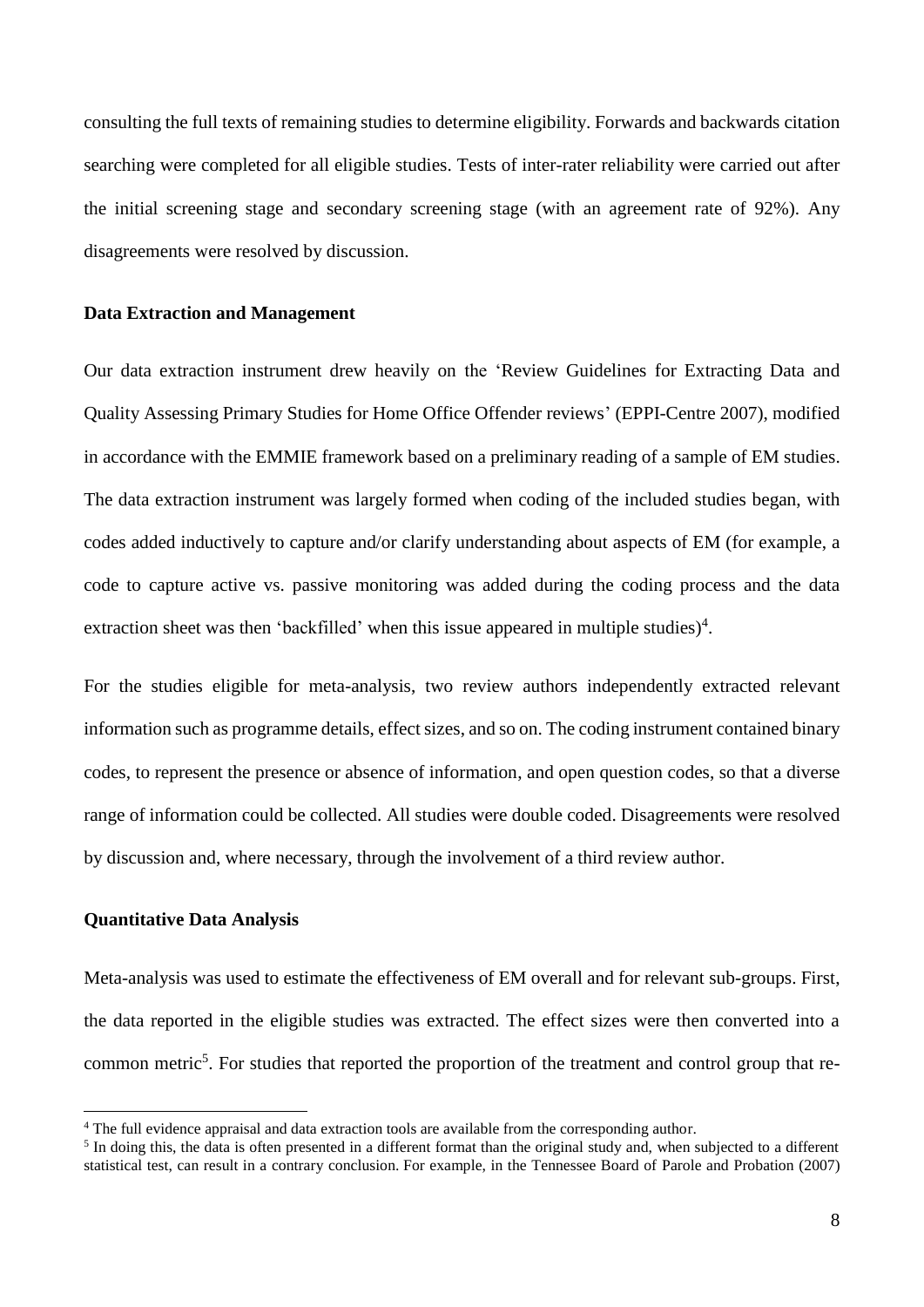offended following the introduction of EM, odds ratios (ORs) and their confidence intervals were computed for each reported effect (see Anonymous 2017 for details). To assist interpretation, ORs were then converted to the *successful* outcome of 'not recidivism' using the formula 1/OR. For example, an OR of 0.8 for the unsuccessful outcome of re-offending was converted into  $1/0.8 = 1.25$ for the successful outcome of not-re-offending. Hence, a significant effect size of over 1 favours the treatment. The variance, and hence the width of the confidence intervals, remained the same after these conversions.

Studies that reported time to event (hazard ratio), for example time to re-arrest or re-offend, were analysed separately. A hazard ratio is an indicator of the effect of the treatment (e.g. EM) on the risk of the event of interest occurring (e.g. recidivism). The ratio can be interpreted as the change in the risk of experiencing the event of interest (i.e. recidivism) that is the result of the treatment (i.e. EM). For instance, a hazard ratio of 2 indicates that offenders in the treatment group (e.g. EM) are two times less likely to experience an event (e.g. recidivism) compared to the control group in the reference period.

Out of the five studies that reported time to event data, only one (Lapham et al. 2007) was a longitudinal study with repeated measures of the effect. As longitudinal data should not be treated as independent measures of effect, we took the mean of the time points as the effect size for this study. Effect sizes from the other four studies were used 'as is' and the models took robust variance into account. To facilitate interpretation, we coded the hazard ratios in the same direction as the odds ratios.

Inverse variance weighting was used when combining the individual effect sizes into an overall mean effect for the reported meta-analytic models (see Anonymous 2017 for details). Q statistics were computed for each of the samples of studies used for meta-analysis to quantify the degree of

study, the authors report percentages of the treatment and control group who had committed further offenses and their use of chi square and t-tests resulted in no statistically significant effect of EM on reoffending. When this data was converted to odds ratio it manifested as (marginally) statistically significant (see Figure 3).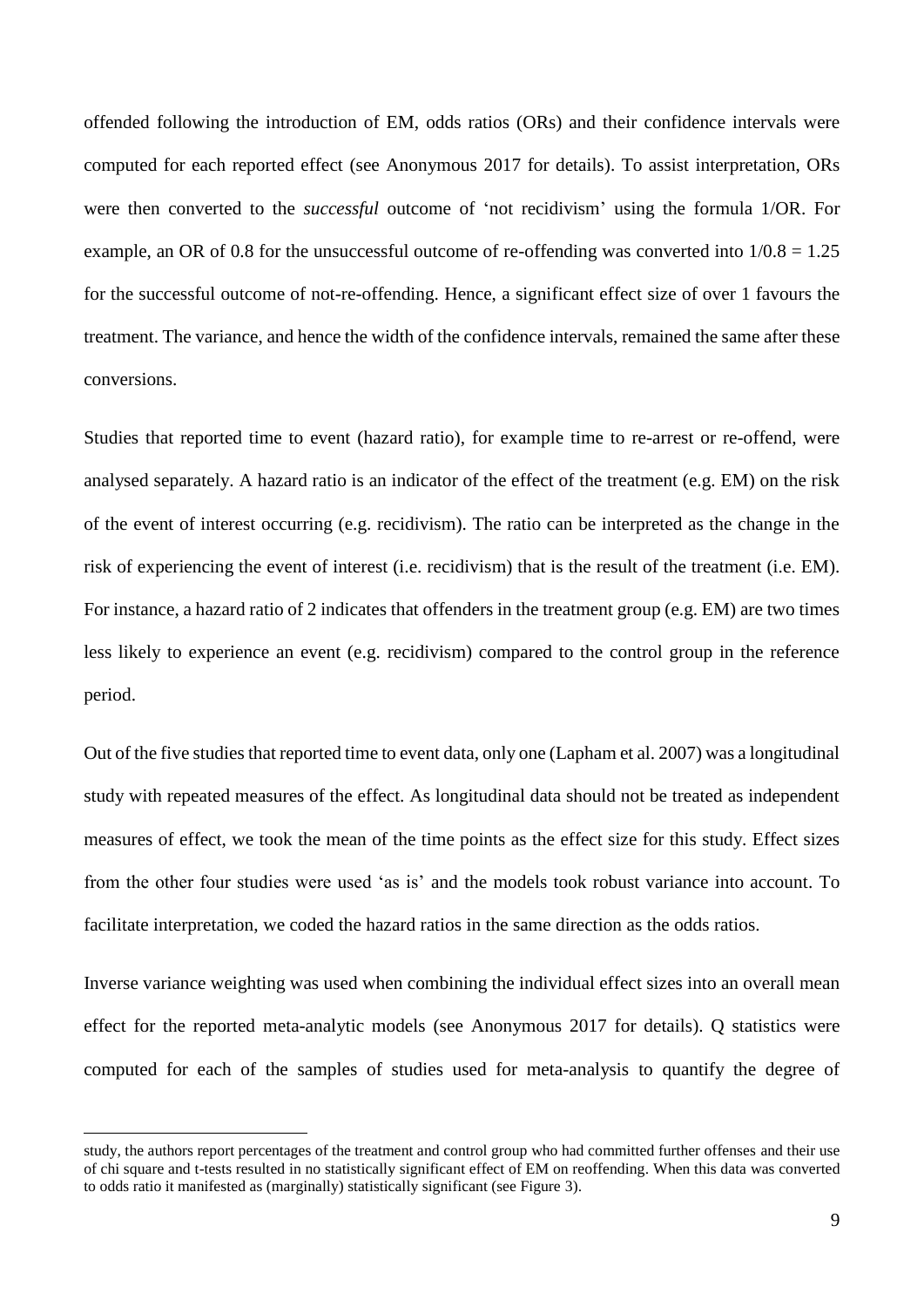heterogeneity present. Random effects models were used in all analysis, since Q could be underpowered in the small sample sizes, to discern whether the studies were homogeneous or not.

To ascertain if any methodological (e.g., research design type) or contextual conditions (e.g., EM implementation) could have influenced the overall effect size for EM, we carried out a number of subgroup analyses. For this, weighted mean effect sizes were computed for meaningful sub-groups and are presented with their associated confidence intervals.

There were two dependence structures in the data: 1) hierarchical effects, which referred to geographical areas being nested within studies, and 2) correlated effects, whereby multiple outcome data or follow-up periods were reported within studies. Sensitivity analysis was performed to determine if dependency in the data affected the results. For analyses with a sample of studies greater than ten we used robust variance estimator as an adjustment method (Hedges, Tipton and Johnson 2010). A different approach was taken for sub-group analyses with smaller sample sizes. Here the best and worst case scenario were analysed – using (respectively) the most favourable and least favourable effect sizes (from a treatment group perspective) from a single study in the analysis. Separate sensitivity analyses were conducted to assess for potential outlier bias or publication bias. For the latter, we produced a funnel plot, displaying effect sizes against their standard error and used the trim and fill method proposed by Duval and Tweedie (2000) to re-estimate the effect size of intervention accounting for potential bias.

#### **MMIE Analysis**

A team of four researchers were involved in this aspect of our review. A detailed code set was created to extract information pertaining to the mechanisms, contextual factors, implementation and economic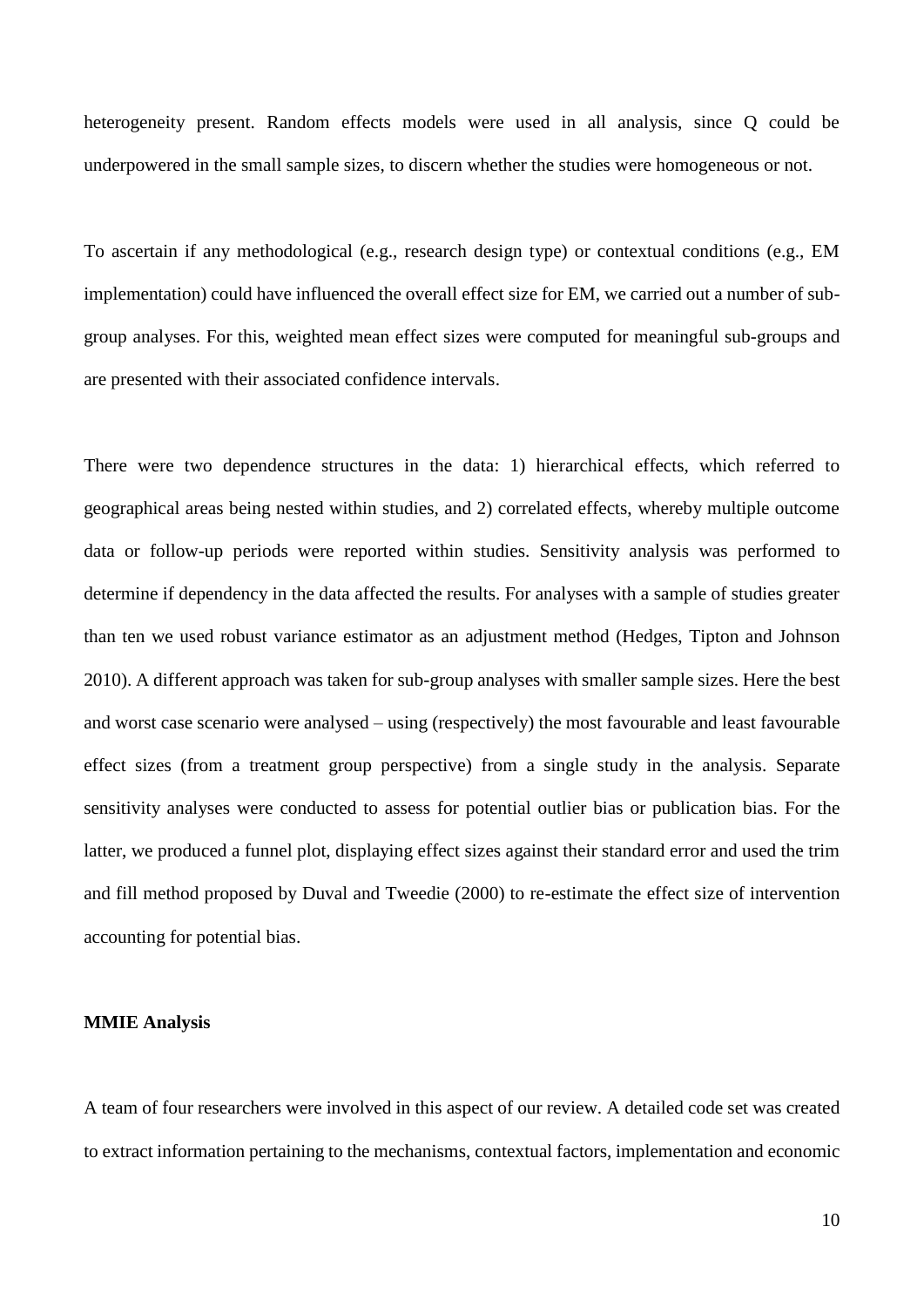costs associated with the use of EM to reduce recidivism. In addition to analysing the identified studies, two authors visited the EM monitoring centre for the north of England and Wales and spent the day observing the operations and interviewing practitioners about the operational aspects of the implementation of, and possible mechanisms responsible for, EM as an effective crime reduction intervention. The information obtained from these two exercises were used to create programme theories, which were then scrutinised and refined through regular group discussions. Logic models theorising how EM might work in order to achieve particular intended outcomes (often extending beyond reducing recidivism) were then constructed to elucidate the way in which elements of EMMIE conceptually interlinked to explain how EM works and under what conditions.

#### **RESULTS**

## **Search Results and Screening**

Our search tactics returned over 4,600 records (see Figure 1). As is customary with systematic reviews, the majority of studies returned in our initial searches were found to be ineligible after the first round of screening. A total of 373 records remained after scanning the title and abstracts and full texts for these records were retrieved. Screening of the full texts resulted in 34 records being judged eligible based on our inclusion criteria, and these were included in the final analysis and were read in detail by at least two of the authors. 18 studies (reported in 20 documents) reported a quantitative effect size and were therefore eligible for meta-analysis (see Appendix B for a summary of these studies).

[Figure 1 here]

#### **Profile of Studies Included in the Meta-Analysis**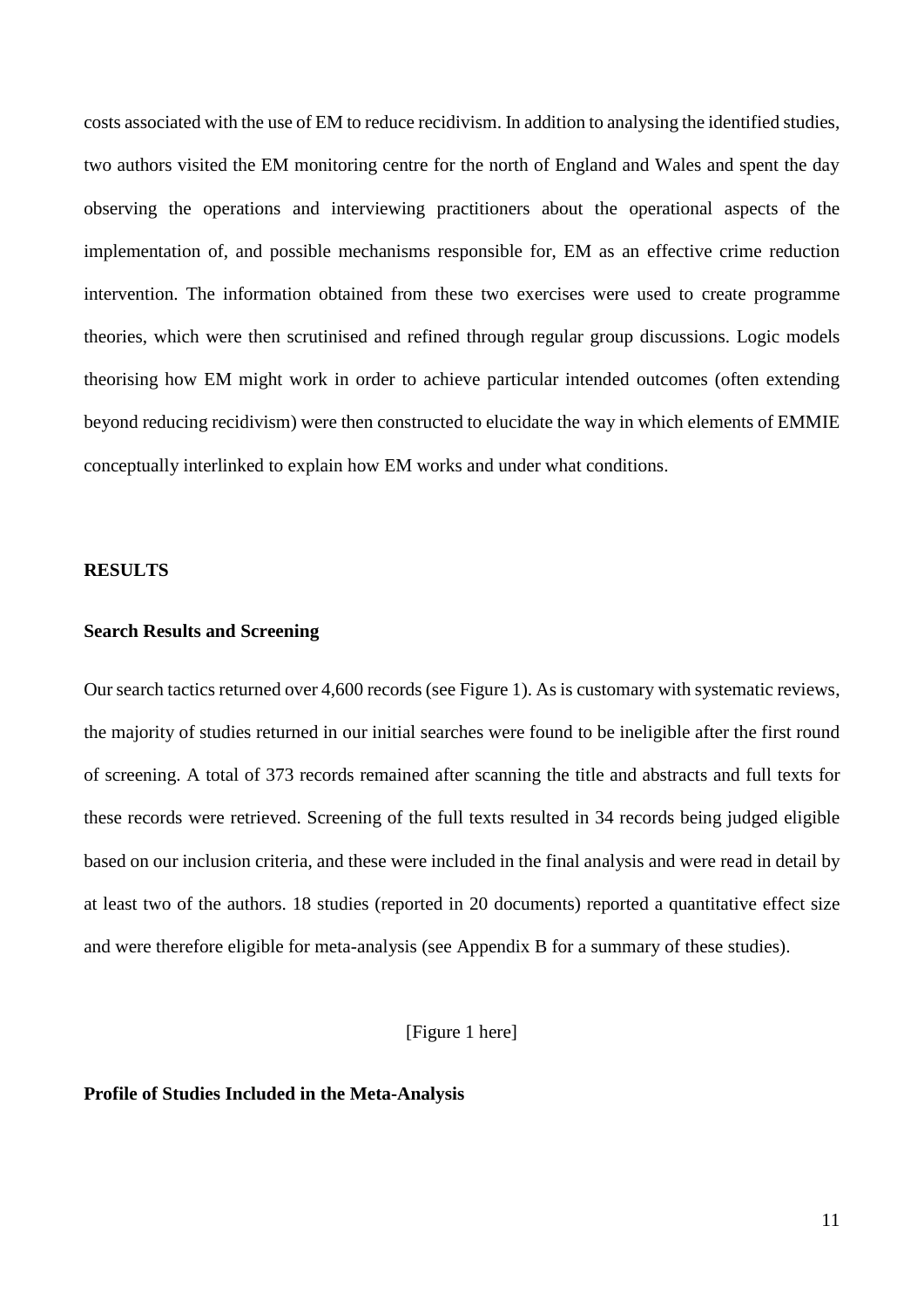The 18 studies included in our quantitative meta-analysis differed in their methodological approach. The majority (89%) provided various measurements of recidivism rates (e.g. rates of re-imprisonment, re-arrest or re-conviction) in the treatment and comparison groups *after* EM had been implemented. Of the 18 studies, only two (Marklund and Holmberg 2009; Pearson 2012) provided information on offending rates prior to the implementation of EM.

A minority of studies (11%,  $n = 2$ ) randomly assigned individuals to treatment or control conditions<sup>6</sup>. The remaining studies used either a quasi-experimental design with a comparable control group or equivalent<sup>7</sup> (56%) or a quasi-experimental design with a non-comparable control group (33%).

Three studies (Baumer et al. 2008; Erez et al. 2012; and Sugg et al. 2001) reported data for more than one geographic area. On closer inspection, implementers in each of these areas had responsibility for delivering EM and evaluators collected data specific to each area. The prevailing assumption from this was that the areas represented independent samples within each study; that is, participants within each of the areas within a study were sufficiently separated to provide separate effect sizes. However, as noted above, this introduced some hierarchical effects into the structure of the data. In the results that follow we present these effect sizes first as if they were independent, and then conduct sensitivity analysis to validate whether the results are stable when the dependence structure is accounted for.

## **Evidence Appraisal of the Studies Included in the Meta-analysis**

Studies eligible for the quantitative meta-analysis were independently appraised by two review authors using a four-point scale. Five domains were assessed: 1) statistical power; 2) sampling bias; 3) attrition bias; 4) data collection and 5) study design. Each domain was weighted (see Newman et al. 2012) such that the first four domain scores collectively carried the same weighting as the fifth domain (study

 $6$  Killias et al. (2010) and Lapham et al. (2007).

<sup>&</sup>lt;sup>7</sup> The equivalent design was a regression discontinuity design, with propensity score matching, used by Marie 2009 and Marie et al. 2011.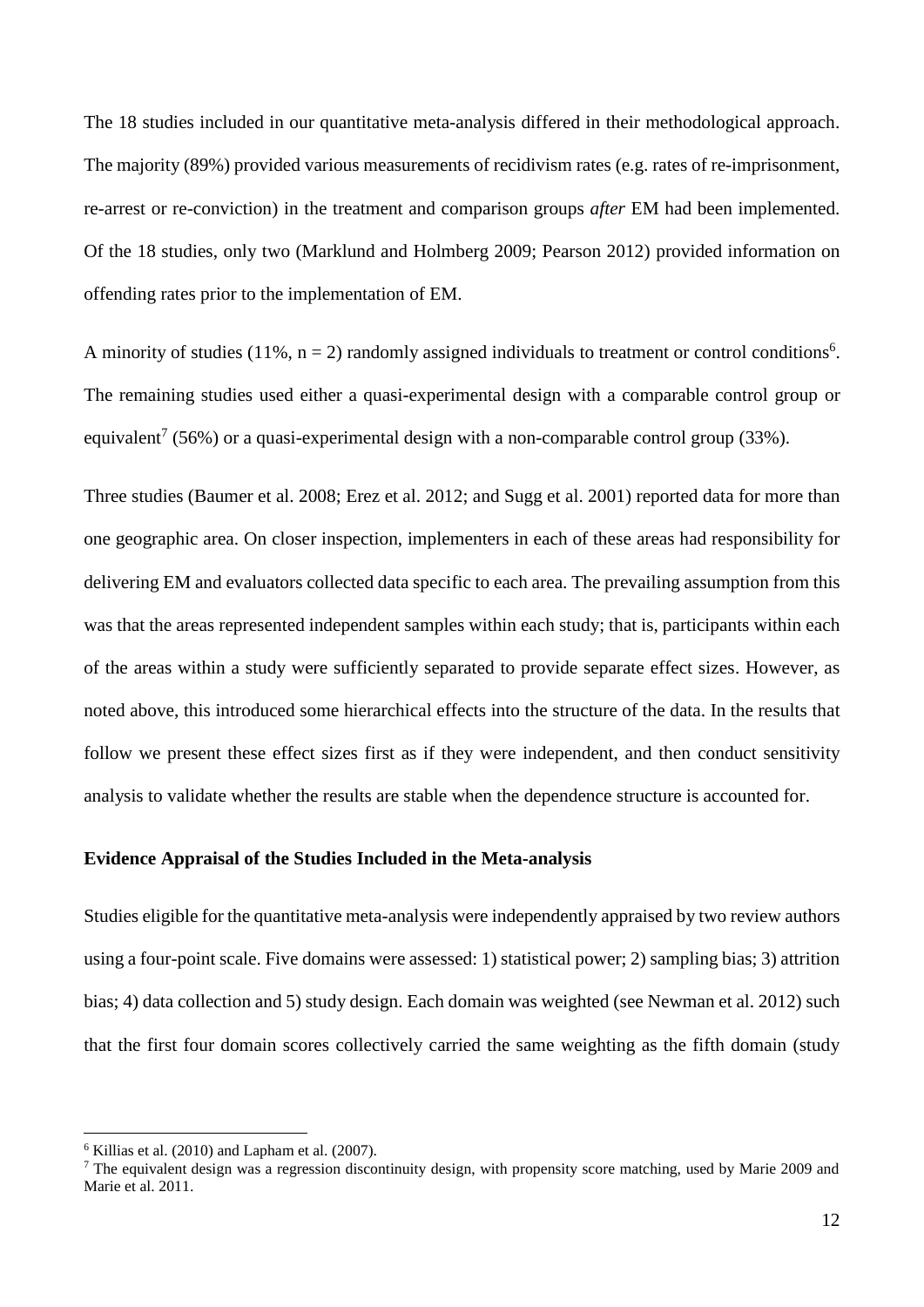design). The evidence appraisal score was weighted thus in recognition of the importance of the study design as a proxy for internal validity.

Each domain was scored along a numeric scale, where 4 denoted high-quality evidence, 3 medium quality, 2 low quality and 1 when information on a given domain was unclear. Any disagreements were resolved through discussion with the research team. We acknowledge that our assessment of any bias that may be present may relate more to the descriptive validity of studies rather than their internal validity (Farrington 2003).

Results of the evidence appraisal revealed that two studies (Killias et al. 2010, Lapham et al. 2007) scored high on methodological quality as measured herein (>3.5); three studies (Baumer et al 2008, Roy and Barton 2007, Tennessee Board of Corrections 2007) scored poorly (<2.00), with the remaining 13 studies distributed around the mean score of 2.65 (see Table 1).

## [Table 1 here]

#### **Meta-Analysis of the Impact of Electronic Monitoring on Recidivism**

Five types of data and statistics were reported across the 18 studies<sup>8</sup> included in our meta-analysis. Since by definition meta-analysis pools multiple, comparable, effect sizes from more than one study, the results that follow only report on two of these outcomes: hazard ratios and proportions. These were the only two effect size measures reported in more than two studies. No correspondence between study design (e.g. RCT) and outcome type was apparent from the included studies.

*Overall Effect Using Hazard Ratios*

<sup>8</sup> Pearson (2012) and Erez et al (2012) (West region) both provided means and standard deviations; Finn and Muirhead-Steves (2002) provided logistic regression coefficients and Marie (2009) and Marie et al. (2011) used percentages of recidivism *but* for incomparable groups, and regression discontinuity coefficients for comparable groups.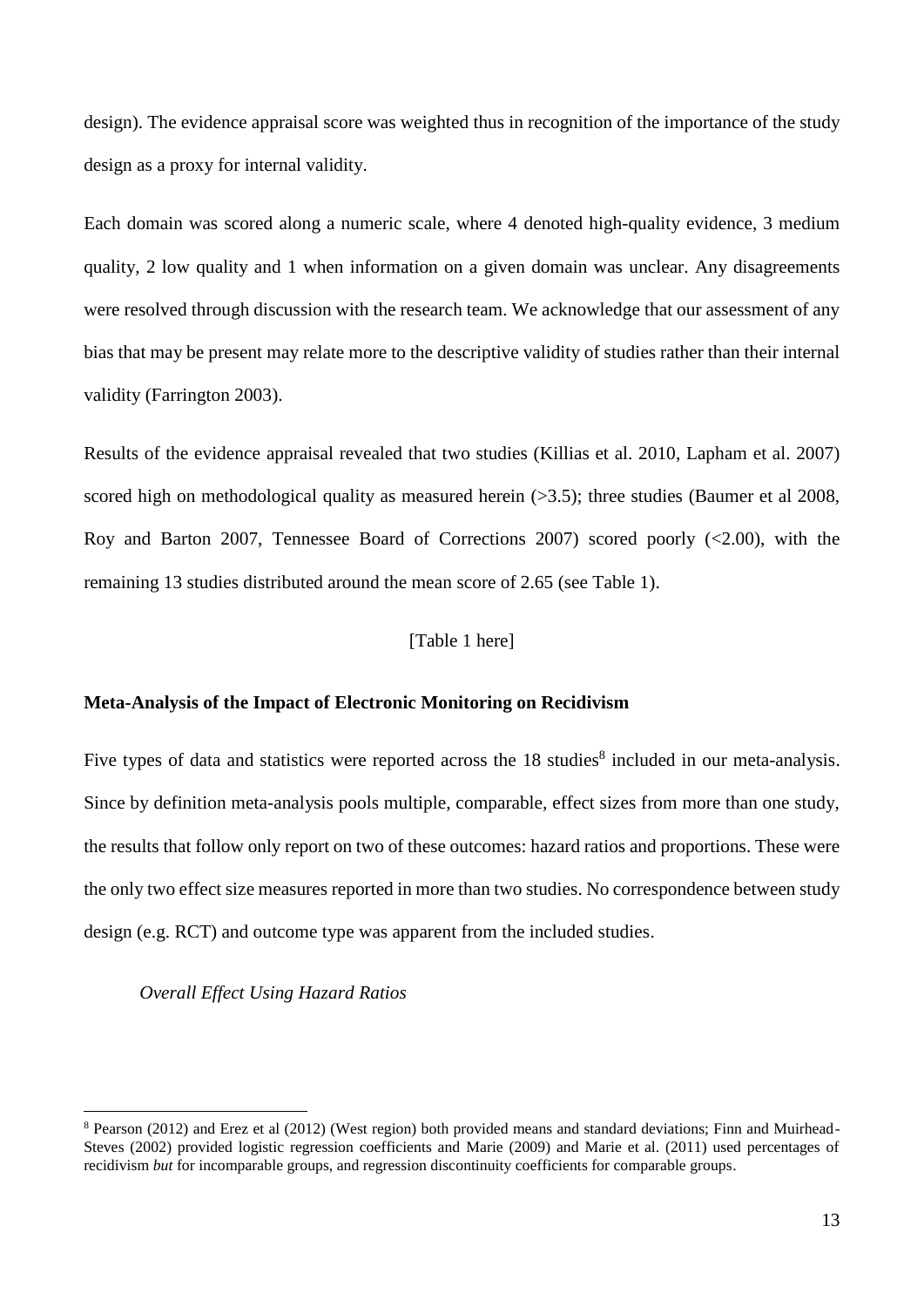Figure 2 shows meta-analytic results of studies that report survival data (hazard ratio). This shows that the overall weighted mean effect size<sup>9</sup> of 1.375 is statistically significant  $(95\%$  confidence interval 1.041-1.816,  $n=5$ <sup>10</sup>. This indicates that, when the hazard ratio studies are considered as a whole, electronic monitoring was found to have a statistically distinguishable effect on time to recidivism in favour of the treatment.

#### [Figure 2 here]

## *Overall Effect Using Proportions of Recidivism*

For each study that reported their results in proportions of recidivism in both the treatment and comparison groups, we first estimated the effect of intervention by computing an odds ratio and a confidence interval for each geographic area in the way described above. The outcome measure chosen from each study was the most conservative estimate of recidivism, so that (say) long-term arrest was selected over short-term arrest. General recidivism was chosen over specific offenses, since the latter were not consistently reported across studies.

# [Figure 3 here]

The overall weighted mean effect size and associated confidence intervals are shown in Figure 3. The overall result for the 14 studies reporting proportions is non-significant (ES: 1.24, CI:  $0.93 - 1.64$ ), <sup>11</sup> and many of the ORs from the individual studies (12 of the 20 effect size observations) are similarly non-significant<sup>12</sup>. Excluding the Baumer et al. (2008) (Northern District) outlier (both in terms of effect size and breadth of confidence interval) did not appreciably change our results<sup>13</sup>. Applying robust

<sup>9</sup> Random effects and fixed effects model results were identical here as the results converged to a fixed effects model as Q was less than the degrees of freedom.

 $10$  The 90% confidence interval was 1.089-1.736.

 $11\,90\%$  confidence interval was 0.97-1.57

 $12$  This is factual information and not used to come to any conclusion about overall effectiveness.

<sup>&</sup>lt;sup>13</sup> A weighted mean effect size of 1.22 (95% CI: 0.92-1.62).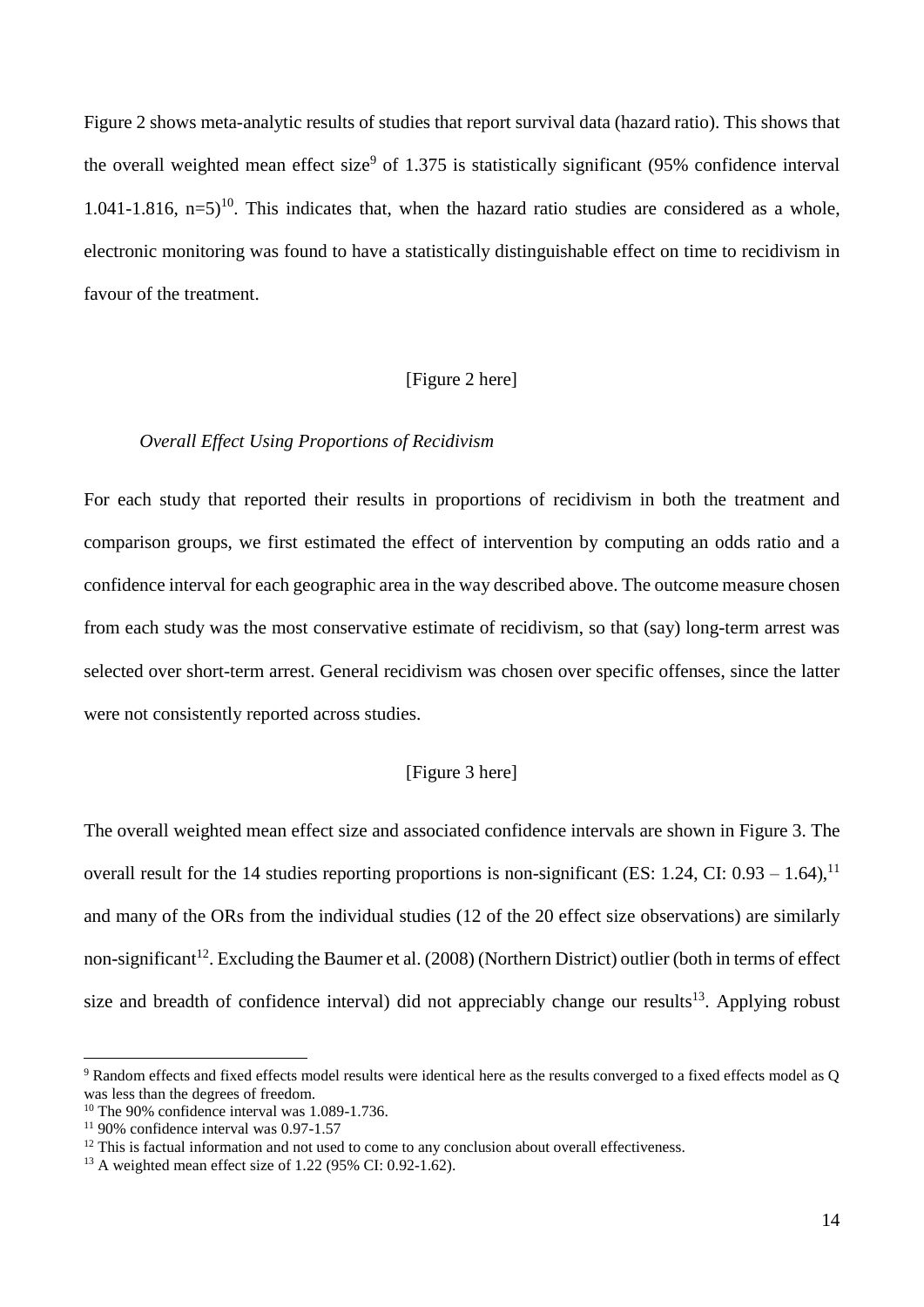variance estimation to those studies that contributed multiple effects from different geographical areas produced statistically comparable results $14$ . This indicates that, when the proportion effect size studies are considered as a whole, electronic monitoring is found to have no statistically distinguishable effect on recidivism rates, consistent with prior research (for e.g. Renzema and Mayo-Wilson 2005).

The fact that the results from the two types of outcome measures reported are different is noteworthy. The studies using hazard ratios were heterogeneous; the only common feature was that four of the five studies used populations from the US. They diverged on study design, targeted population (e.g., the sample included sex offenders, violent males and general offenders), type of EM used, and type of outcome data used. The studies using proportional data were similarly heterogeneous, albeit the sample size for this analytic group was larger. It is evident that whilst not significant, the effect using the proportions data is in the same direction as that using the hazard ratio. Previous research has demonstrated that factors such as the quality of the study design of the primary evaluation studies can alter the significance- and sometimes the direction- of meta-analytic findings (see e.g. Boruch and Rui 2008; Welsh et al 2010). To unpack the potential role of heterogeneity in determining outcome in what follows, we perform sub-group analyses, which stratify studies on common features that are likely to vary across primary studies.

## *Sub-group Analyses*

<u>.</u>

We next examined a large number of moderators drawn from the studies that reported proportional data, to better understand the conditions and populations for which EM has been shown to be more or less effective. These were informed through considering methodological differences but also contextual factors mentioned in the studies themselves (see ahead in Table 3). As can be seen in Table 2, non-significant effects were found when categorising studies by quality of evidence (as determined by our aforementioned evidence appraisal), the type of control group (i.e., 'business as usual'), the

<sup>&</sup>lt;sup>14</sup> Robust variance estimator generated an overall weighted mean effect of 1.25 (CI:  $0.87 - 1.79$ ).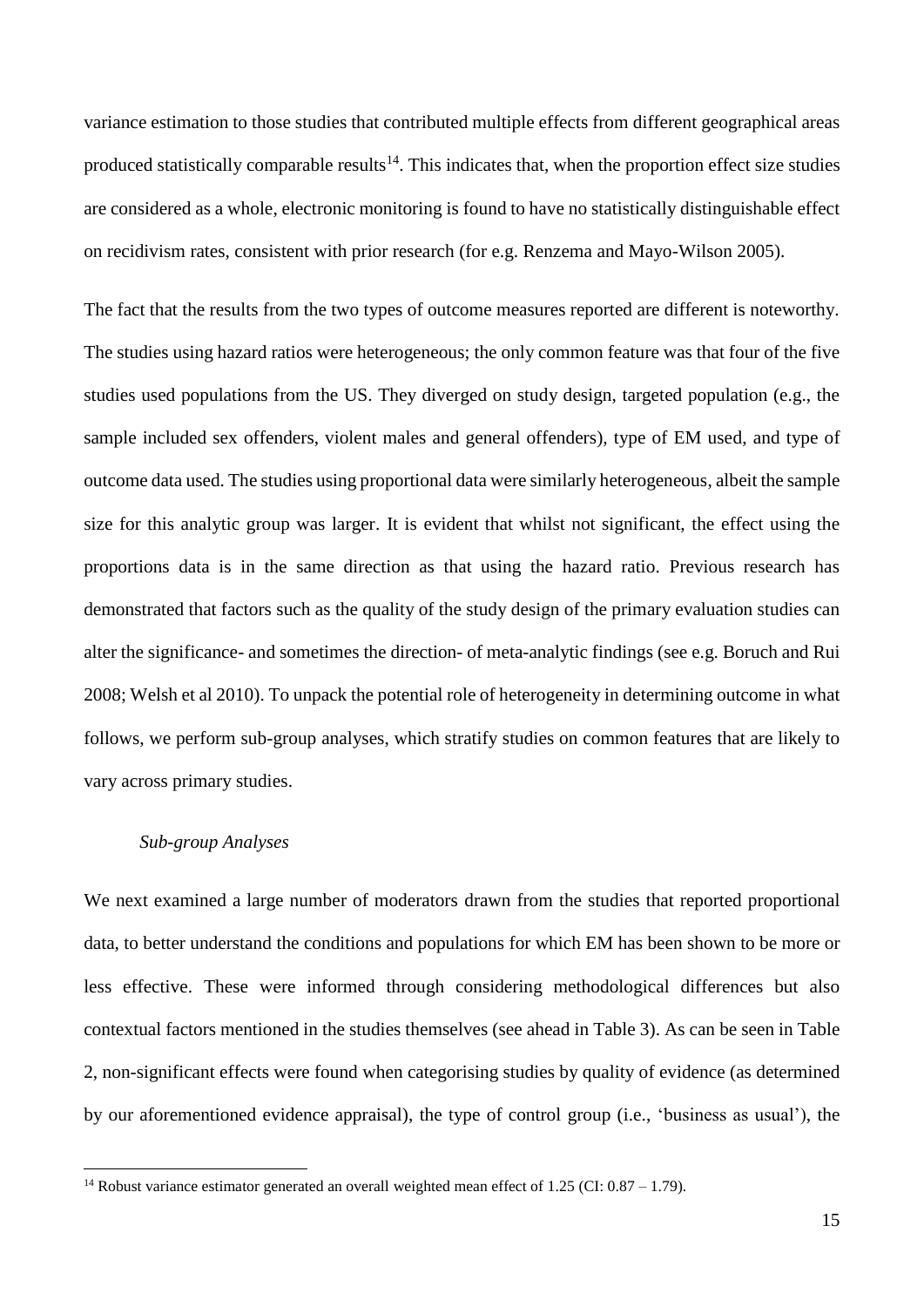type of EM technology (RFID vs. GPS), and whether EM was implemented on its own or as part of a package of interventions. Geographically, only European studies exhibited a significant pooled effect, however since the sample size is three studies this result may be sensitive to additional studies being completed in this geographical region.

The results of the trim and fill procedure suggested that two studies were missing from the funnel plot of the 15 studies that provided proportional data. The original odds ratio point estimate was 1.26, with a confidence interval of 0.91-1.74. The adjusted point estimate is 1.10, with a confidence interval of 0.95-1.29. These results indicate that accounting for possible missing studies does not seem to affect the initial conclusions of the meta-analysis; that is, the adjusted mean effect size persists in demonstrating a non-significant effect of EM on re-offending. The initial and adjusted point estimates are very similar in magnitude. For this review, therefore, it appears that publication bias is not a major concern<sup>15</sup>. This was confirmed by a regression test for funnel plot asymmetry undertaken on the two imputed studies that demonstrated no significant differences between this and a symmetric plot  $(t =$ 0.59, df = 13,  $p = 0.56$ ).

In support of this, just over a quarter of the EM studies used in the meta-analysis could be considered 'grey literature'  $(n = 5)$  since they were published outside of academic outlets. Analysis using this subgroup of studies produced a non-significant weighted mean effect (0.96, CI: 0.63-1.46). Removing the outlier from Baumer et al. (2008) (Northern District) did not make an appreciable difference to the results.

Insufficient data (i.e., comparable across multiple studies) on follow up periods, study design<sup>16</sup> and whether EM was monitored passively or actively prevented investigation of their potential influence on the effect of EM. Due to the small sample sizes in much of the sub-group analyses, it is likely that

<sup>&</sup>lt;sup>15</sup> Although we recognise that these technically aren't sub-group analyses.

<sup>&</sup>lt;sup>16</sup> Since the two RCTs used different outcome data to one another.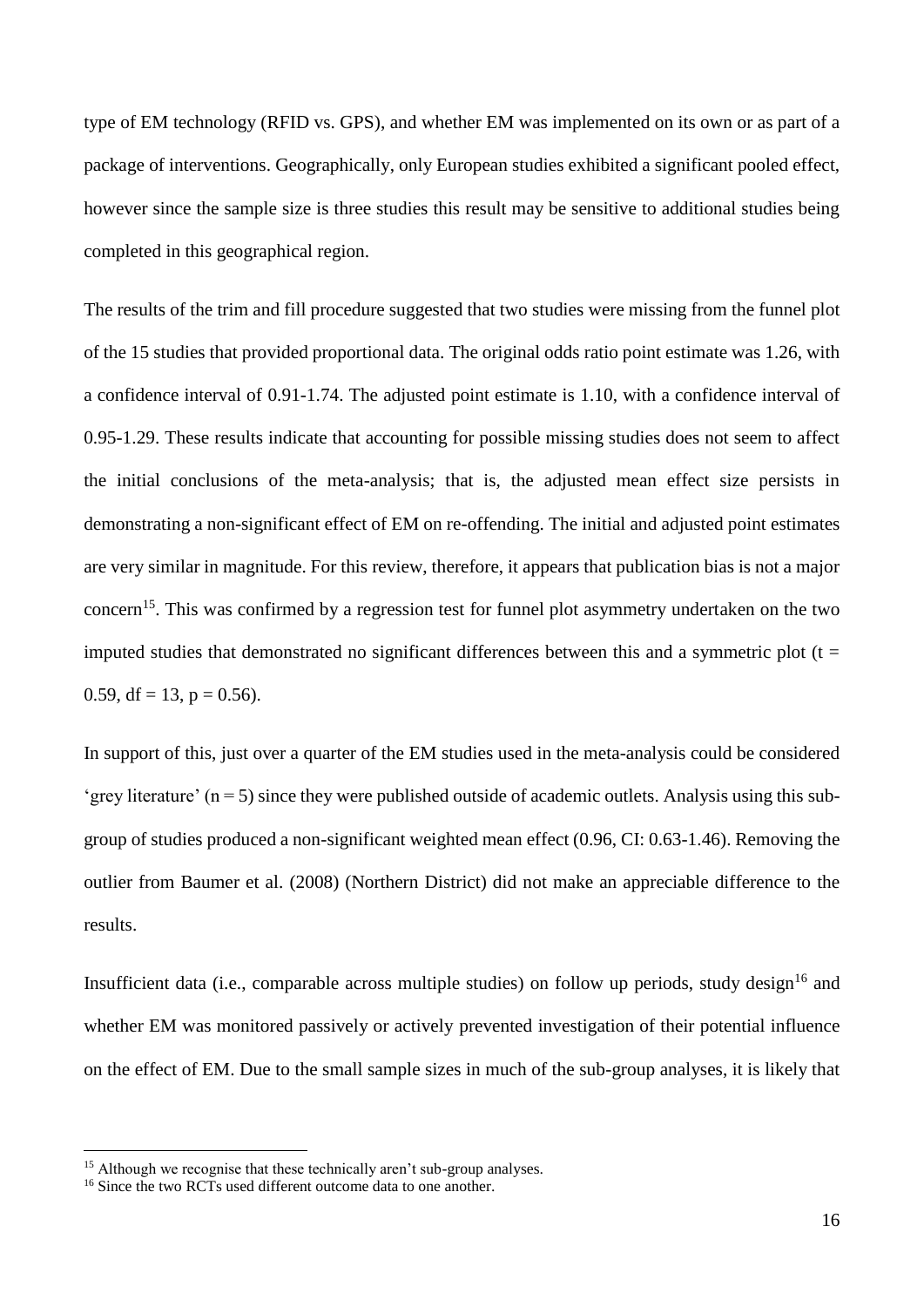some of these models are underpowered and therefore unlikely to produce significant results. However, it is notable that detectably different outcomes – some of which indicated significant effects – were found for some sub-groups. We now discuss each of these in turn.

[Table 2 here]

## [Table 3 here]

#### *Assessing the Influence of Outcome Measurement*

A range of outcome measures were reported in the 18 studies included for meta-analysis. As specified in our inclusion criteria, all of these included a measure of recidivism. Some of the studies also, and *separately,* reported violations of parole or EM conditions. We performed sub-group analysis on those categories of outcome measures that had at least three studies (see Table 2). All of these used different forms of proportional data. Whilst three studies is a small sample to include in sub-group analysis, it is not uncommon in systematic reviews (c.f. Toon and Gurusamy 2014; Schmucker, Lösel and Schmucker 2017). We acknowledge that these analyses are underpowered in the traditional statistical sense, and stress that the findings should be taken as indicative of a possible trend, rather than conclusive.

# [Figure 4 here]

As Table 2 and Figure 4 illustrate, a significant weighted mean effect was observed for studies using reconviction and re-imprisonment data as the outcome measure (1.39, CI: 1.10-1.76), but the reliability of this was challenged by the sensitivity analysis using the worst- and best-case scenarios<sup>17</sup>. Specifically, when the worst-case scenarios were used (the least effective effect for reconvictions/re-

<u>.</u>

<sup>&</sup>lt;sup>17</sup> For worst case scenario, ES=1.30 (CI: .0.90-1.8) for best case scenario ES=1.64 (CI: 1.24-2.16).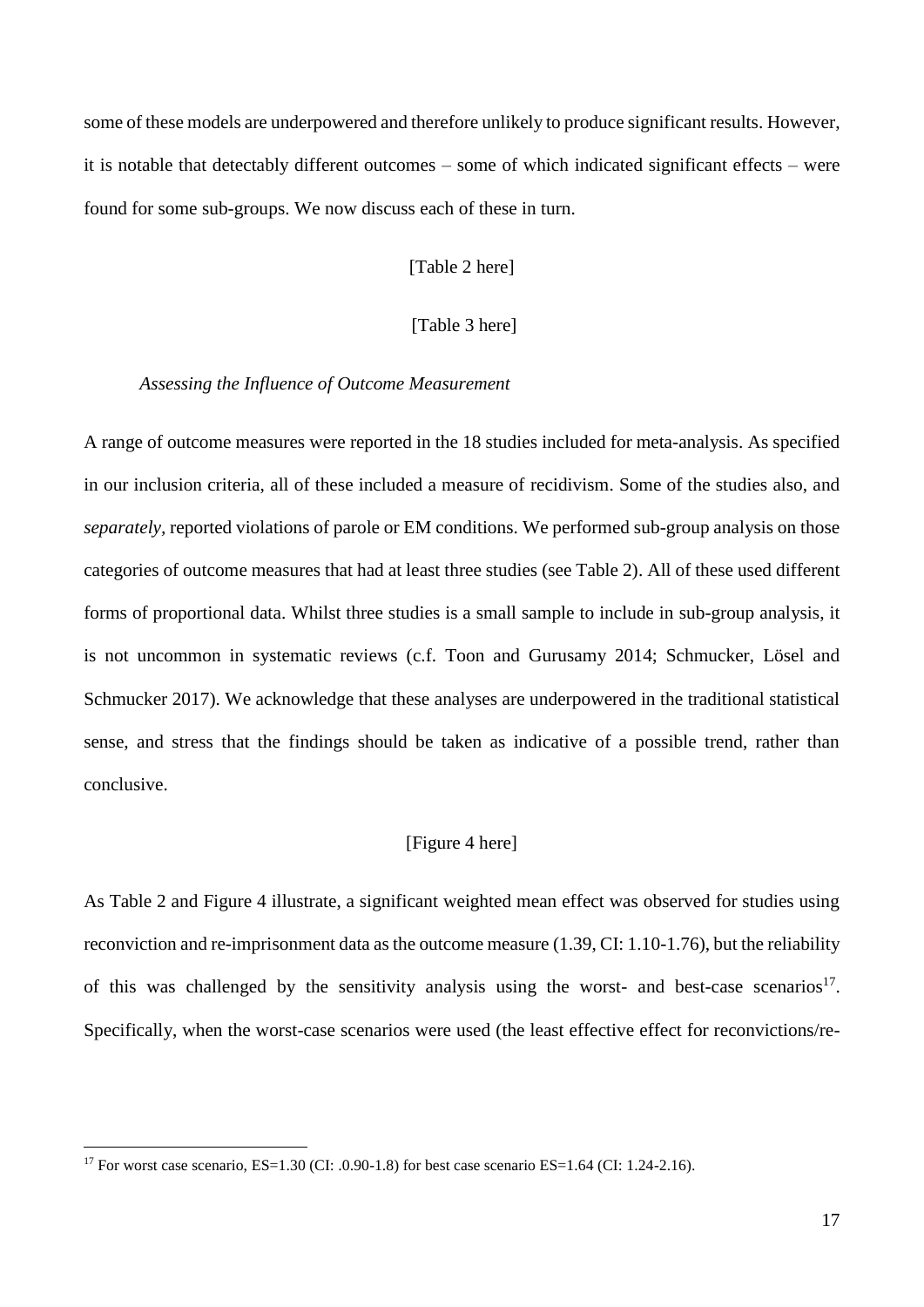imprisonment outcomes) the effect became non-significant. No effect was found for re-arrest outcome data or parole violations, even when sensitivity analysis was performed<sup>18</sup>.

When EM was compared to a control group who received a prison sentence, a statistically significant effect was found for a reduction in recidivism (Table 2 and Figure 5, 1.43, CI: 1.12-1.84). This subgroup analysis did not warrant sensitivity analysis since the three studies contributing the effect sizes were independent. Whilst the number of studies in the meta-analysis would encourage caution in the reliability of this finding, it is still noteworthy.

[Figure 5 here]

## *Assessing the Influence of Offender Type*

1

A statistically significant weighted mean effect *was* observed for the four studies (with five geographical areas) that examined the effect of EM on sex offenders<sup>19</sup> (see Table 2 and Figure 6). With a weighted mean effect of 2.41 (CI: 1.66-3.49) this was a comparatively strong crime reduction effect. This result was substantiated by the sensitivity analysis testing best- and worst-case scenarios<sup>20</sup>.

## [Figure 6 here]

However, the impact of assessed risk levels of offenders (high risk vs medium or low risk) on reoffending was found to be statistically insignificant (Anon 2017)

*Assessing the Influence of Timing in the Criminal Justice System*

 $^{18}$  For re-arrest data, worst-case scenario, ES=1.17 (CI: 0.79-1.71) and best-case scenario ES=1.32 (CI: 0.93-1.87). For parole violations, worst-case scenario, ES=1.16 (CI: 0.64-2.09) and best-case scenario ES=1.12 (CI: 0.64-1.97). <sup>19</sup> One of which was also considered 'high risk'.

<sup>&</sup>lt;sup>20</sup> For worst-case scenarios for sex offender sub-group analysis  $ES=1.68$  (CI: 1.12-2.52) and for the best-case scenario ES=2.41 (CI: 1.67-3.49).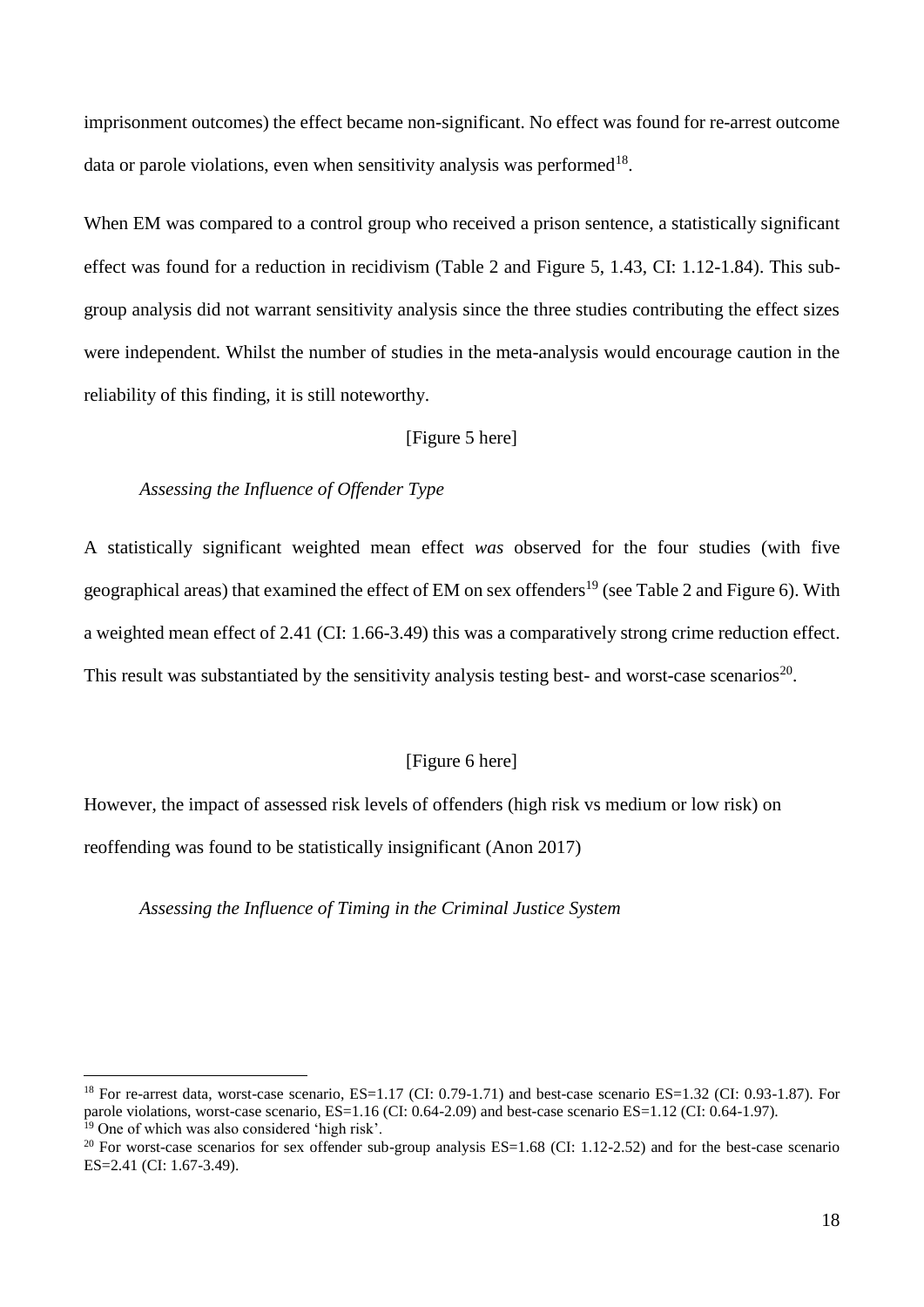Finally, the timing for when EM was implemented within the criminal justice process appeared to make a difference. The use of EM post-sentence (instead of prison<sup>21</sup>) was seen to have a statistically significant effect on reducing recidivism, although as we caution above, these results are tentative due to the very small sample sizes. In addition, pre-sentence use of EM – that is, before the offender's case was adjudicated at court – was seen in two studies, across three geographical areas. Here, the result in Table 2 shows a non-significant effect, but it is worth noting that the two effect sizes taken from Erez et al. (2012) were both in a backfire direction. Erez and colleagues studied the use of pre-sentence EM in domestic abuse cases, and the results for these indicate that EM used in these conditions appears to *increase* recidivism when compared to controls.

The next three sections describe the mechanisms, implementation and economic aspects of EM programmes. This information was synthesised through largely qualitative techniques using the broader range of studies included in the review.

## **MECHANISMS: HOW IS EM ASSUMED TO WORK?**

1

A number of potential mechanisms through which EM may plausibly reduce recidivism, either directly or indirectly, were elucidated in the thirty-three studies judged eligible for the review. Mechanisms mentioned in these studies can be split broadly into situational mechanisms and behavioural or social mechanisms. Two studies did not mention any mechanisms, 10 studies mentioned only situational mechanisms, three studies mentioned only behavioural mechanisms and the remaining 18 studies referred to both behavioural and social mechanisms in varying levels of detail (see Table 4). It should

 $21$  On the surface this seems to be identical to the sub-group reported above with control groups that were in prison. However, two of the post-sentence group (instead of prison) group did not have control groups that were in prison. Only one study (Marklund and Holmberg 2009) was included in both sub-group analyses.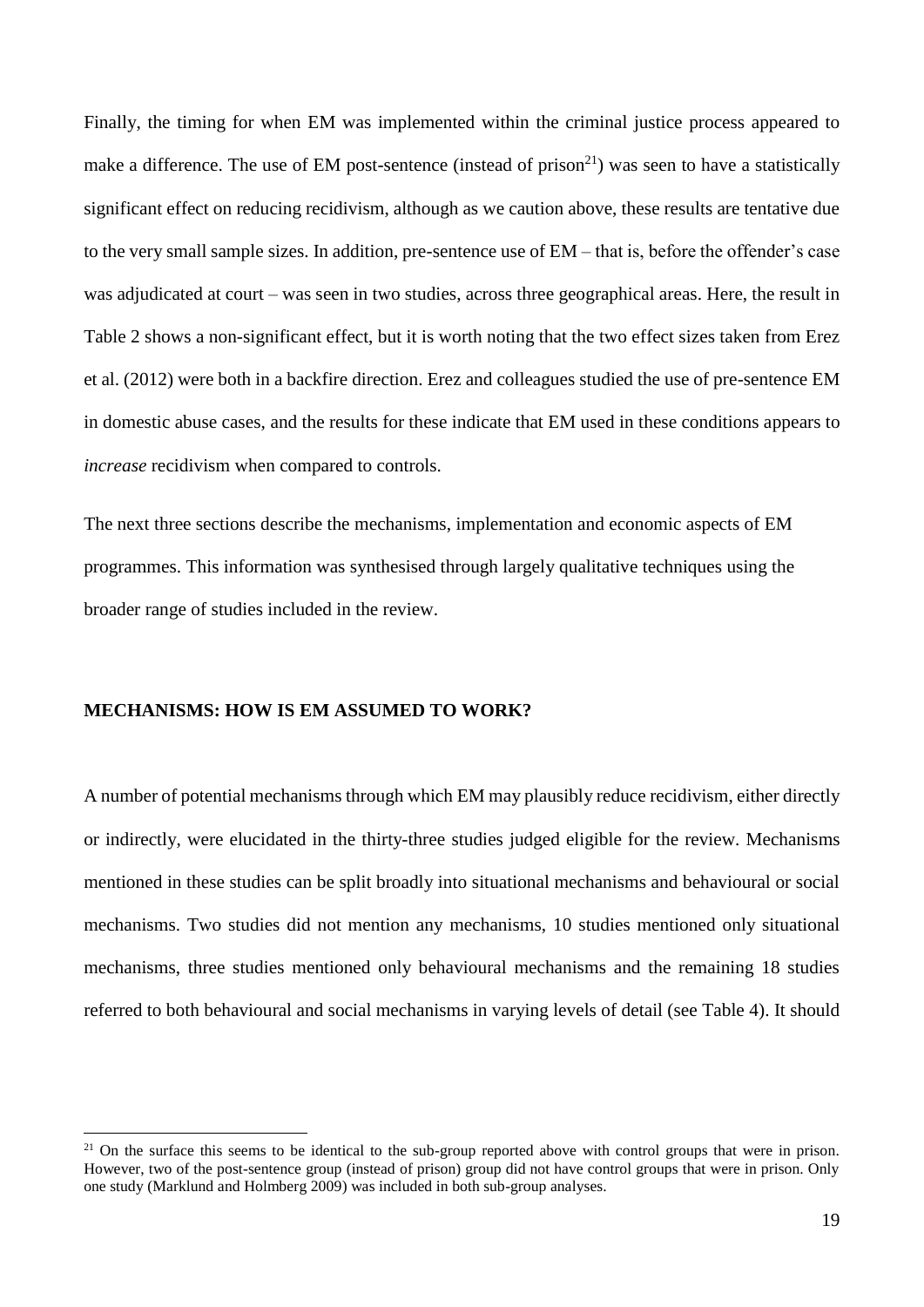be noted that some of these are inferred from the description of the programme and its implementation, rather than being specifically identified by the primary study authors as programme mechanisms.

#### **Situational Mechanisms**

EM is a form of situational crime prevention (SCP) (Clarke, 1997). Situational mechanisms<sup>22</sup> refer to the ways in which manipulation of the immediate environment can bring about reductions in crime in the here-and-now, specifically through increasing the risk, increasing the effort, reducing the rewards, removing excuses and reducing provocations. The most common situational mechanism mentioned in the studies reviewed here (23 studies) was that EM *increased the (perceived) risk* of offenders being caught if they broke, or attempted to break, the law or the conditions of their monitoring programme. Offender surveys suggest that the feeling of being watched when under EM increases their risks of being caught than if they were not (Bales et al 2010).

Formal surveillance, a technique for increasing the risk of detection, is strengthened under EM since the offenders' location can be monitored either partially when they are under curfew at home, for example, or round the clock if they are on active GPS monitoring, reducing the potential for anonymity as their whereabouts can be ascertained at all times (Frost 2002; Turner et al. 2015). Rather than replacing supervision, EM is designed to enhance supervision, providing information to relevant authorities in cases where the offender is believed to have breached the terms of their monitoring or committed a crime, and effectively extending the network of guardianship over an offender.

As well as increasing the risk of being caught, 12 studies suggested that EM *increased the effort* required to commit offences and avoid detection. Although EM devices by themselves do not prevent reoffending, the effort required to remove the device so as to be undetected indirectly affects reoffending behaviour. This relates to the considerable effort required to circumvent or deactivate

<u>.</u>

<sup>22</sup> Mentioned in italics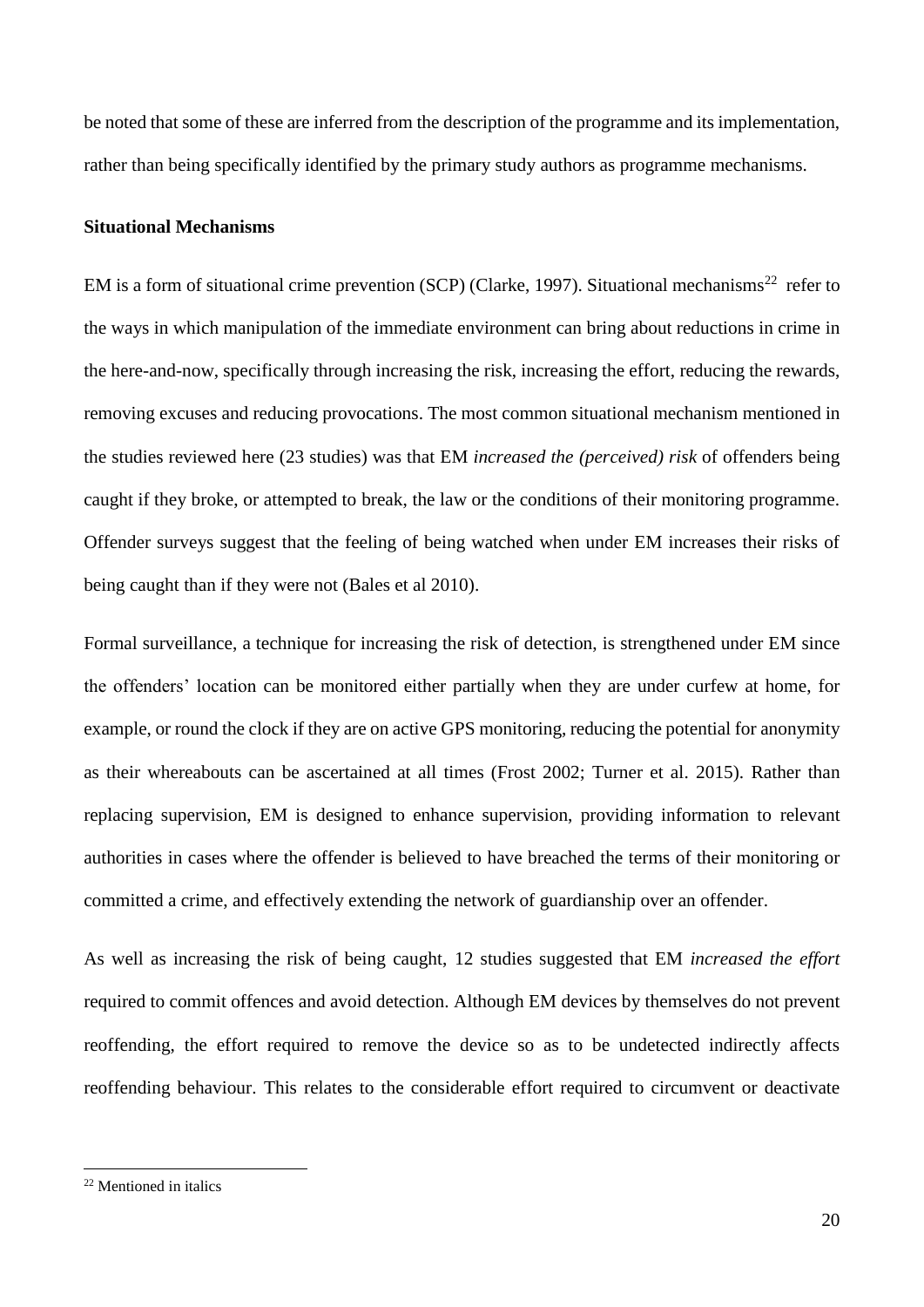contemporary EM devices, which are generally robust and unaffected by water (Florida 2004; Gies et al. 2013). EM systems are designed to alert the provider if the ankle bracelet or the receiver is tampered with (Gies et al. 2013; Lobley and Smith 2000; Tennessee 2007) and excuses or explanations are not looked upon favourably, so this is a risky strategy for the offender. Similarly, the implementation of exclusion zones for offenders, especially child sex offenders or domestic violence perpetrators, increases the effort required to find suitable targets (Omori and Turner 2015, Erez et al. 2012).

Another way in which EM is assumed to reduce recidivism is by *removing the excuses* which offenders use to justify their behaviour. To assist compliance, EM programmes have an explicit set of rules that must be followed (Erez et al. 2012; Harig 2001; Mortimer 2001). Flexibility in terms of adapting curfews to suit employment patterns have been found to aid compliance (Bales 2010; Erez et al. 2012; Mayer et al 2003) both by ensuring that the offender can be gainfully employed and does not have time or need to commit crimes, and also to ensure they are able to avoid technical breaches. Other programmes (Erez et al. 2012; Harig 2001; Lapham et al. 2007; Turner et al. 2010) insist on abstinence from drugs and alcohol and enforce this through regular and/or random testing, further removing excuses which offenders may try to use for non-compliant or undesirable behaviour (such as committing property offences to support addiction or breaking curfew to obtain drugs or alcohol). Thus, the compulsory attendance of drugs or alcohol abstinence programmes as well as requirement to be gainfully employed act in the twin capacity of removing excuses for offending behaviour (excuses such as poverty, unemployment or addiction) and also work in combination with behavioural and social mechanisms discussed below.

*Reducing provocations* is the final situational mechanism which may be activated by EM to reduce recidivism. By enforcing curfews and exclusion zones, EM may assist in neutralising peer pressure by removing the influence of criminogenic settings and/or peers (Mortimer 2001; Killias et al. 2010). Viewed this way, however, it is also plausible that EM may lead to an *increase* in frustration and stress, by confining tagged individuals to their home for long hours and enforcing increased contact with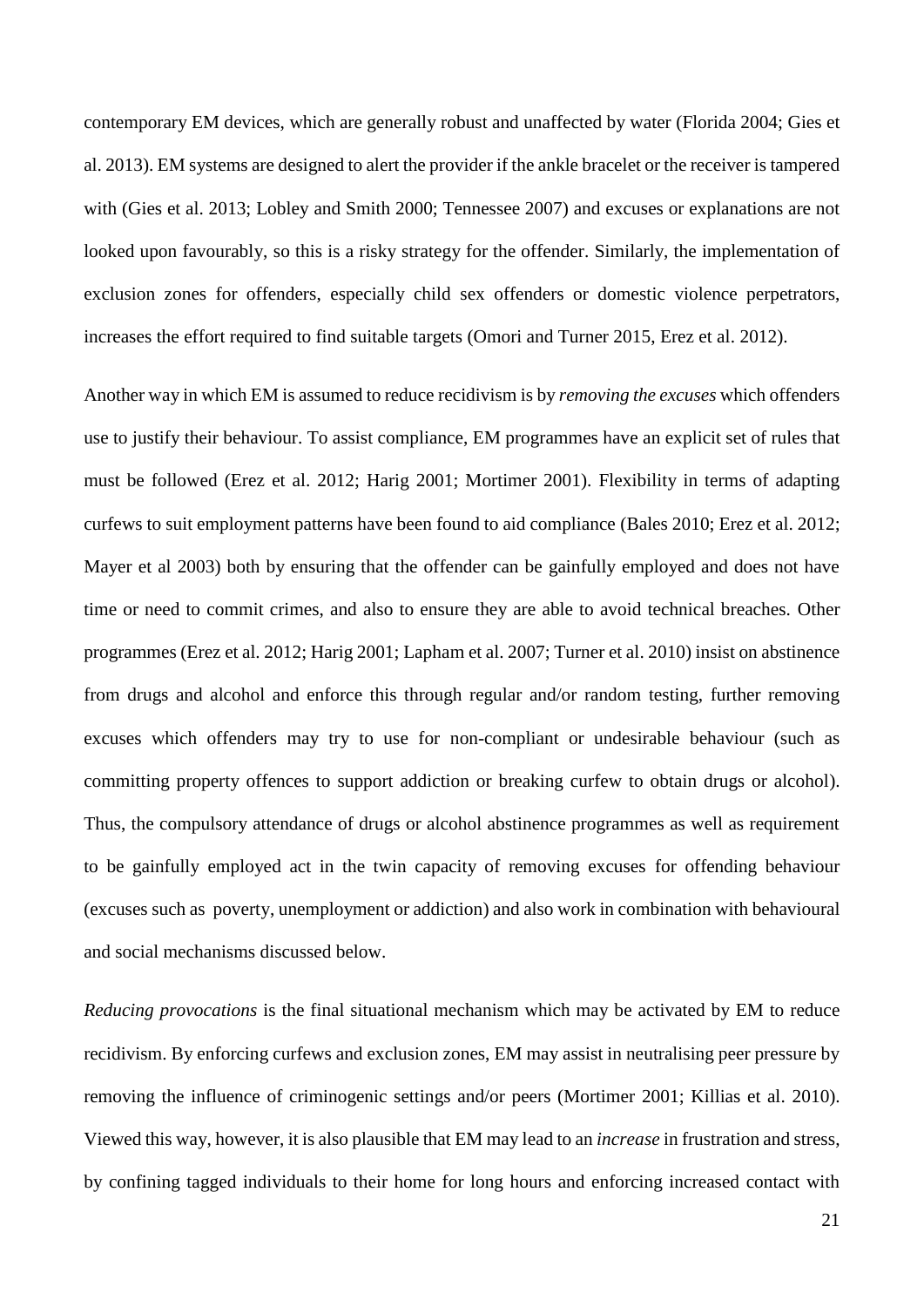family (Bales et al. 2010; Lobley and Smith 2000; Pearson 2012). This could lead to *increasing* rather than *reducing* provocations, which could ultimately lead to a backfire effect and see an increase in crime or undesirable behaviour, although no study explicitly reported this outcome.

## **Behavioural and Social Mechanisms**

While situational mechanisms help explain what factors in the immediate environment permit the criminal to commit a crime, social mechanisms explain how broader social conditions and settings affect different individuals' morality and exposure to different social and moral contexts (Wikstrom 2007). If the causes of crime are considered to be grounded in either habitual or deliberative processes (Wikstrom 2007), then the solutions are to be found in influencing those habits or rationalising processes that allow individuals to commit crimes. Thus, behavioural and social mechanisms attempt to influence offender habits and thinking patterns that permit them to commit crimes.

While the use of curfews leading to extra time at home may increase stress in some individuals, others have been shown to benefit from more contact with family members in pro-social settings (see Table 4 below). Developing better relationships with family members was thus mentioned as having a positive effect on offenders' lives and behaviours, including reducing recidivism (Erez et al. 2012; Finn and Muirhead-Stevens 2002; Killias et al. 2010). EM is also argued to provide more stability and structure in offenders' lives, through enforcing curfews and deadlines, and through the need to gain and maintain employment, which is often part of the requirements of the programme (Finn and Muirhead-Stevens 2002; Hudson and Jones 2016; Lapham et al. 2007; Mortimer 2001). This too is seen as a means through which criminal behaviour can be reduced.

EM programmes also often involve a mandatory therapeutic component, with offenders required to attend therapy as part of their EM conditions (Pearson 2012). This can help offenders overcome criminogenic needs that hitherto have been associated with their offending (such as drug and alcohol abuse) as well as encourage and reinforce pro-social behaviours. For example, by removing some of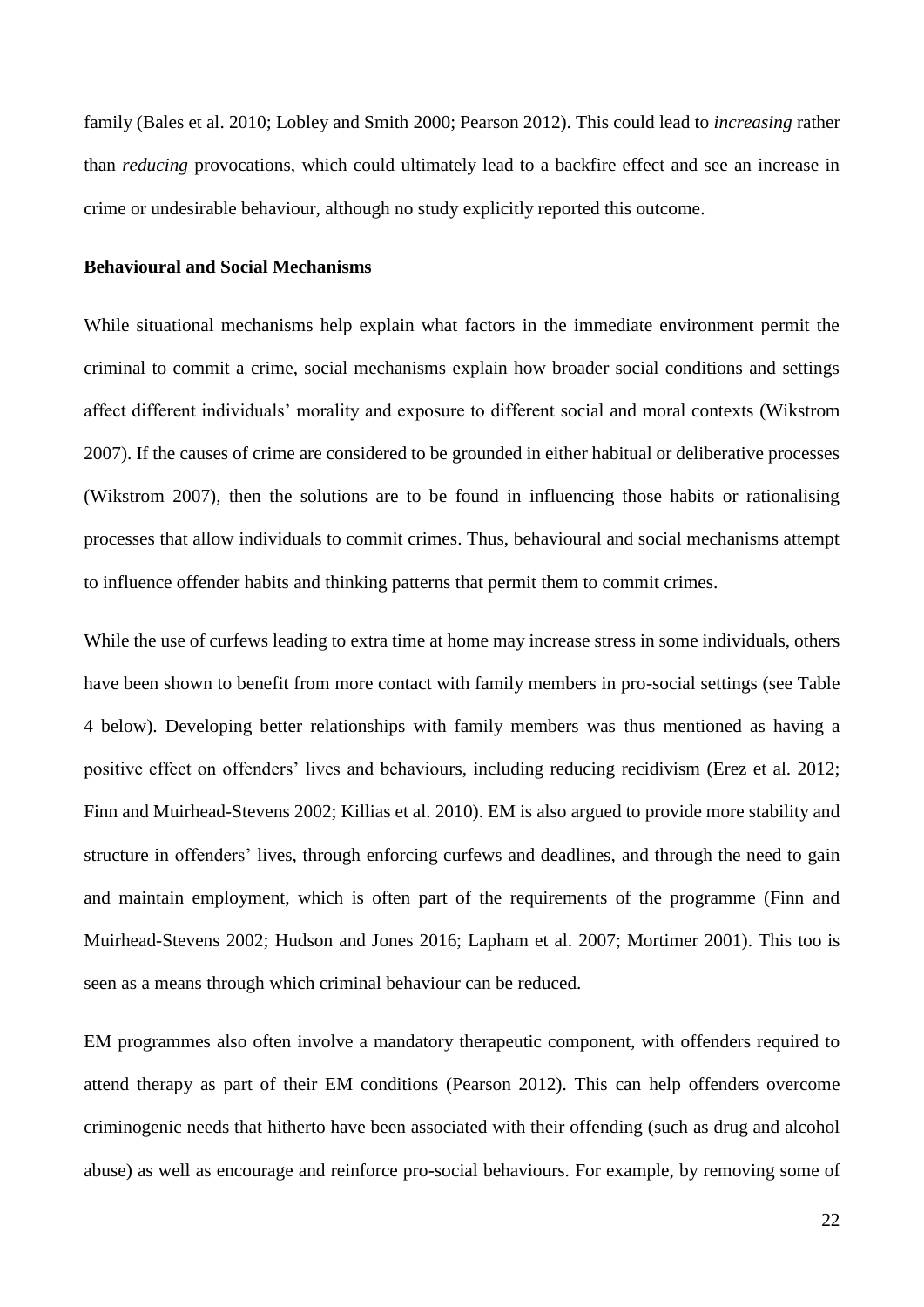the triggers for offending, including substance abuse and anti-social behaviours, it is hoped that recidivism will be reduced. Finally, offenders on EM are protected from the negative effects of incarceration, either completely, if they are placed on EM rather than being imprisoned, or partially, if EM allows for early release from incarceration (Bonta et al. 2000b; di Tella and Schargrodsky 2013; Finn and Muirhead-Stevens 2002; Hudson and Jones 2016; Omori and Turner 2015). Avoiding the influence of criminogenic people and prison conditions might be helpful for reducing recidivism rates for these offenders (Finn and Muirhead-Stevens 2002).

## [Table 4 here]

#### **IMPLEMENTATION: WHAT NEEDS TO BE IN PLACE FOR EM TO WORK?**

This section identifies the implementation challenges associated with operating an EM scheme. Only three studies<sup>23</sup> did not contain any information regarding implementation. We refer here to four main challenges identified across the studies we reviewed: technological issues, staffing issues, programme design, and information and consent issues. A summary of the issues reported by studies can be found in Table 5.

#### **Technological Issues**

<u>.</u>

The availability and quality of EM technology and accompanying equipment directly affects performance. Factors such as equipment malfunction, loss of signal or power, battery failure, lack of communication between various databases, and inadequate broadband capacity were identified as being impediments to successful implementation across the studies. For example, the use of RFID technology requires the presence of a power line, and often a telephone (Gowen 2000; Florida 2004; Killias 2010; Erez et al. 2012). Having telephone contact is vitally important for a variety of reasons.

<sup>&</sup>lt;sup>23</sup> Bonta 2000a, Marklund and Holmberg 2009 and Sugg et al 2001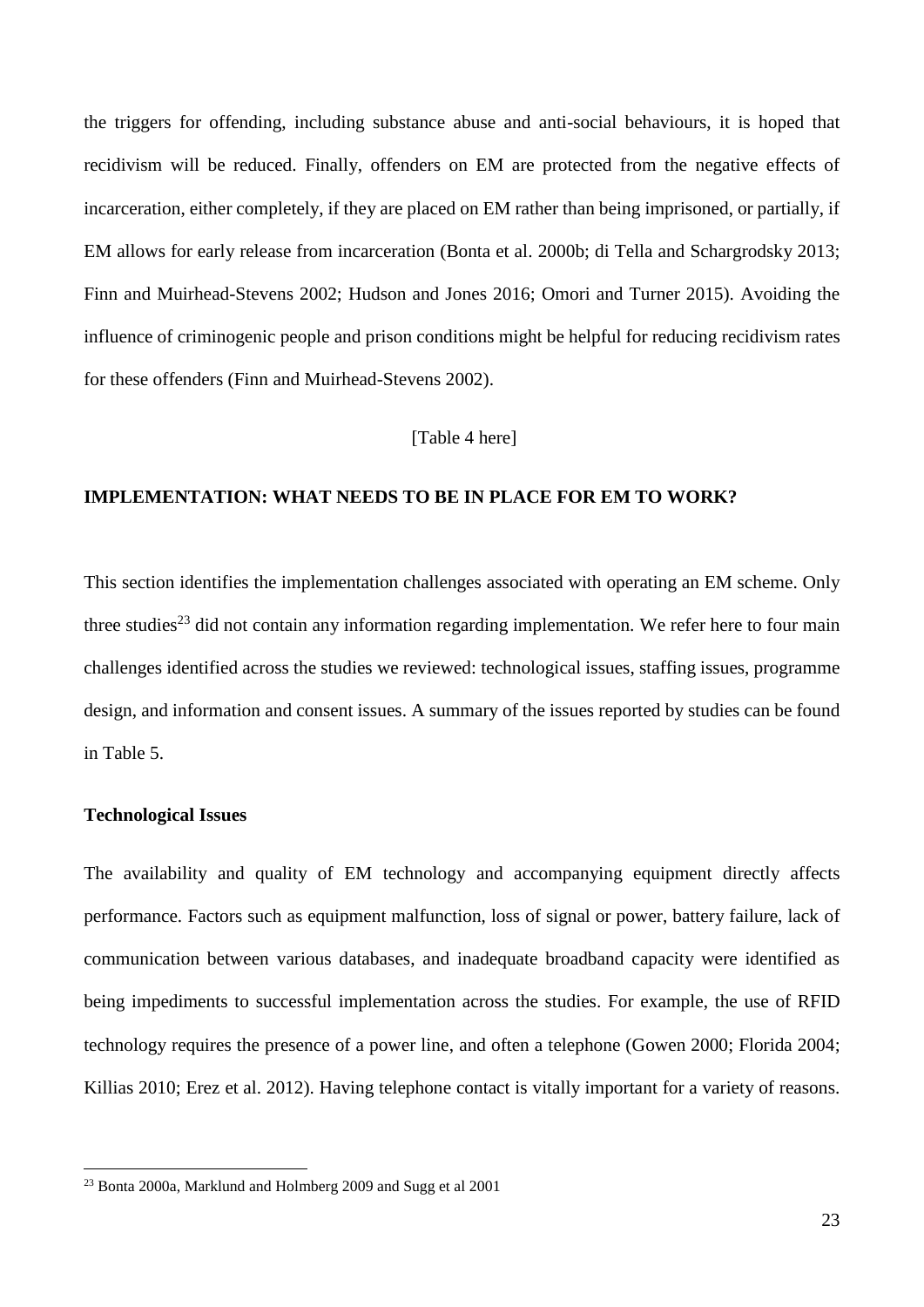Not just for monitoring presence through RFID technology, but also to maintain contact between the parole/monitoring agent and the offender in case of alerts due to unauthorised absences and/or for clearing false alerts (Gies et al 2013; Baumer et al 2008; Tennessee 2007; Mortimer 2001; personal communication with EM monitoring staff). Further, telephone contact was required as part of the supervision protocol (Pearson 2012), for parole agents to monitor progress of offenders (Turner et al 2010) and even to reinforce themes visited during supervision sessions and provide support to offenders (Erez et al. 2012).

Smooth functioning of GPS can be affected by loss of EM signals in certain locations or places and can cause serious problems for offenders, especially if this happened at their place of residence or work (for e.g. Bales et al. 2010; Baumer et al. 2008). Jannetta (2006) reports that lack of adequate wireless capability on laptops meant agents cannot track offender movements while out in the field. Problems with equipment and loss of signal, errors in signal, overload of false positives or technical alerts were said to cause agent complacency and failure to act when a real violation occurred (Gies et al. 2013). Overall, while some of these technological shortcomings are surmountable, others were more difficult to overcome.

# [Table 5 here]

#### **Staffing Issues**

Staff involved in running an EM programme included personnel from prisons, probation, the police, monitoring companies and criminal justice agencies. They were identified as being pivotal in the implementation and success of EM. Problems often arise when too much control is exercised by social workers (Mayer et al 2003); correction officers are unhelpful (Bonta et al. 2000b); or personnel are inflexible or lack discretion in the enforcement of programme rules (Erez et al. 2012; Pearson 2012). Unless staff are completely on board, understanding the requirements of the programme as well as its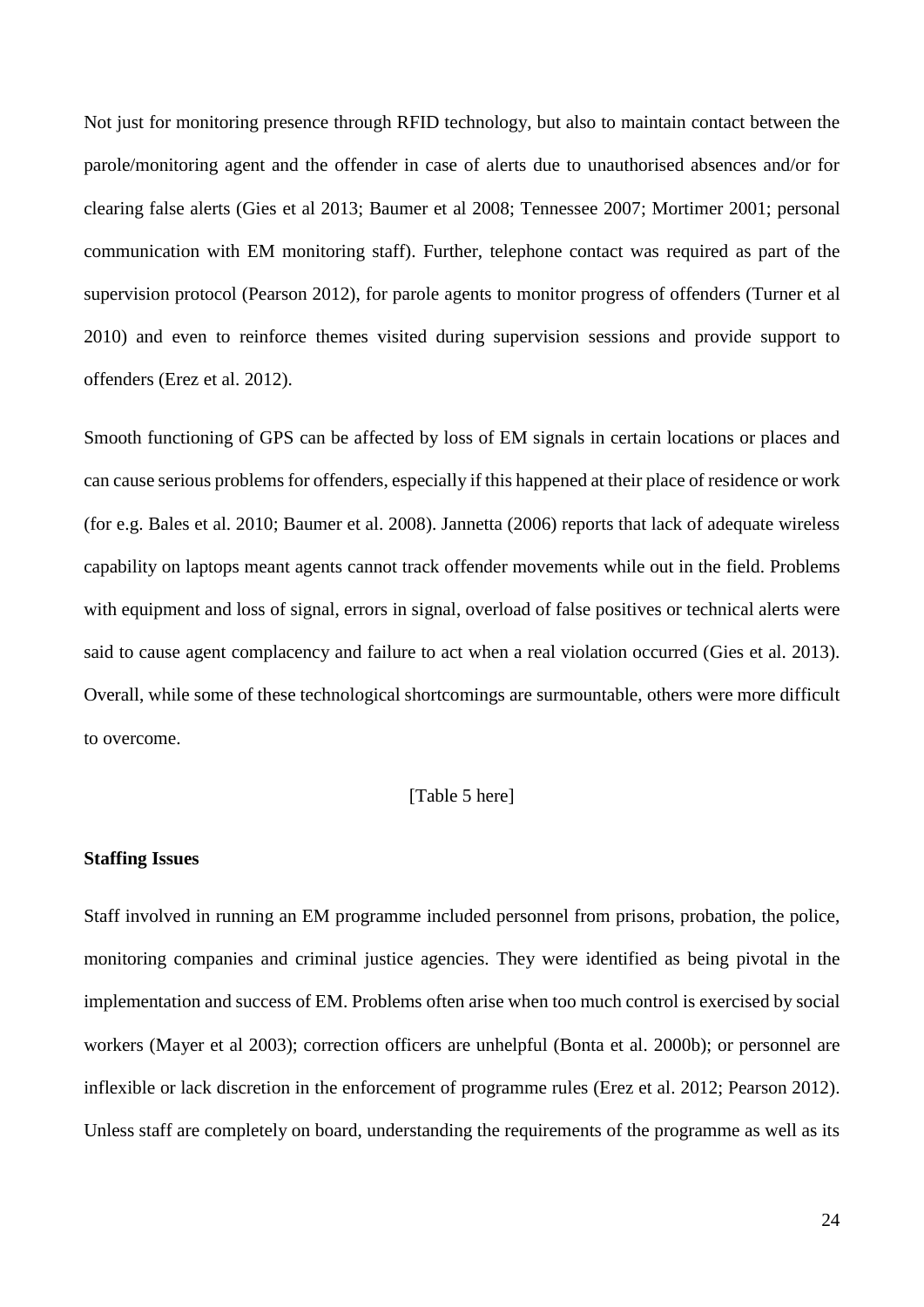aims and objectives, and are willing to co-ordinate effort, it is unlikely that the programme will succeed (Bales et al. 2010).

Specialized training requirements identified for EM staff included training for installing, maintaining and monitoring EM equipment, responding to alerts (genuine or false) and supervising offenders. Continuous or active (as opposed to passive monitoring which is done at a fixed point in time after a lag) GPS monitoring implies agents have to be on call 24/7 leading to burnouts and rapid turnover of staff (Tennessee 2007). Staff replacement in such cases of burnout and rapid turnover were reported to be a problem. Inadequate staffing and staff training are also mentioned as being impediments to the success of EM programmes by a number of studies.

Further, monitoring staff or social workers/probation agents responsible for responding to violations reportedly felt unsafe while conducting home visits – especially at night (Tennessee 2007). Thus, a coordinated approach between probation staff, monitoring agents and police is required in order to ensure smooth operation of EM.

#### **Programme Administration**

Proper care and attention at the planning and design stage was identified as being essential for the success of any EM programme, with objectives, guidelines and expectations developed in advance of implementation (Baumer et al. 2008). Studies highlighted the importance of explicit identification of programme goals and objectives, clarity of roles and responsibilities, and provision of clear lines of communication and governance between various agencies involved in the EM programme.

Identification of programme goals and objectives ought to guide the process of choosing suitable offenders for EM programmes. For example, programmes which include low risk offenders for extended periods have lower chances of being successful operations (Bales et al. 2010; Erez et al. 2012; Pearson 2012) especially if the intended outcome is to reduce recidivism in the longer term. The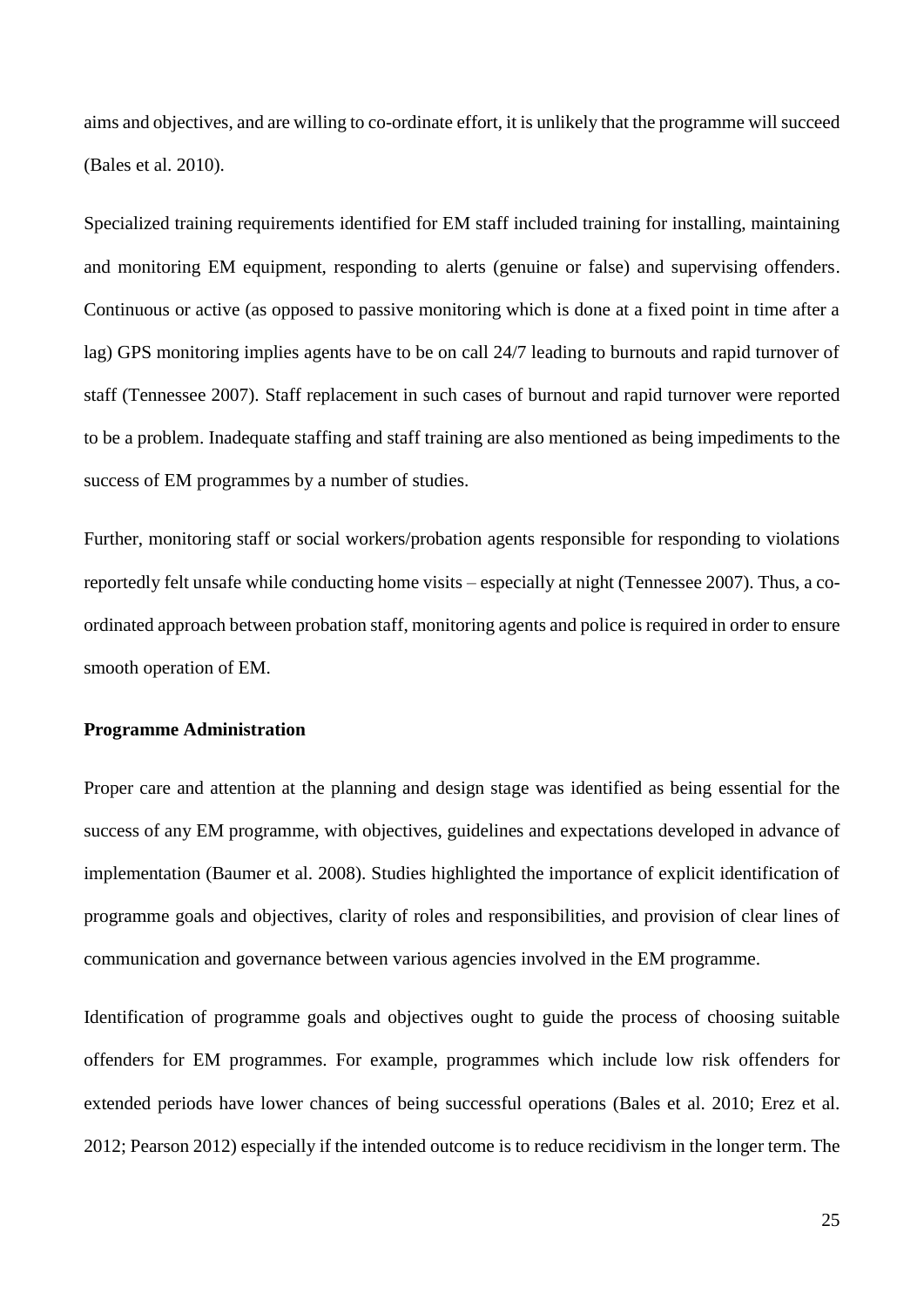assignment of suitable offenders cannot be left to individual whims as identified in one study where offenders were sentenced to prison or put on EM depending on whether judges were conservative or progressive (Di Tella and Schargrodsky 2013).

#### **Information, Communication and Consent Issues**

A number of information-related issues are important for successful implementation of EM programmes. Mortimer (2001) indicates that early-release prisoners need to have information about the scheme and that staff ensure better screening and preparation of potential curfewees, as well as clarification of support available after release. Armstrong et al. (2011) note that both the offender and their family need adequate support to deal with the stress of release, and Armstrong and Freeman (2011) say that offenders need orientation training to live with EM. Moreover, good communication between case worker and offender is also deemed crucial for successful implementation (Erez et al. 2012).

The issue of consent refers to the offender consenting to being on EM, as well as in some cases having the ability to pay for EM (Erez et al. 2012; Bales et al. 2010; Finn and Muirhead-Steves 2002). The use of RFID monitoring requires the offender to have a residence with a landline installed for the express purpose of monitoring the offender's presence during curfew (Finn and Muirhead-Steves 2002; Killias et al. 2010). In some instances, this involves getting agreement from family members that they would leave the landline free for the purpose of the monitoring unit having an open line of communication with the offender (Tennessee 2007). However, problems were reported when families felt socially stigmatized, were inconvenienced, and suffered embarrassment when a family member was on EM and were, therefore, less co-operative than anticipated (Bales et al. 2010, Erez et al. 2012, Pearson 2012). However, increasingly the use of landlines has been replaced with mobile technology, except in areas with no satellite signal.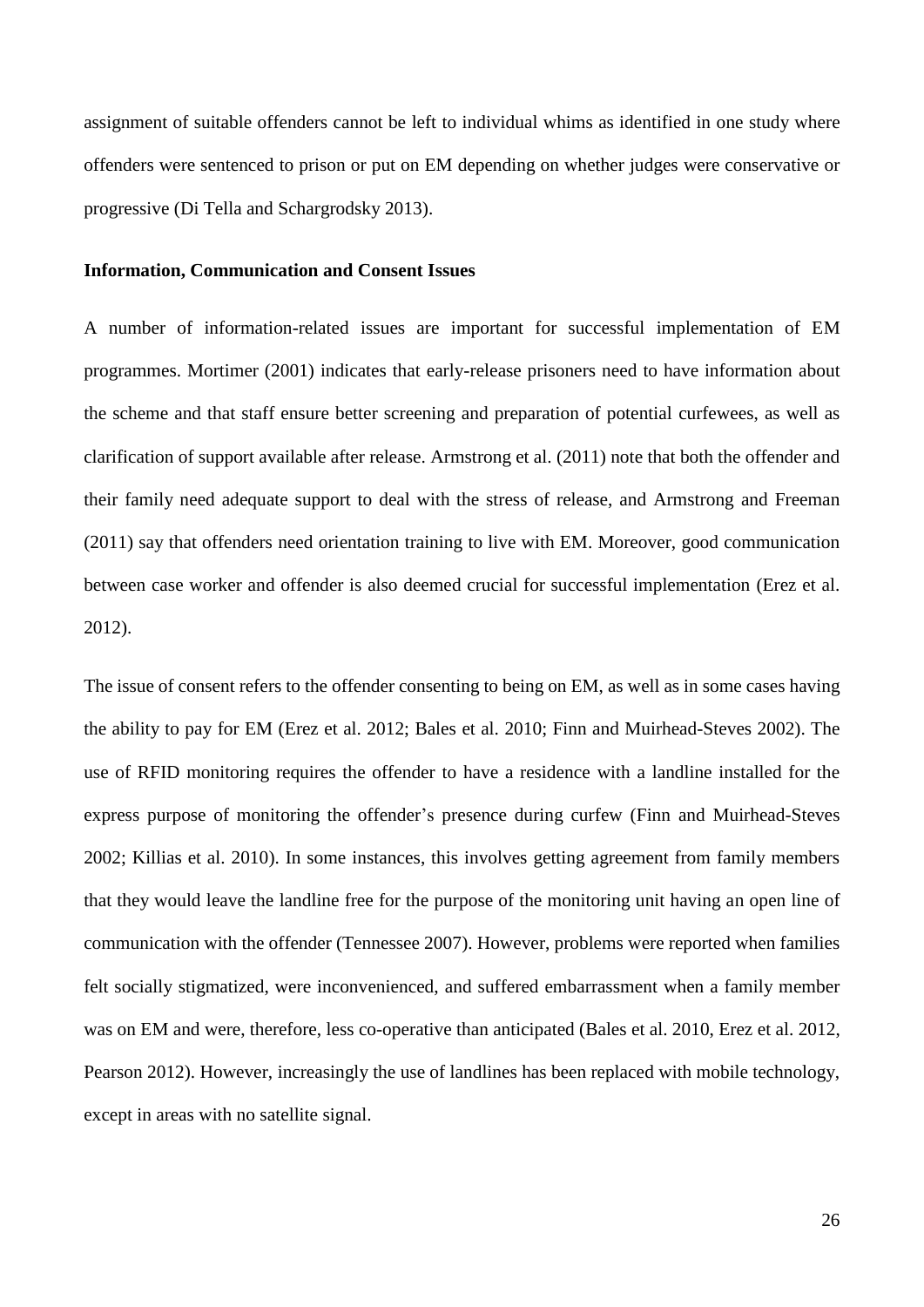In summation, successful implementation of EM requires good communication between the various agencies responsible for implementation, as well as clear programme design, administrative responsibilities and communication strategies laid out from the outset.

#### **ECONOMICS: HOW MUCH DOES EM COST?**

1

The final component of our review concerned economics. Twenty-two studies provided information about the costs of EM, either for offenders or pre-trial accused persons. Most of these studies compared the cost of implementing EM against the cost of imprisonment, albeit without taking into account the costs associated with recidivism while on EM (something that cannot happen if the offender is in prison). Only one study calculated the financial impact of crimes committed while offenders were on EM – calculations which included lost quality of life for the victims as well as the direct costs of the crimes themselves (Frost 2002).

It is evident that variation in the costs of EM is largely dependent upon the type of monitoring technology employed – programmes using RFID technology are generally cheaper than GPS programmes. The latter also vary depending on whether passive or active monitoring is used. The 24 hour nature of GPS monitoring requires staff members to be available throughout the monitoring period.

While GPS is patently more expensive than RFID monitoring, prior research<sup>24</sup> shows that both forms of EM are considerably cheaper than a prison sentence alternative, up to two and a half times cheaper (Di Tella and Schargrodsky 2013). Bales et al (2010) estimate that for the cost of one inmate in prison for a year, six could be on GPS and 28 could be on RFID, showing potentially significant cost savings to the state or county running the EM programme. However, the cost of EM is consistently estimated as higher than traditional parole or community supervision (Amori and Turner 2015, Gies 2013).

<sup>&</sup>lt;sup>24</sup> Amori and Turner 2015, Armstrong et al. 2011, Bales 2010, Marklund and Holmberg 2009, Harrig 2001, Mortimer 2001, Gowen 2002, Lobley and Smith 2000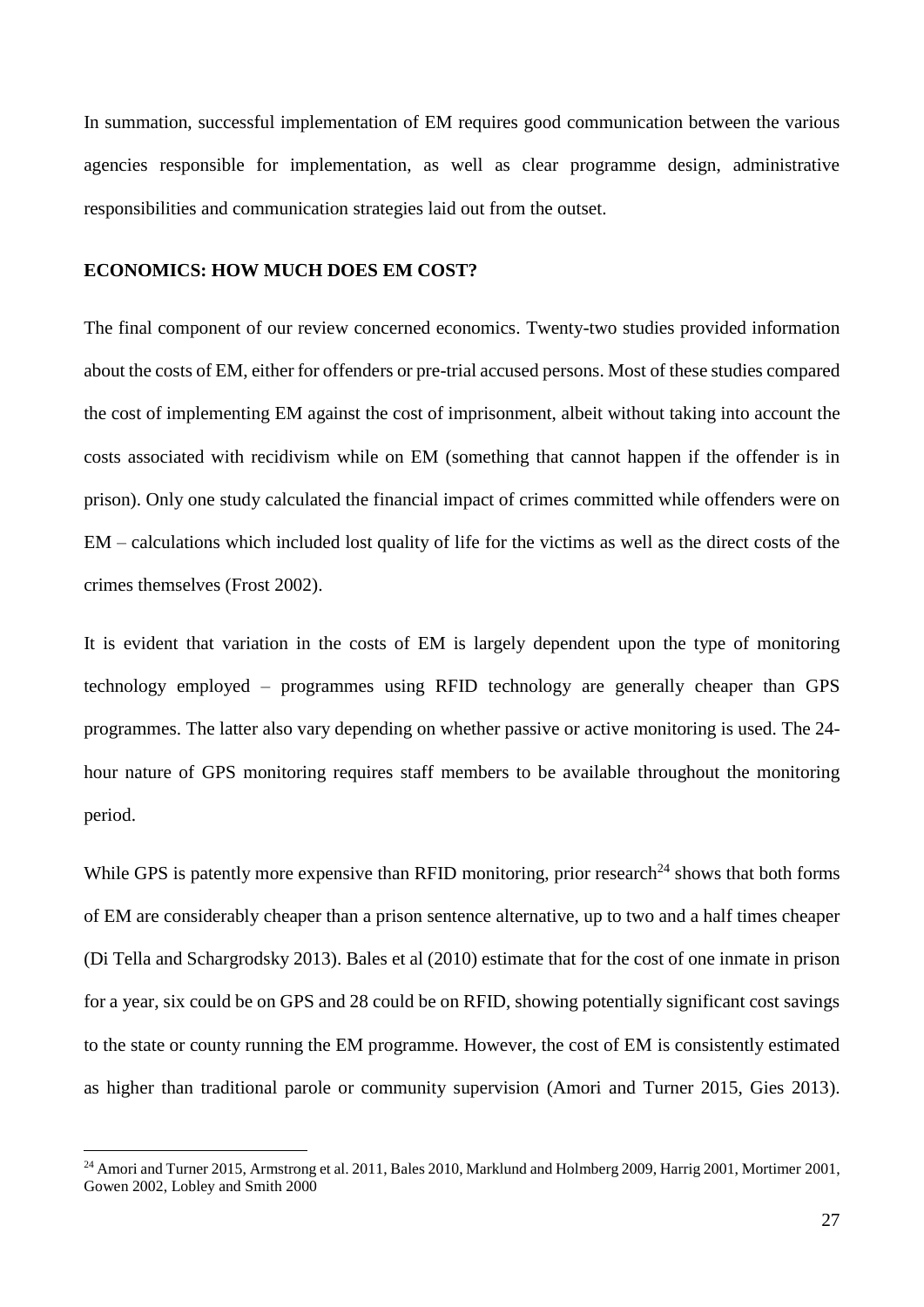Furthermore, studies suggest that the cost of active supervision on GPS is three times the cost of traditional parole (without EM) (Turner 2015). Therefore, while EM may be cost saving compared to imprisonment, authorities may need to consider the financial implications of putting offenders on EM rather than traditional supervision or parole – the decision to adopt EM should depend on whether such supervision is essential as it is not only more expensive but may have a net widening effect by increasing the number of individuals being controlled by the criminal justice system. Moreover, active offender tracking requires more resources, including more staffing, making it more expensive than passive systems. In turn, passive tracking on GPS is more expensive than RFID systems. Other factors to consider include the installation and maintenance costs of equipment.

As discussed previously, staff are an important moderator of the effectiveness of EM, and these are one of the largest costs associated with any EM programme. Staff are required to initially decide whether an offender is suitable for an EM programme, requiring a full risk assessment. Probation or parole officers are sometimes required to monitor offenders, whereas other times it is private agencies who carry out this role. Where monitoring centres are set up, these incur staffing costs which are often 24-hours in nature. Additional costs include training costs at various stages of the programme, and for staff equipment including mobile phones, laptops, wireless internet facilities and phone lines (for details of costs calculated by the studies see Anonymous 2017).

According to the literature consulted here, the total EM programme costs often run into the millions of pounds or dollars (Mortimer 2001; Lapham et al. 2007). Studies indicated that start-up costs can vary depending on the type of equipment which must be purchased or rented from a private contractor who runs the programme. Some of these costs are offset by programmes which require the offender to contribute towards the costs of monitoring, although this seems to be exclusively in the US (none of the European programmes mentioned this component).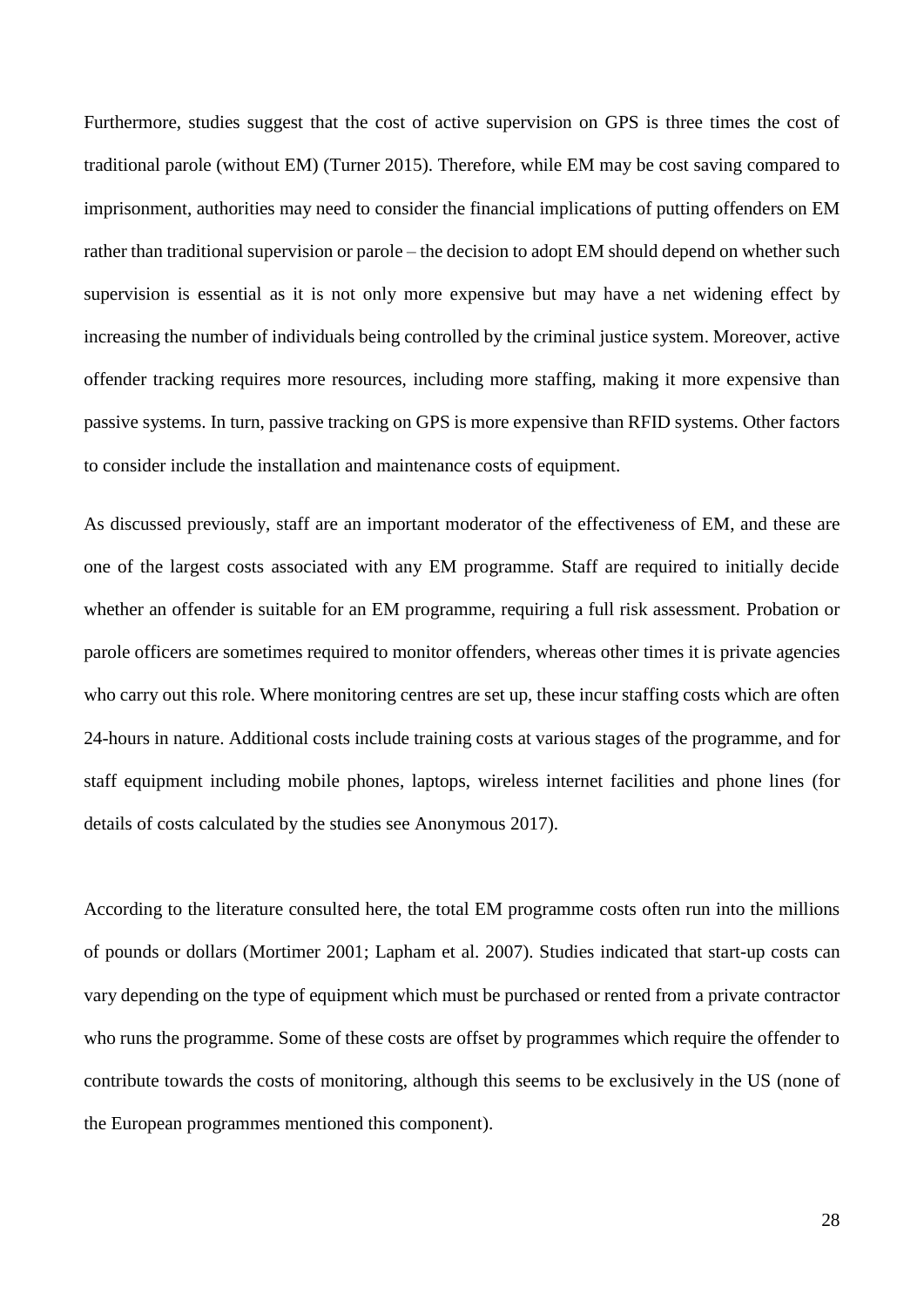#### **MAPPING INTERACTIONS**

In addition to summarising the main findings of the EM literature, this review highlighted the complexity in reliably estimating the effectiveness of EM, in part because of the observed variation in what EM programmes are expected to achieve and how the sought-after outcomes are expected to come about. For those planning and managing an EM programme, it is therefore important to map out the pathway from intervention to intended outcomes thereby helping to "identify the human and financial resources needed to operate a program, the program activities targeted by these resources, and the intended products of program activities" (Anderson et al. 2011: 34).

We use this as motivation for furthering our understanding of how EM should work using logic models, focusing on the recognition that EM has several different aims and is introduced under a variety of conditions and contexts. According to Bickman (1987) "a logic model is a plausible and sensible model of how a programme will work under certain environmental conditions in order to solve identified problems" (cited in McLaughlin and Jordan 2004: 8). The model is constructed using a "series of hypotheses... sort of …if resources then programme activities, if programme activities then outcomes for targeted customer groups" (McLaughlin and Jordan 2004: 24). The EMMIE approach facilitates the development of a theory of change (Sidebottom and Tilley 2018) with the aim of making review evidence more transparent and cogent for policy makers as well as to draw attention to the complex aspects of an intervention that might be otherwise ignored (Anderson et al. 2011).

In an effort to conceptually combine the Context-Mechanism-Outcome Configurations (Tilley 2013), two high level models are now detailed. Thus, we include moderator, implementation and economic factors as those setting out the Context, mechanisms as the identified Mechanisms in order to achieve the intended effect or Outcome. These indicate the complexity of determining the effectiveness of EM given the plethora of starting points, available resources and combinations of conditions that might trigger different mechanisms for the intervention to achieve intended outcomes. Figure 7 shows just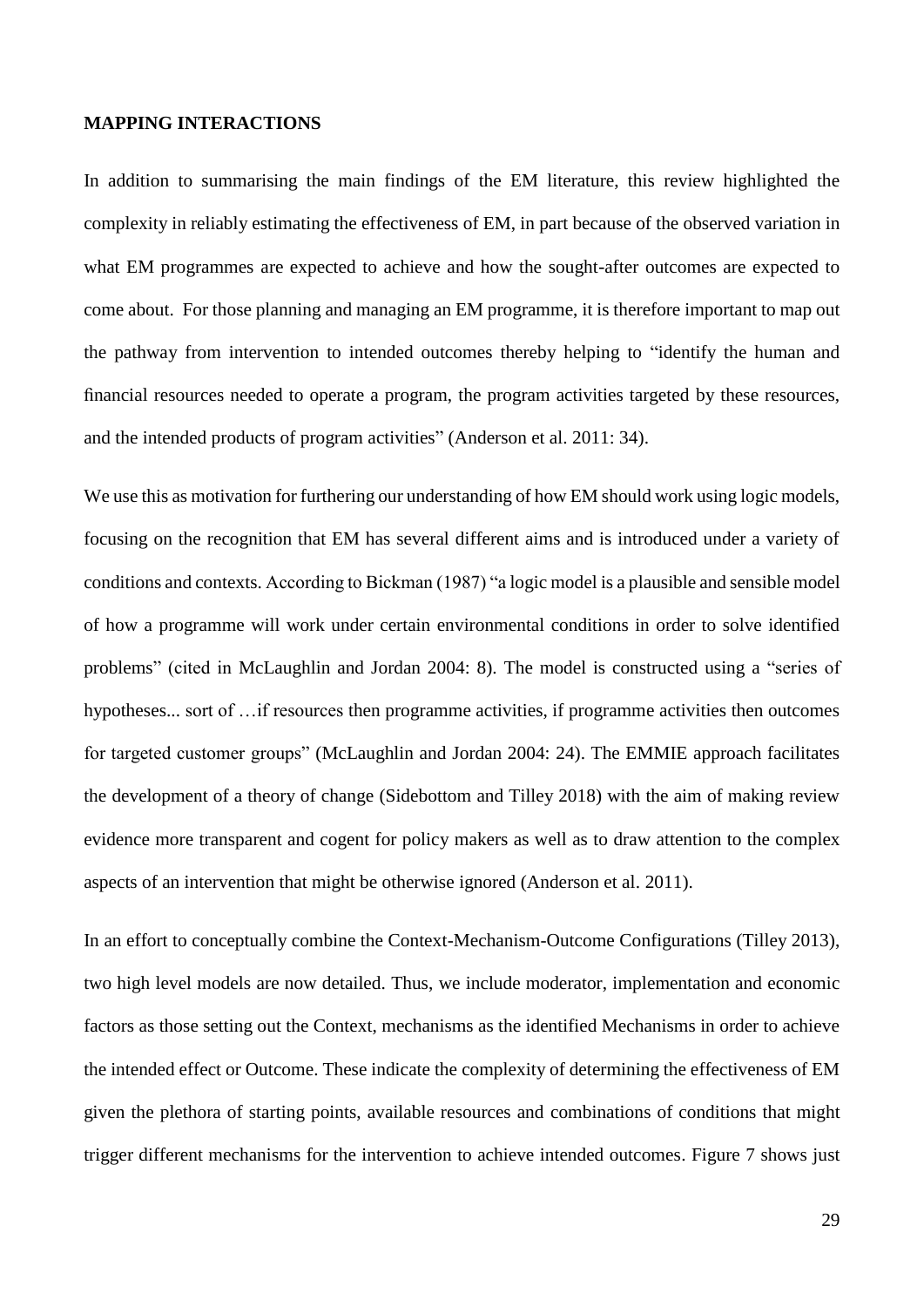one particular configuration of a pathway for EM of an offender (in this case a sex offender) under given contextual factors (outlined in blue) and implementation issues (outlined in green) that might affect the activation of particular mechanisms (outlined in yellow) to achieve certain intended outcomes (grey boxes outlined in red). In the specific situation shown in Figure 7, the only mechanism activated is increasing the risk, but modifying the moderator conditions (adding probation conditions) or the implementation issues (not enough buy-in from family) might activate different mechanisms and pathways to ultimately achieve the intended outcomes (or not). Indeed, Figure 8 shows a different configuration that has different starting points and activates other causal pathways to achieve the intended outcomes. Thus, when the evidence indicates that EM had a significant positive result on sex offenders it could be (for example) because, more often than not, EM was combined with a therapeutic component. The interactive models shows that in the absence of sufficient mapped evidence, it is difficult to reliably attribute the positive impact to EM itself. It might be that being on EM compelled attendance at these mandated therapeutic activities, and it was these that actually led to the reduction in recidivism behaviour.

## [Figure 7 here]

To increase the reliability of conclusions, a full evaluation would map out a process or logic model for each particular programme, identify the potential pathways and specific causal mechanism/s that might plausibly be activated (for similar discussions see Eck and Madenson 2009; Weisburd et al. 2015), identify and measure interim outcomes associated with particular mechanisms (through surveys or observation) and use the data to ascertain how and whether the intervention is successful (and if not, why not) as well as whether unintended outcomes are produced (Eck 2017).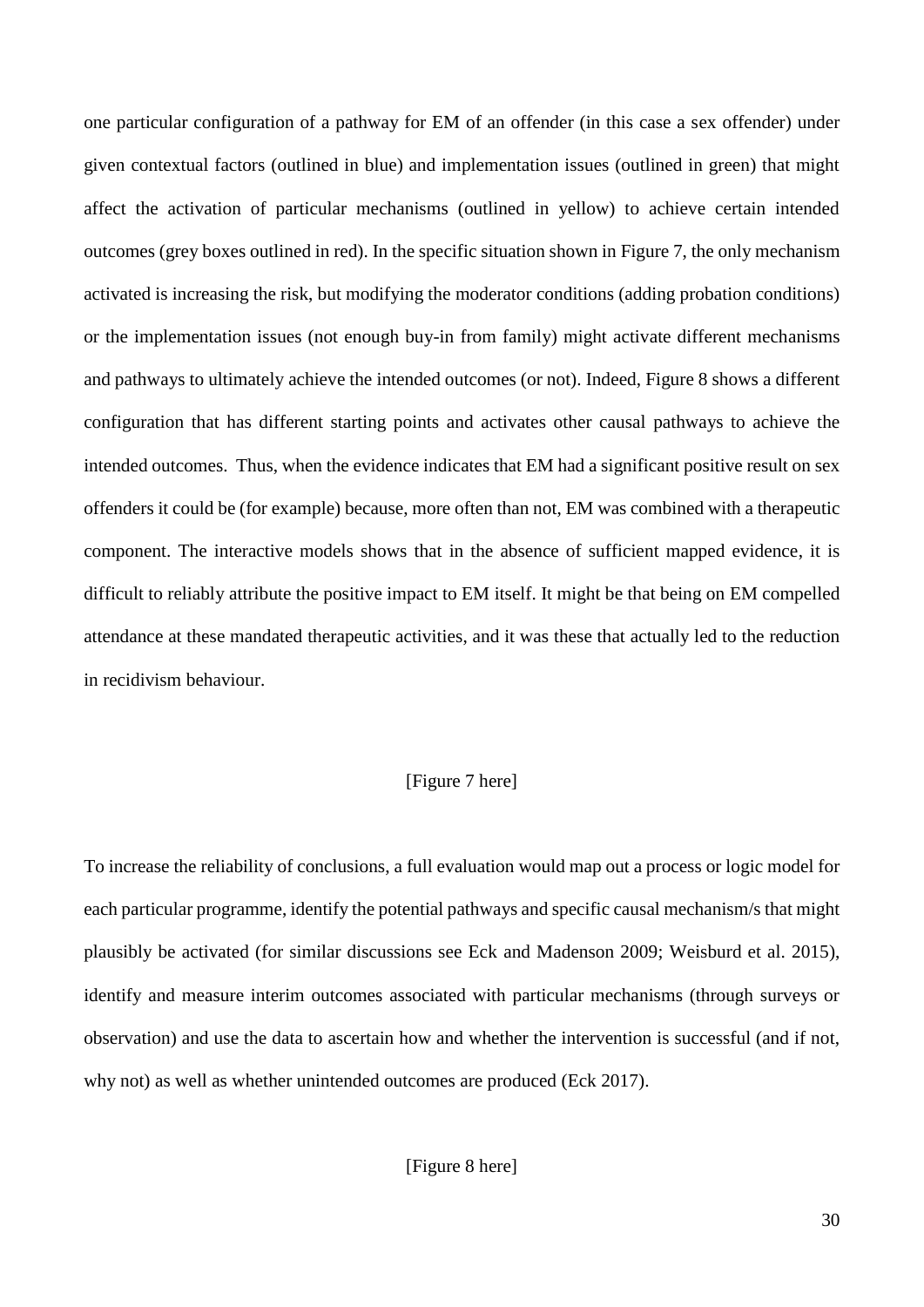#### **DISCUSSION**

EM is widely advocated and implemented across Europe, North America and Australia. It is touted as a programme that can cut costs, reduce prison overcrowding and reduce recidivism. Despite the popularity of EM, previous primary studies and reviews of the effectiveness of EM have produced sobering findings. This is clearly observed in the systematic reviews of Aos et al (2006) and Renzema and Mayo-Wilson (2005), who concluded that EM has been applied seemingly without adequate thought, producing little effect on recidivism rates and at times giving rise to unintended consequences.

This paper has updated and extended the systematic review of Renzema and Mayo-Wilson (2005) by taking a more inclusive approach to the evidence reviewed, in terms of the methodological rigor of studies included. In addition, informed by EMMIE, it considered not just the effectiveness of EM at reducing recidivism but also the conditions in which EM is more or less effective, the mechanisms through which EM might plausibly lead to reductions in recidivism, the challenges associated with implementing and sustaining a EM programme, and the financial costs and benefits of doing so. In doing so we have revealed new insights into the causal pathways through which EM might plausibly work to reduce recidivism.

Overall, our findings indicate that EM has been shown to produce positive effects for certain offenders (such as sex offenders), at certain points in the criminal justice process (post-trial instead of prison), and perhaps in combination with other conditions attached (such as geographic restrictions) and therapeutic components. The evidence suggests it is less effective at reducing recidivism for other offender sub-groups and under different conditions. These contrasting results may explain why the overall effect of EM on recidivism found herein for proportional data was non-significant, since the range of studies synthesised were notably heterogeneous. That said, the overall effect of EM on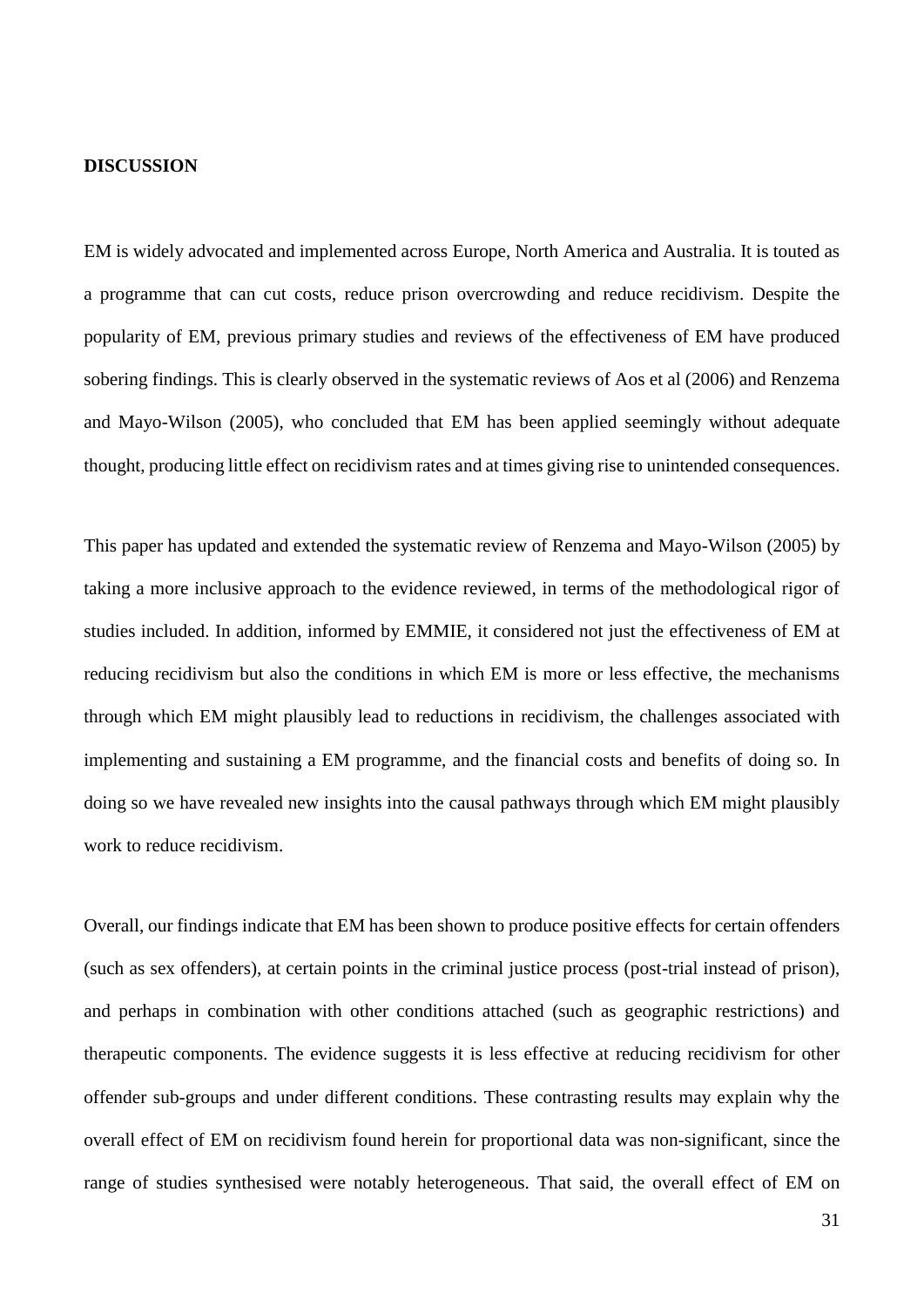recidivism found herein for studies that reported hazard ratios *was* statistically significant in the direction of a crime reduction effect. It would appear that more studies are required to clarify this equivocal finding in future meta-analyses. Although overall the meta-analysis did not indicate a statistically significant result, most individual studies showed an effect in the desired direction and the finding that the available evidence was not sufficient to show a significant effect, is not the same as saying that the evidence showed there was no effect.

There is limited evidence in the studies reviewed here to enable confident identification of the *mechanisms* that produced the effect of EM on recidivism, something that is often lacking in crime prevention evaluations (Velonis, Mahabir, Maddox and O'Campo 2018). Although increasing the risk was posited as the dominant mechanism through which EM was expected to work, surveys and offender feedback in the studies reviewed indicated that social and behavioural mechanisms were also thought to be a powerful influence in encouraging prosocial behaviour. While increased exposure to prosocial situations is proposed as being beneficial to reducing likelihood of future offending, in some cases it caused a great deal of stress for offenders and family members as a result of forced interaction during curfews of up to 12 hours (Armstrong et al. 2011; Pearson 2012; Erez et al. 2012).

The context in which EM was implemented had a considerable impact on which of the above mechanisms (if any) would be activated thereby increasing the chances of a favourable result. The evidence highlighted four issues that could prove to be major obstacles to successful implementation of EM. Foremost among these were inadequate staffing and technological problems. Although EM technology is becoming ever more sophisticated, inadequate coverage of satellite technology and equipment failures cannot be ruled out (Bales et al. 2010; Baumer et al. 2008, Gies et al. 2013). Further, smoother co-ordination between staff of various agencies and appropriate training for them were recommended for improving the effectiveness of the intervention (Bales et al. 2010). Moreover, the need for careful planning and a clear vision regarding aims, objectives and implementation at the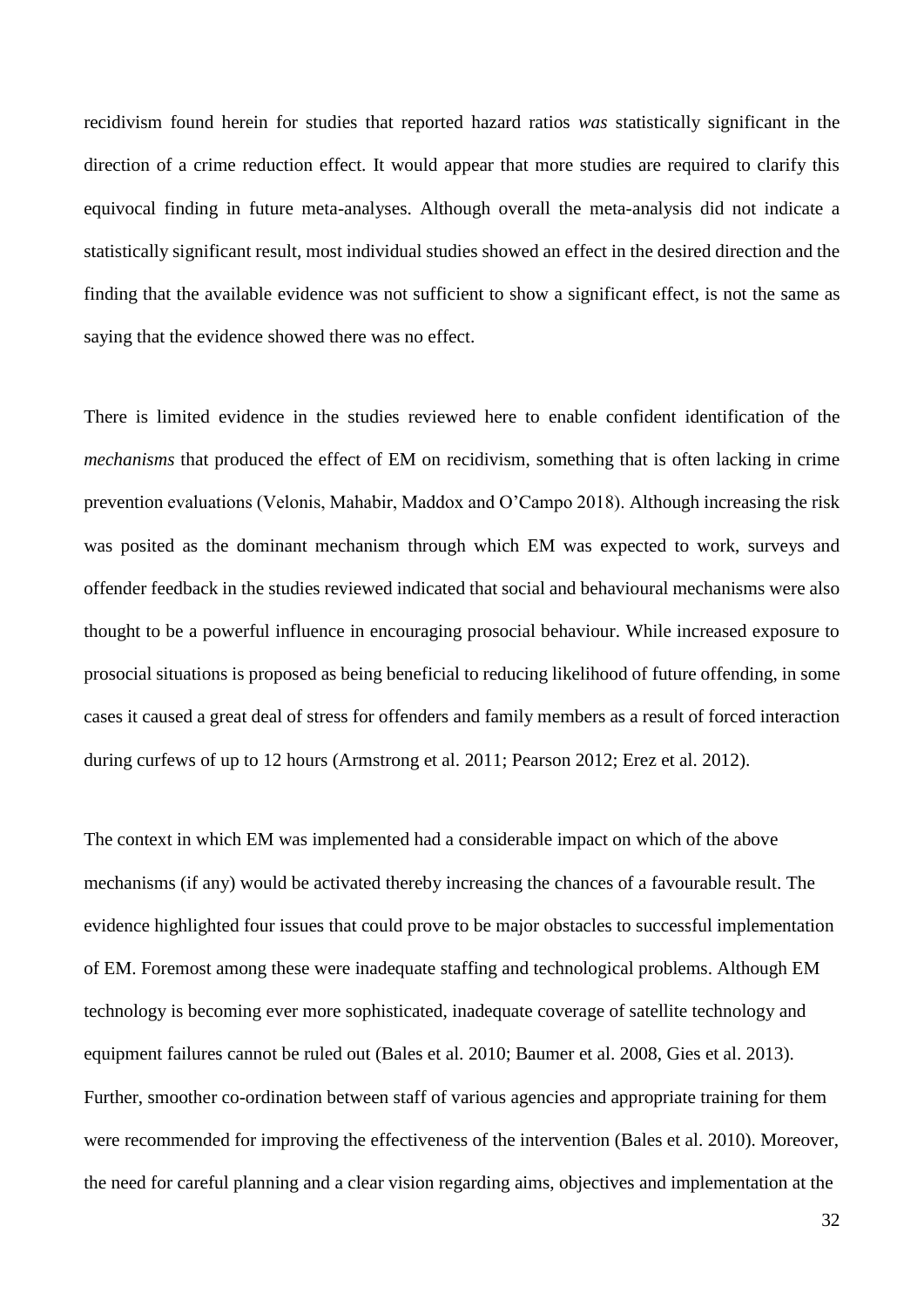programme administration level was identified as essential (Baumer et al. 2008). Finally, effective communication, both for obtaining consent from offenders and family members and building rapport between agencies and participants was considered central to the success of EM interventions (c.f. Mortimer 2001; Armstrong 2011; Erez et al. 2012). What the evidence analysed here failed to highlight was another condition that has a substantial impact on how EM works, namely, the swiftness and certainty of response to a breach<sup>25</sup>. Since the efficacy of response is largely dependent on the agency or agencies responsible for overseeing and managing compliance and responding to breaches, shared understanding of roles and responsibilities and effective communication become key.

The economic argument for EM, in most of the studies, was focused on comparing it against imprisonment and other offender management techniques. Findings indicated that although EM was cheaper than prison, it was more expensive than parole (c.f. Bales et al. 2010; Amori and Turner 2015; Gies 2013), and some types of EM (continuous monitoring with GPS) were more expensive than others (static monitoring with RFID).

Our results paint a complex picture. Firstly, the intended outcomes of EM programmes are not always reducing recidivism, but can be reducing prison overcrowding, or simply be seen as a more costeffective offender management method. Our logic models suggest that *moderators* (conditions under which EM operates) can impact *mechanisms* (how it operates) in achieving the *effect* (intended outcomes) differently depending on *implementation* issues involved. The situation is further complicated by the fact that EMMIE aspects of EM are interrelated in complex and non-linear ways. Sometimes the intended outcomes or *effect* (for example, compliance with probation requirements) and *implementation* issues (namely, resource availability) will dictate the *moderator* conditions (such

<u>.</u>

<sup>&</sup>lt;sup>25</sup> Private communication with practitioners at the EM monitoring centre in England and Wales.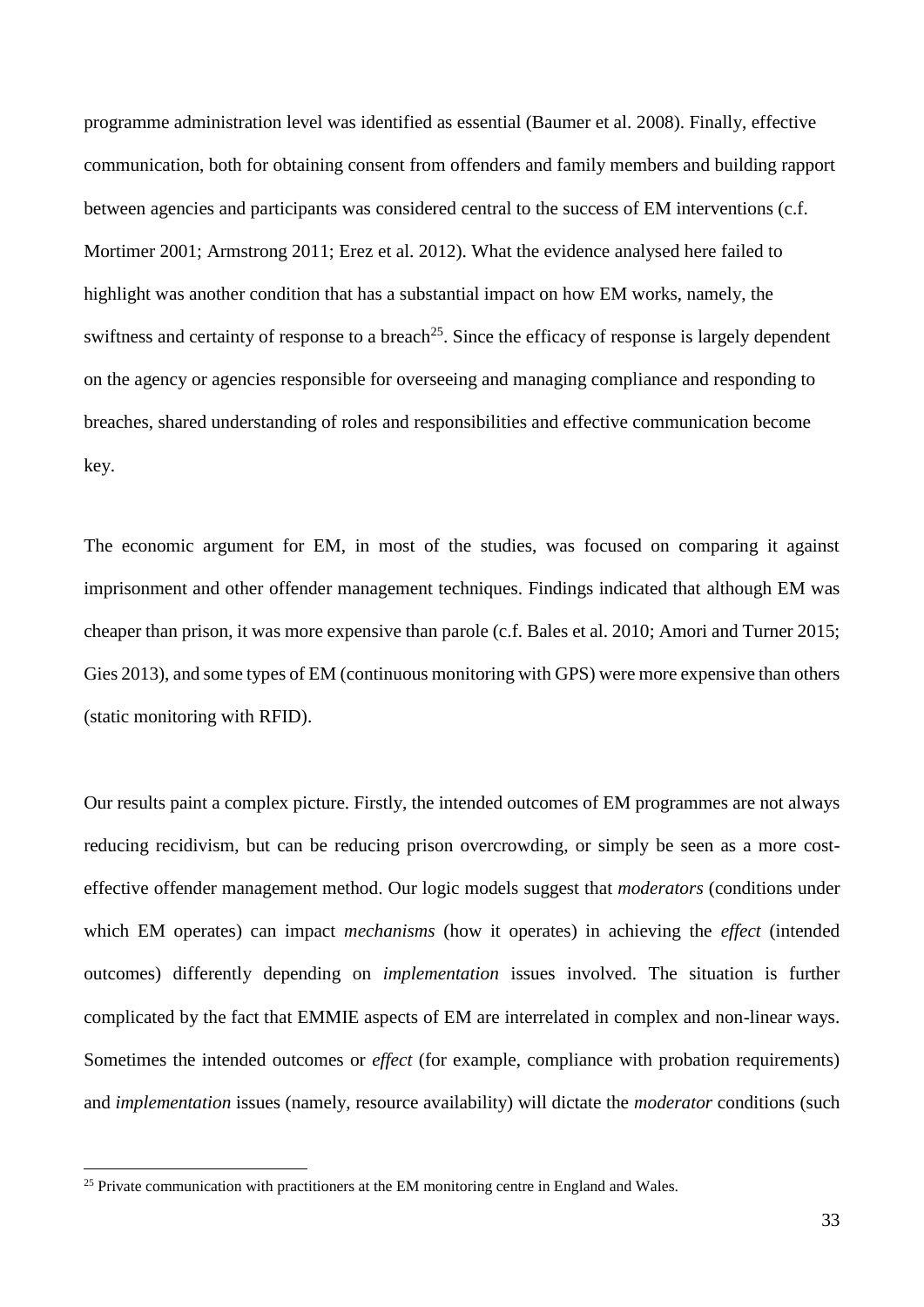as choice of type of technology and application of geographic restrictions). At other times the existence of particular contextual *moderating* factors (c.f. type of offender or legal requirement to be in employment or attend drug and alcohol programmes) will necessitate the triggering of specific (social or behavioural) *mechanisms* to achieve the desired *effect* (rehabilitation) and might be dependent on certain *implementation* requirements being fulfilled (such as attendance monitoring).

## **CONCLUSION**

Many countries use EM in an effort to both reduce recidivism and as a proposed cost-effective alternative to prison. The increased dependence on GPS technology to monitor high risk offenders involves a huge investment in resources and equipment and the evidentiary value of EM data is still unestablished across many jurisdictions. Using EM to increase the risk of getting caught and convicted requires necessary legal provisions and the appropriate training of staff and members of the criminal justice system. Thus, it is important for policymakers to be very clear about the main effect that EM programmes are intending to achieve – reducing reoffending, avoiding prison overcrowding, and/or finding a cheaper alternative to prison. Further, it is also important for policymakers to understand the wider context within which the EM programme is to be implemented, *what is legally permissible* (this includes laws permitting tagging, which offender types can be put on EM, at what stage in the criminal justice system, what additional conditions can be imposed alongside etc.)*; what is administratively possible* (this includes who will be responsible for installation, maintenance, monitoring and responding to breaches and overseeing partnership work involved)*;* and *what is operationally practical*  (in terms of what resources are available, whether the technology can be supported, and whether the response is swift and sharp enough).

Future research should focus on understanding and measuring the impact of stand-alone EM programmes compared to EM programmes that combine other treatments and interventions. To improve our understanding of how and when EM is most effective, future evaluation studies might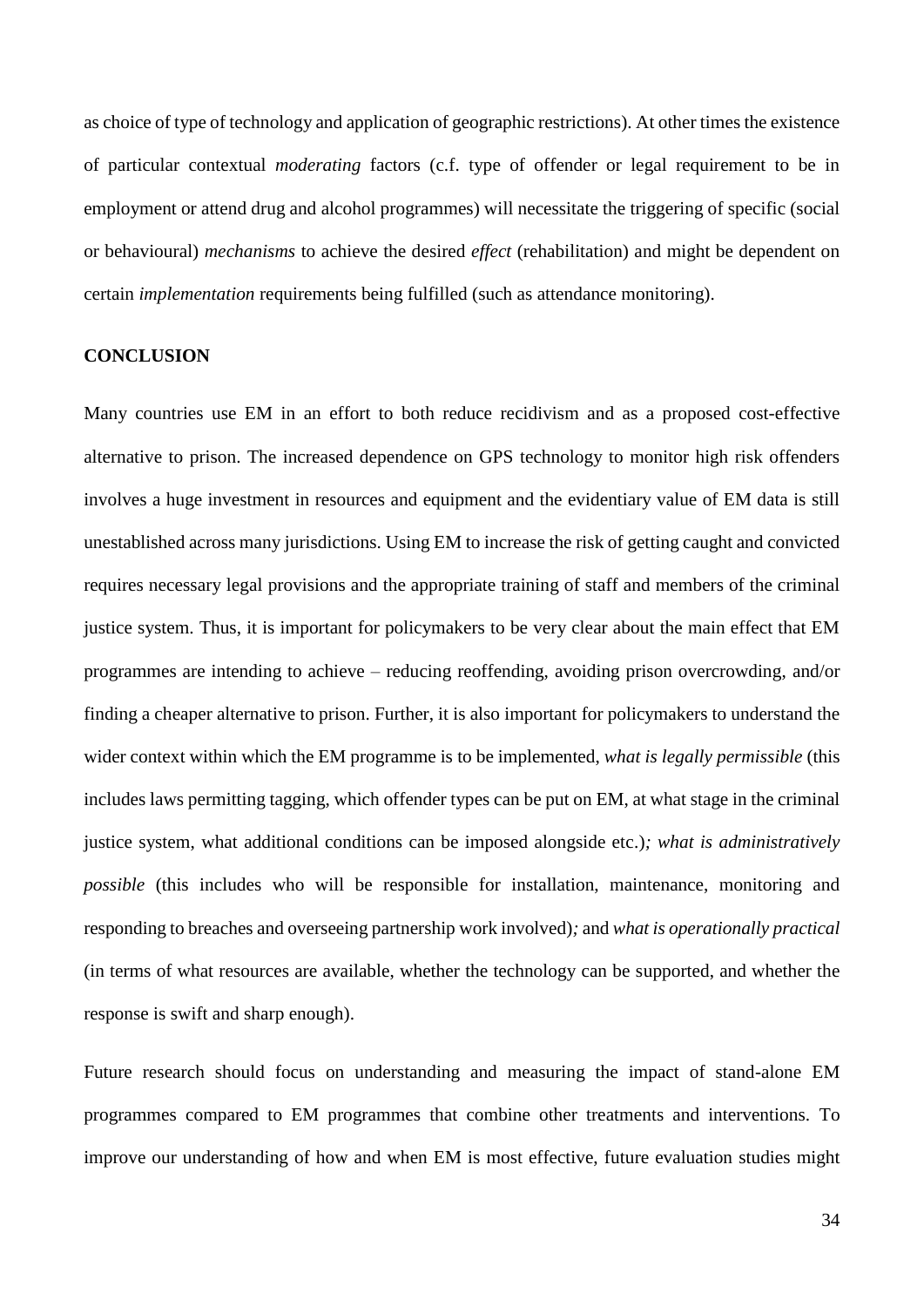also usefully look to collect data on the various elements of the programme as well as contextual factors to measure the impact of the component factors and identify effective causal mechanisms that achieve the intended outcomes<sup>26</sup>. This was largely absent from the primary studies identified here.

Finally, it is important to note that EM programmes can be inequitable, especially those that require that the offender contribute to the cost, have a permanent residence, and the necessary support structure (in the form of agreement from family members to EM). Expansion of EM as an offender management technique should ensure fair and equitable treatment in the interests of avoiding litigation and upholding basic principles of procedural justice for all.

<sup>&</sup>lt;sup>26</sup> Our coding instrument will be made available on request. Further, key programme features of interest for future evaluations are included in our contextual and implementation tables (Tables 3, 4 and 5)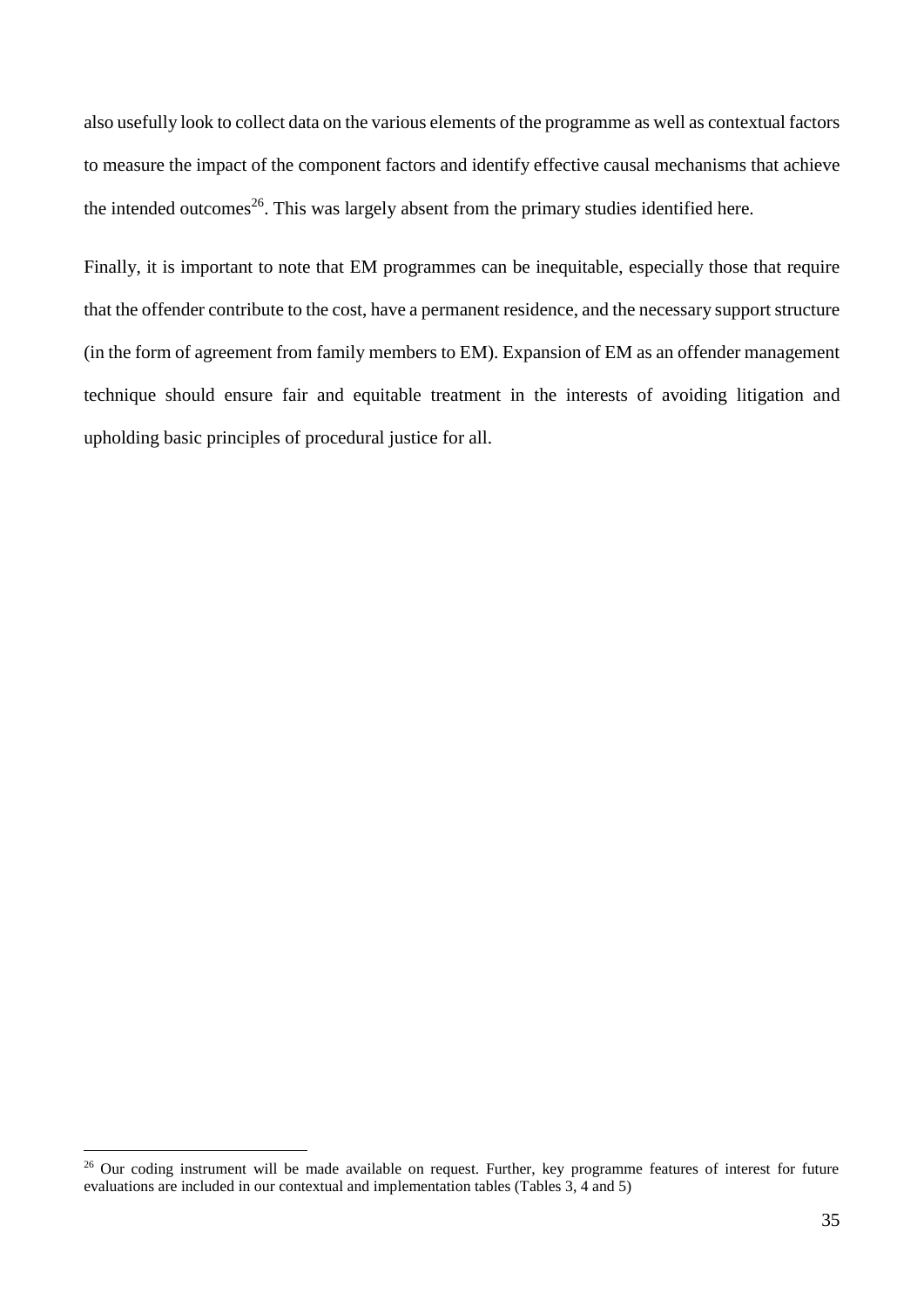## **REFERENCES**

\* study included in meta-analysis or realist synthesis

**Aos, S., Miller, M., & Drake, E**. (2006). Evidence-based public policy options to reduce future prison construction, criminal justice costs, and crime rates. *Fed. Sent. R.*, *19*, 275.

\***Armstrong, S., Malloch, M., Norris, P. and Nellis, M.** (2011) *Evaluation of the Use of Home Detention Curfew and the Open Prison Estate in Scotland*, Scottish Government Social Research

\***Armstrong, G. S and Freeman, B. C.** (2011) 'Examining GPS Monitoring Alerts Triggered by Sex Offenders: The Divergence of Legislative Goals and Practical Application in Community Corrections', *Journal of Criminal Justice*, 39(2), 175-182

\***Avdija, A. S and Lee, J**. (2014) 'Does Electronic Monitoring Home Detention Program Work? Evaluating Program Suitability Based on Offenders' Post-Program Recidivism Status', *Justice Policy Journal*, 11(2), 1-15

\***Bales W**. (2010) 'A quantitative and qualitative assessment of electronic monitoring report submitted to the Office of Justice Program', NCJRS, (Available at) <http://www.ncjrs.gov/pdffiles1/nij/grants/230530.pdf>

\***Bales, W., Mann, K., Blomberg, T., Gaes, G., Barrick, K., Dhungana, K. and McManus, B.** (2010) *Quantitative and Qualitative Assessment of Electronic Monitoring*, Office of Justice Program, National Institute of Justice

\***Baumer, T., Newby III, W., LaMade, M. and Seymour, A.** (2008) *An Assessment of the Indiana Department of Correction GPS Pilot Program*, Center for Criminal Justice Research, Indiana University

**Boruch, R., & Rui, N.** (2008). From randomized controlled trials to evidence grading schemes: current state of evidence‐based practice in social sciences. Journal of Evidence‐Based Medicine, 1(1), 41-49.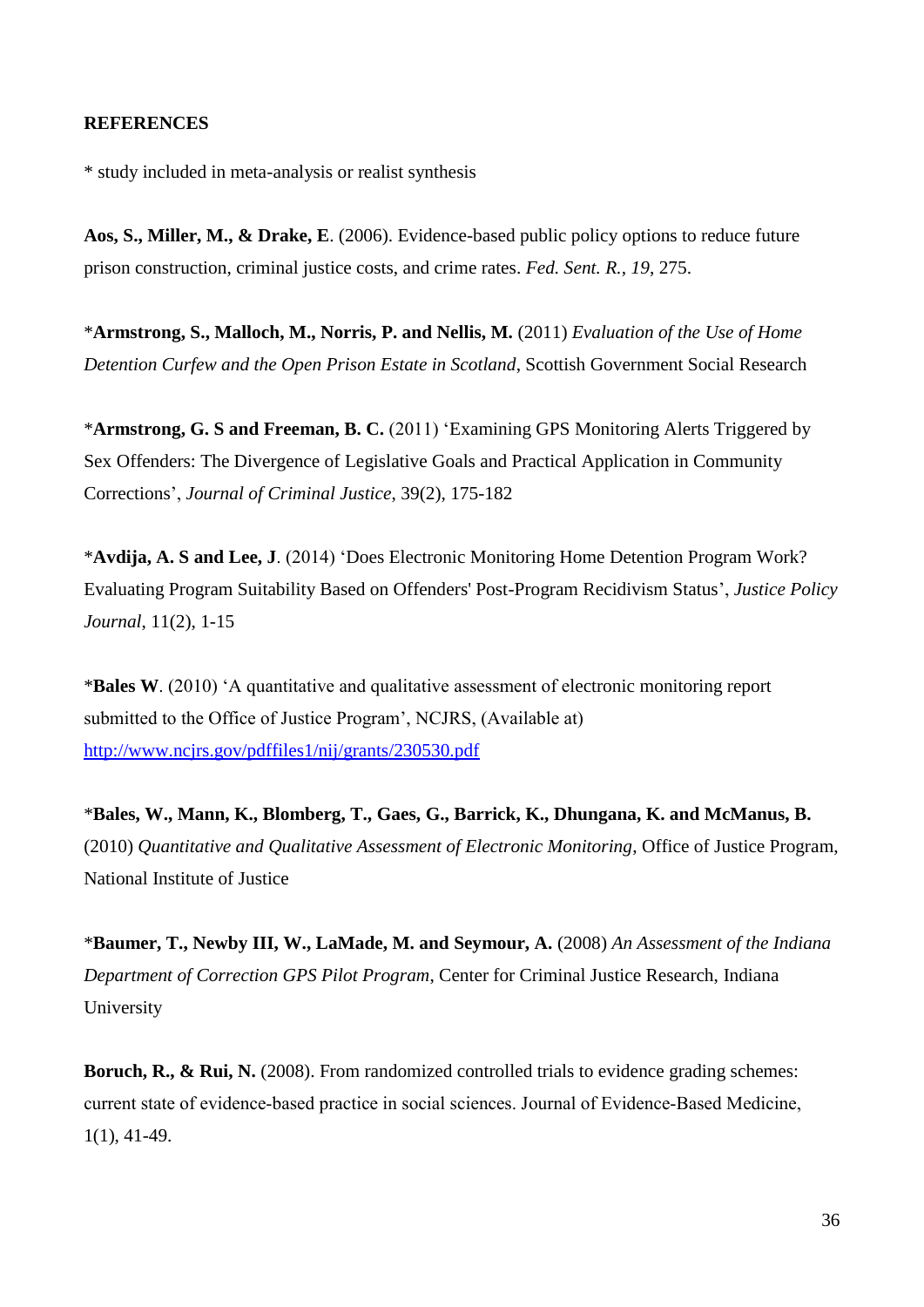**Anonymised.** (2017) *A Systematic Review of the Effectiveness of the Electronic Monitoring of Offenders*, (details withheld for peer review)

\***Bonta, J., Wallace-Capretta, S. and Rooney, J. (2000a)** 'Can Electronic Monitoring Make a Difference? An Evaluation of Three Canadian Programs', *Crime & Delinquency*, 46(1), 61-75

\***Bonta, J., Wallace-Capretta, S. and Rooney, J.** (2000b) 'A quasi-experimental evaluation of an intensive rehabilitation supervision program', Criminal Justice and Behavior, 27(3), 312-329

**Bulman P.** (2013) 'Sex Offenders Monitored by GPS Found to Commit Fewer Crimes', *NIJ Journal,* 271; 22-25

**Clarke, R. V.** (ed.) (1997) *Situational Crime Prevention*, Monsey, NY, Criminal Justice Press.

**Crowe A., Sydney L., Bancroft P., and Lawrence B.** (2002) *Offender Supervision with Electronic Technology,* Kentucky: American Probation and Parole Association.

**DeMichele, M. and Payne, B**. (2009) Offender Supervision with Electronic Technology: Community Corrections Resource, 2nd ed., Bureau of Justice Assistance, US Department of Justice

\***Dierenfeldt, R.** (2013) *Panoptic Control In The Digital Age: Examining The Effect Of Required Lifetime Electronic Monitoring On Reported Forcible Rape*, Dissertation University of Central Missouri - Department of Criminal Justice

**Di Tella, R. and Schargrodsky, E.** (2013). "Criminal Recidivism after Prison and Electronic Monitoring." *Journal of Political Economy*, 121(1), 28–73.

**Eck, J. E. and Madensen, T.** (2009) 'Using signatures of opportunity structures to examine mechanisms in crime prevention evaluations', in J. Knutsson and N. Tilley (eds.) *Evaluating Crime Reduction Initiatives*, Crime Prevention Studies, Vol. 24. Monsey, NY: Criminal Justice Press.

**Eck, J. E**. (2017). Evaluation for lesson learning. In: N. Tilley and A. Sidebottom (ed.), *Handbook of Crime Prevention and Community Safety* (2nd edition). Routledge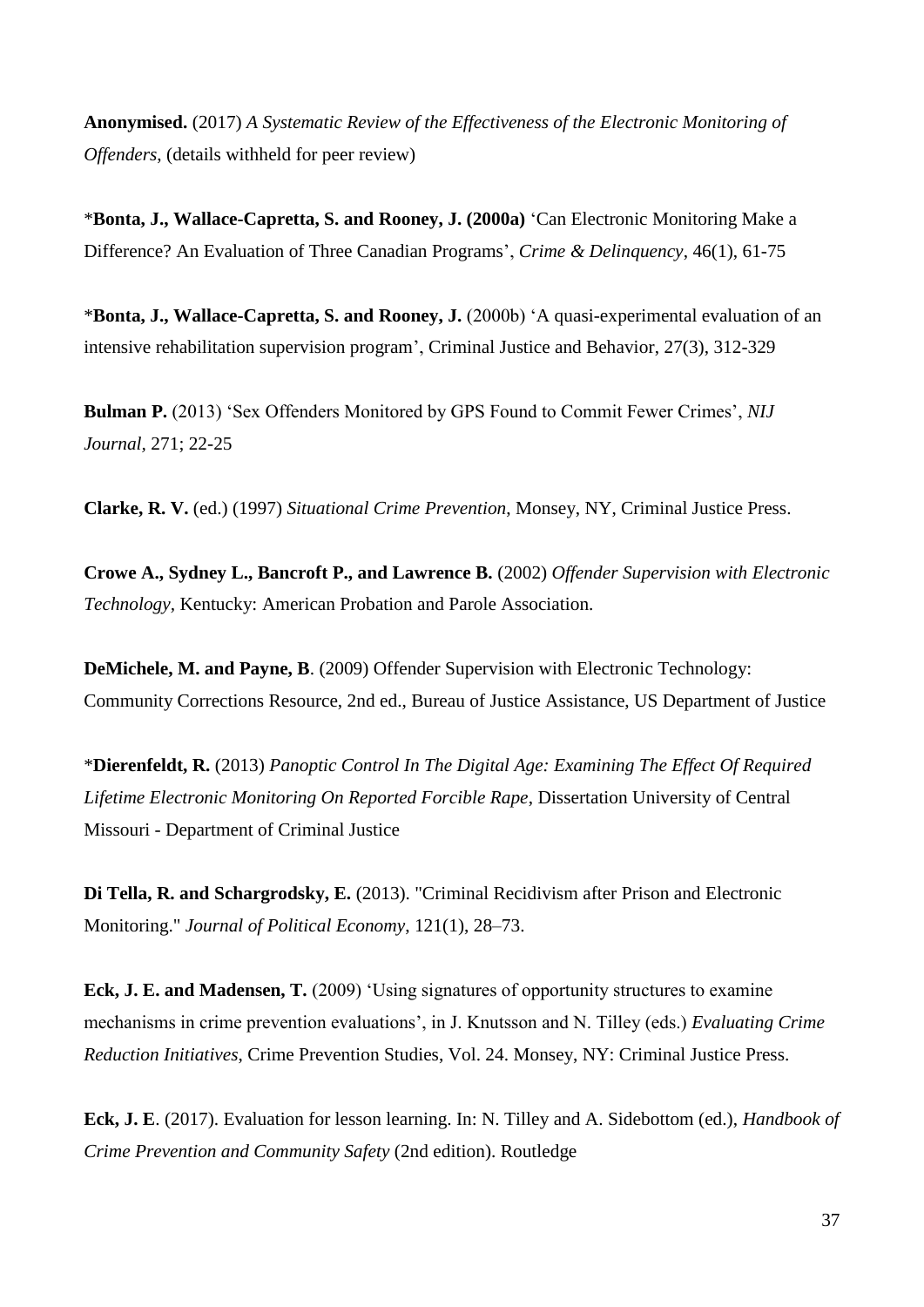**EPPI-Centre** (2007) Review Guidelines for Extracting Data and Quality Assessing Primary Studies for Home Office Offender reviews. Version 1.0 London: EPPI Centre, Social Science Research Unit \***Erez, E., Ibarra, P. R., Bales, W. D. and Gur, O. M.** (2012) 'GPS Monitoring Technologies and Domestic Violence: An Evaluation Study', *NCJRS Report*, June 2012

\***Finn, M. A., Blackwell, B. S., Oxford, B., Braucht, G. and Prevost, J**. (2001) 'Georgia Parole Board's Use of Electronic Monitoring With High Risk Offenders: Enhancing Community Safety and Offender Reintegration Through Greater Accountability', *Journal of Offender Monitoring*, 14(3/4), 13-15

\***Finn, M. A. and Muirhead-Steves, S.** (2002) 'The Effectiveness of Electronic Monitoring with violent Male Parolees', *Justice Quarterly*, 19(2), 293-312

\***Florida Senate - Committee on Criminal Justice** (2004) *Global Positioning System (Gps) Technology Use In Monitoring The Activities Of Probationers*, The Florida Senate - Committee on Criminal Justice

\***Frost, G. A.** (2002) 'Florida's Innovative Use of GPS for Community Corrections', *Journal of Offender Monitoring*, 15(2), 6-7, 9-10, 30

**Garland, D.** (2002) The Culture of Control. Crime and Social Order in Contemporary Society. Oxford University Press.

**Geoghegan, R.** (2011) Future of Corrections: Exploring the Use of Electronic Monitoring, London: Policy Exchange, 11

\***Gies, S. V., Gainey, R., Cohen, M. I., Healy, E., Yeide, M., Bekelman, A. and Bobnis, A.** (2013) *Monitoring High-Risk Gang Offenders With GPS Technology: An Evaluation of the California Supervision Program Final Report*, National Institute of Justice

\***Gowen, D.** (2000) 'Overview of the Federal Home Confinement Program 1988-1996', *Federal Probation*, 64(2), 11-18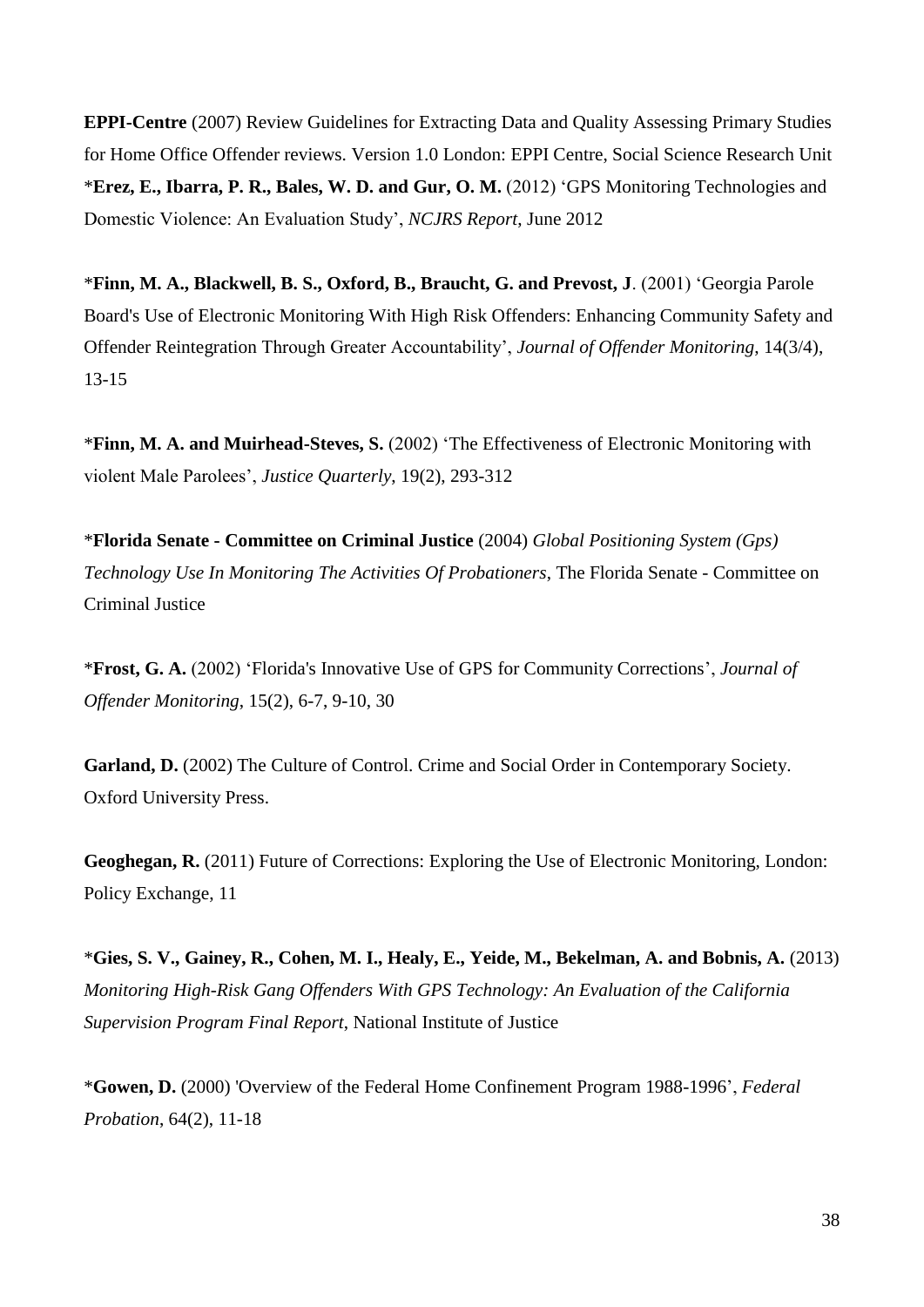\***Harig, T. J.** (2001) *Juvenile Electronic Monitoring Project: The Use of Electronic Monitoring Technology on Adjudicated Juvenile*, New York State Division of Criminal Justice Services Evaluation Report

**Hedges, L. V., Tipton, E., & Johnson, M. C.** (2010). Robust variance estimation in meta-regression with dependent effect size estimates. *Research Synthesis Methods*, 1(1), 39–65.

**House of Commons Committee of Public Accounts** (2006) *The EM of Adult Offenders: 62nd Report of Session 2005-2006,* House of Commons, The Stationary Office Limited: London

**Hucklesby, A**. (2008) 'Vehicles of desistance? The impact of electronically monitored curfew orders', *Criminology and Criminal Justice,* 8(1), 51-71

**Hucklesby, A.** (2013). 'Electronically monitored curfews'. In Nellis M., Beyens N. and Kaminski D. (eds), *Electronically monitored punishment: International and critical perspectives*, London: Routledge. 228-246

**Hucklesby, A., and Holdsworth, E.** (2016, May). Electronic monitoring in England and Wales. In *Creativity and Effectiveness in EM conference. London 17th March 2016*. (Accessed 25 February 2017) [http://28uzqb445tcn4c24864ahmel.wpengine.netdna-cdn.com/files/2016 /06/EMEU-](http://28uzqb445tcn4c24864ahmel.wpengine.netdna-cdn.com/files/2016%20/06/EMEU-Electronic-monitoring-in-England-and-Wales.pdf)[Electronic-monitoring-in-England-and-Wales.pdf](http://28uzqb445tcn4c24864ahmel.wpengine.netdna-cdn.com/files/2016%20/06/EMEU-Electronic-monitoring-in-England-and-Wales.pdf)

\***Hudson, K. and Jones, T.** (2016) 'Satellite Tracking of Offenders and Integrated Offender Management: A Local Case Study', *The Howard Journal*, 55(1–2), 188-206

\***Jannetta, J.** (2006) *GPS Monitoring of High-Risk Sex Offenders*, Center for Evidence-Based Corrections, The University of California, Irvine

**Johnson, S. D., Tilley, N. and Bowers. K. J.** (2015) 'Introducing EMMIE: an evidence rating scale to encourage mixed-method crime prevention synthesis reviews', *Journal of Experimental Criminology*, 11(3), 459-473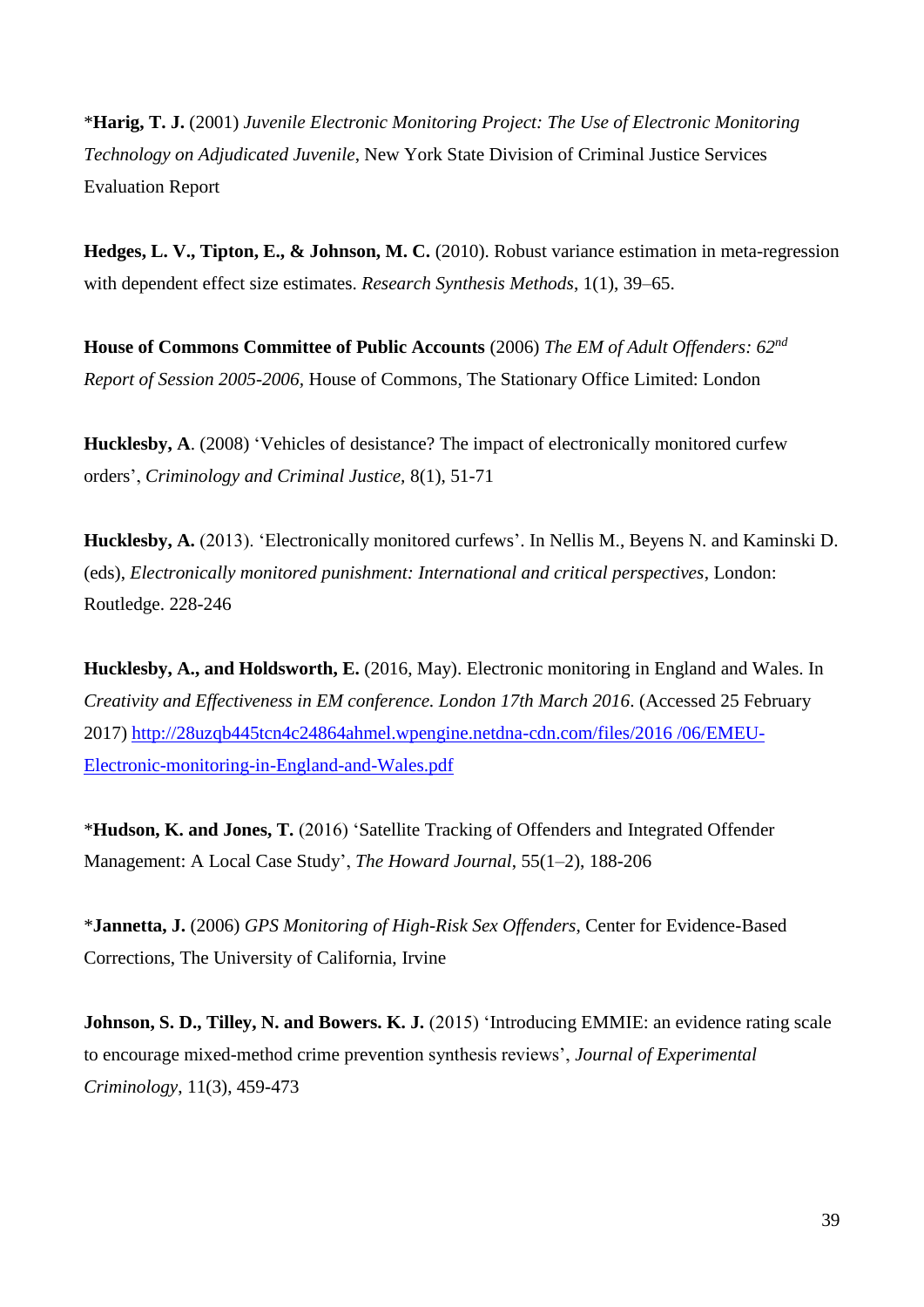\***Killias, M., Gillieron, G., Kissling, I. and Villettaz, P.** (2010) Community Service Versus Electronic Monitoring-What Works Better?: Results of a Randomized Trial, *British Journal of Criminology*, 50(6), 1155-1170

\***Lapham, S. C., C'de Baca, J., Lapidus, J. and McMillan, G.** (2007) 'Randomized sanctions to reduce re-offense among repeat impaired-driving offenders', *Addiction*, 102(10), 1618-1625

\***Lobley, D. and Smith, D.** (2000) *Evaluation of Electronically Monitored Restriction of Liberty Orders*, The Scottish Executive Central Research

\***Marie, O.** (2009). The Best Ones Come Out First! Early Release from Prison and Recidivism A Regression Discontinuity Approach. (Accessed 18 April 2017) <http://www.coll.mpg.de/economix/2009/Marie.pdf>

\***Marie, O., Moreton, K., & Goncalves, M.** (2011). The effect of early release of prisoners on Home Detention Curfew (HDC) on recidivism. Ministry of Justice.

\***Marklund, F. and Holmberg, S.** (2009) *Effects of Early release from Prison using Electronic tagging in Sweden,* Journal of Experimental Criminology, 5(1). 41-61

\***Mayer, M., Haverkamp, R. and Levy, R.** (ed.) (2003) *Will Electronic Monitoring Have a Future in Europe?* Contributions from a European Workshop, June 2002

\***Mortimer, E.** (2001) *Electronic monitoring of released prisoners: an evaluation of the Home Detention Curfew scheme*, Home Office Research Study 222, Home Office Research, Development and Statistics Directorate

**National Audit Office** (2006) *The EM of Offenders*, available at [https://www.nao.org.uk/report/the](https://www.nao.org.uk/report/the-electronic-monitoring-of-adult-offenders/)[electronic-monitoring-of-adult-offenders/](https://www.nao.org.uk/report/the-electronic-monitoring-of-adult-offenders/)

\***Nestleroad, M.** (2012) *Probation Violations and Electronic Monitoring: A Close Look at Offender Compliance*, Dissertation State University of New York Empire State College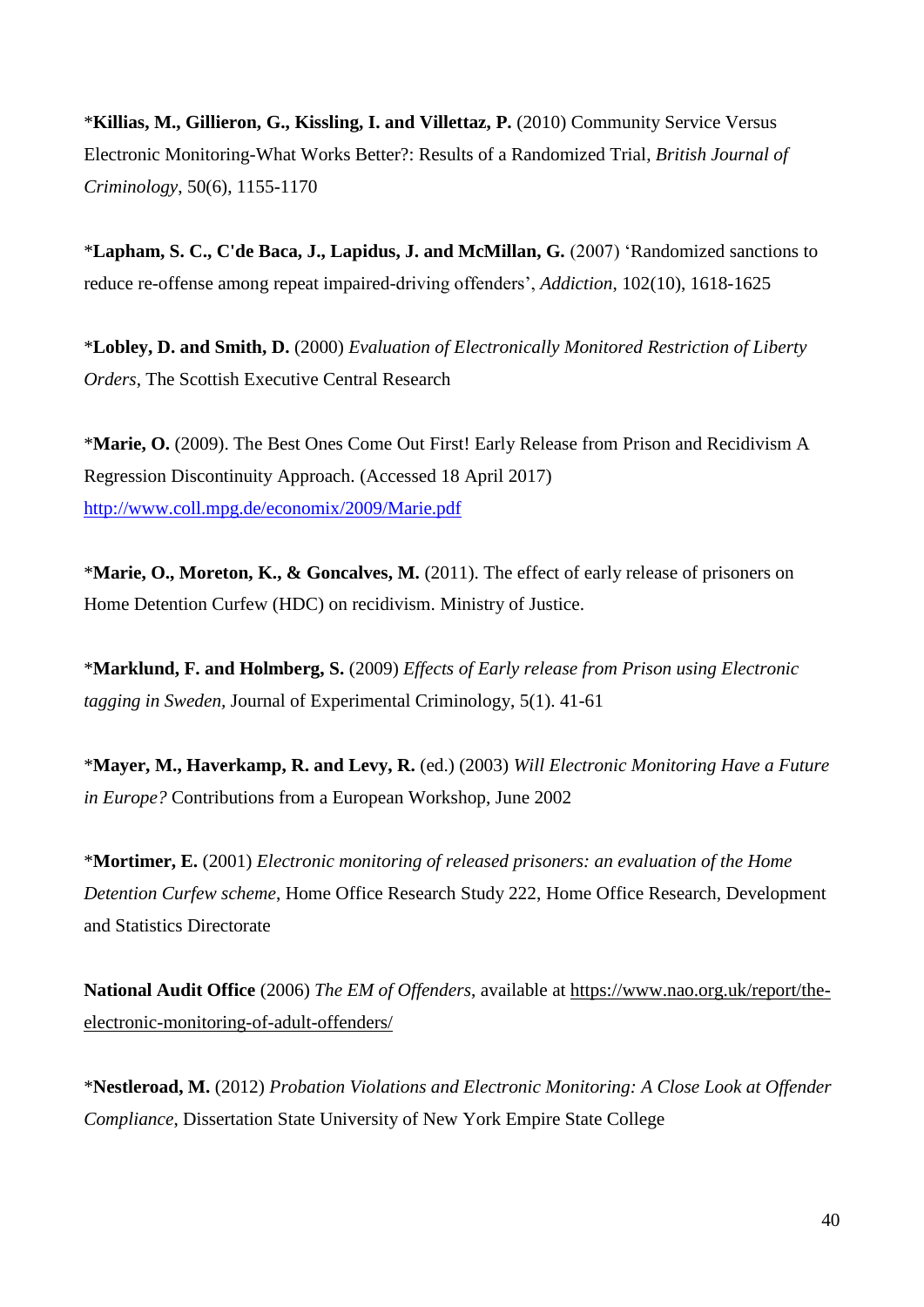**Newman, M., Vigurs, C., Perry, A., Hallam, G., Schertler, E., Johnson, M., Wall, R**. (2012) A systematic review of selected interventions to reduce juvenile re-offending. Report. In: Research Evidence in Education Library. London: EPPI-Centre, Social Science Research Unit, Institute of Education, University of London.

\***Omori, M. K. and Turner, S. F.** (2015) 'Assessing the Cost of Electronically Monitoring High-Risk Sex Offenders', Crime and Delinquency, 61(6), 873-894.

**Padgett, K. G., Bales, W. and Blomberg, T. G.** (2006) Under Surveillance: An Empirical Test Of The Effectiveness And Consequences Of Electronic Monitoring, *Criminology and Public Policy,*  5(1), 61-91.

Paterson, C. (2007) 'Commercial Crime Control and the EM of Offenders in England and Wales', *Social Justice*, Vol. 34, Nos. 3 – 4 (2007 – 2008).

**Pawson, R., & Tilley, N.** (1997). *Realistic evaluation*. Sage.

Payne, K. B. and DeMichele, M. (2011) 'Sex offender policies: Considering unanticipated consequences of GPS sex offender monitoring', *Aggression and Violent Behavior*, 16: 177-187.

\***Pearson, A.** (2012) *An Evaluation of Winnipeg's Electronic Monitoring Pilot Project For Youth Auto Theft Offenders*, Dissertation University of Manitoba (Canada).

**Pew Charitable Trusts** (2016), Use of Electronic Offender-Tracking Devices Expands Sharply, Issue Brief, (Accessed 19th January 2017)

http://www.pewtrusts.org/~/media/assets/2016/10/use of electronic offender tracking devices exp [ands\\_sharply.pdf](http://www.pewtrusts.org/~/media/assets/2016/10/use_of_electronic_offender_tracking_devices_expands_sharply.pdf)

**Renzema, M. and Mayo-Wilson, E.** (2005) 'Can EM Reduce Crime for moderate to high risk offenders?*', Journal of Experimental Criminology,* 1: 215 – 237.

\***Roy, S. and Barton, S.** (2007) 'Convicted drunk drivers in electronic monitoring home detention and day reporting center: A comparison', Kriminologija & Socijalna Integracija, 15(2), 39-49.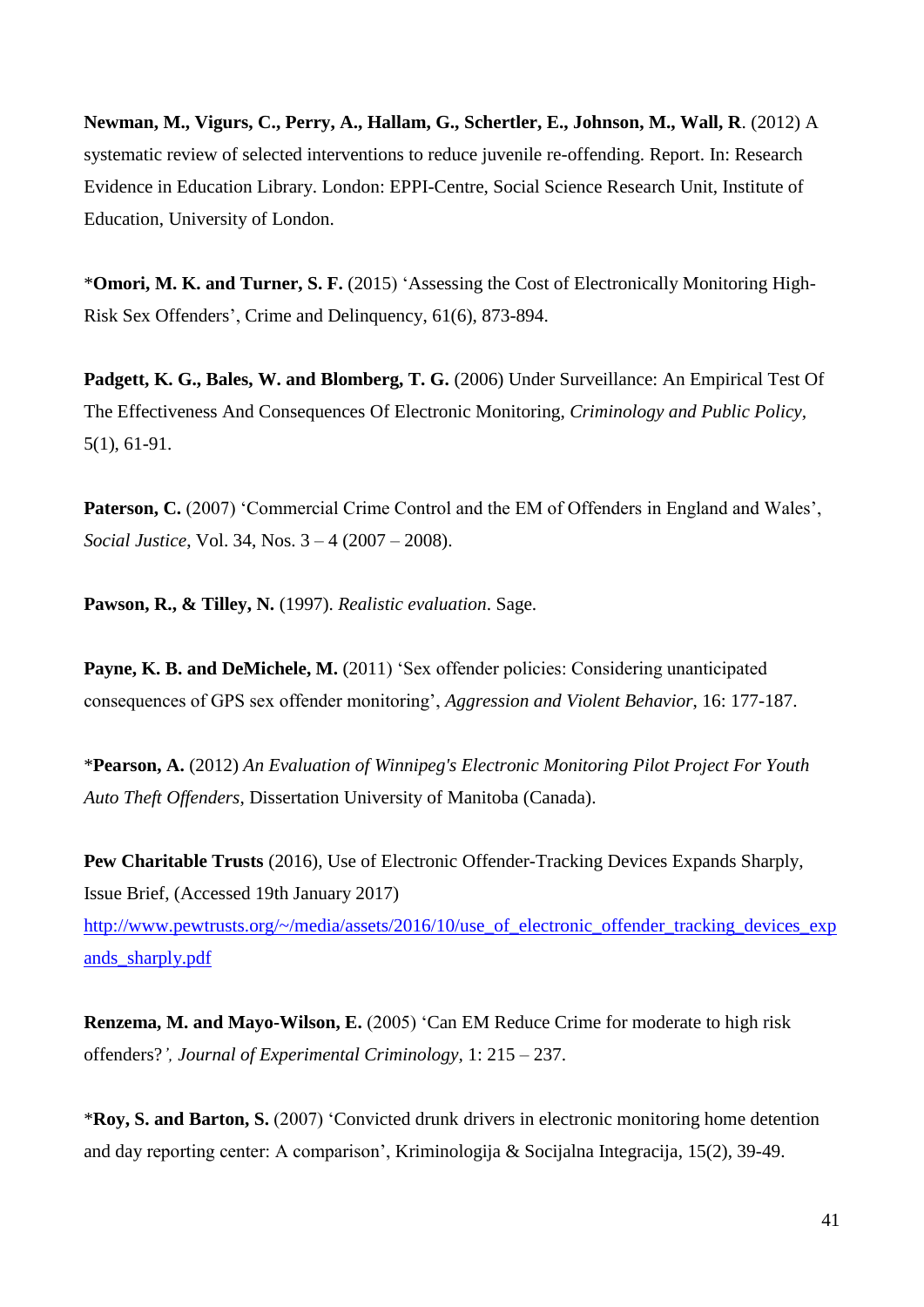**Schmucker, M., Lösel, F., & Schmucker, M.** (2017). Sexual offender treatment for reducing recidivism among convicted sex. *Campbell Systematic Reviews*, *8*.

\***Shute, S.** (2007) Satellite Tracking of Offenders. A study of the Pilots in England and Wales, Ministry of Justice Research Summary 4.

**Sidebottom, A., Tompson, L., Thornton, A., Bullock, K., Tilley, N., Bowers, K., & Johnson, S. D.** (2017a). Gating alleys to reduce crime: A meta-analysis and realist synthesis. *Justice Quarterly*, 1-32.

**Sidebottom, A., Thornton, A., Tompson, L., Belur, J., Tilley, N., & Bowers, K.** (2017b). A systematic review of tagging as a method to reduce theft in retail environments. *Crime Science*, *6*(1), 7.

\***Sugg, D., Moore, L. and Howard, P.** (2001) *Electronic Monitoring and Offending Behaviour - Reconviction Results for the Second Year of Trials of Curfew Orders*, Home Office Research Findings 141.

\***Tennessee Board of Probation and Parole** (2007) *Monitoring Tennessee's Sex Offenders Using Global Positioning Systems: A Project Evaluation*, Tennessee Board of Probation and Parole in conjunction with Middle Tennessee State University Department of Criminal Justice Administration.

**Tilley, N.** (2013). The rediscovery of learning: crime prevention and scientific realism. In G. Hughes and A. Edwards (eds), *Crime Control and Community*, 63-85

**Toon, C., & Gurusamy, K.** (2014). Forensic Nurse Examiners versus Doctors for the Forensic Examination of Rape and Sexual Assault Complainants: A Systematic Review. *Campbell Systematic Reviews*, *10*(5).

**\*Turner, S., Hess, J., Chamberlain, A.W. and Jannetta, J.** (2015) 'Does GPS Improve Recidivism among High Risk Sex Offenders? Outcomes for California's GPS Pilot for High Risk Sex Offender Parolees', *Victims & Offenders*, 10(1), 1-28.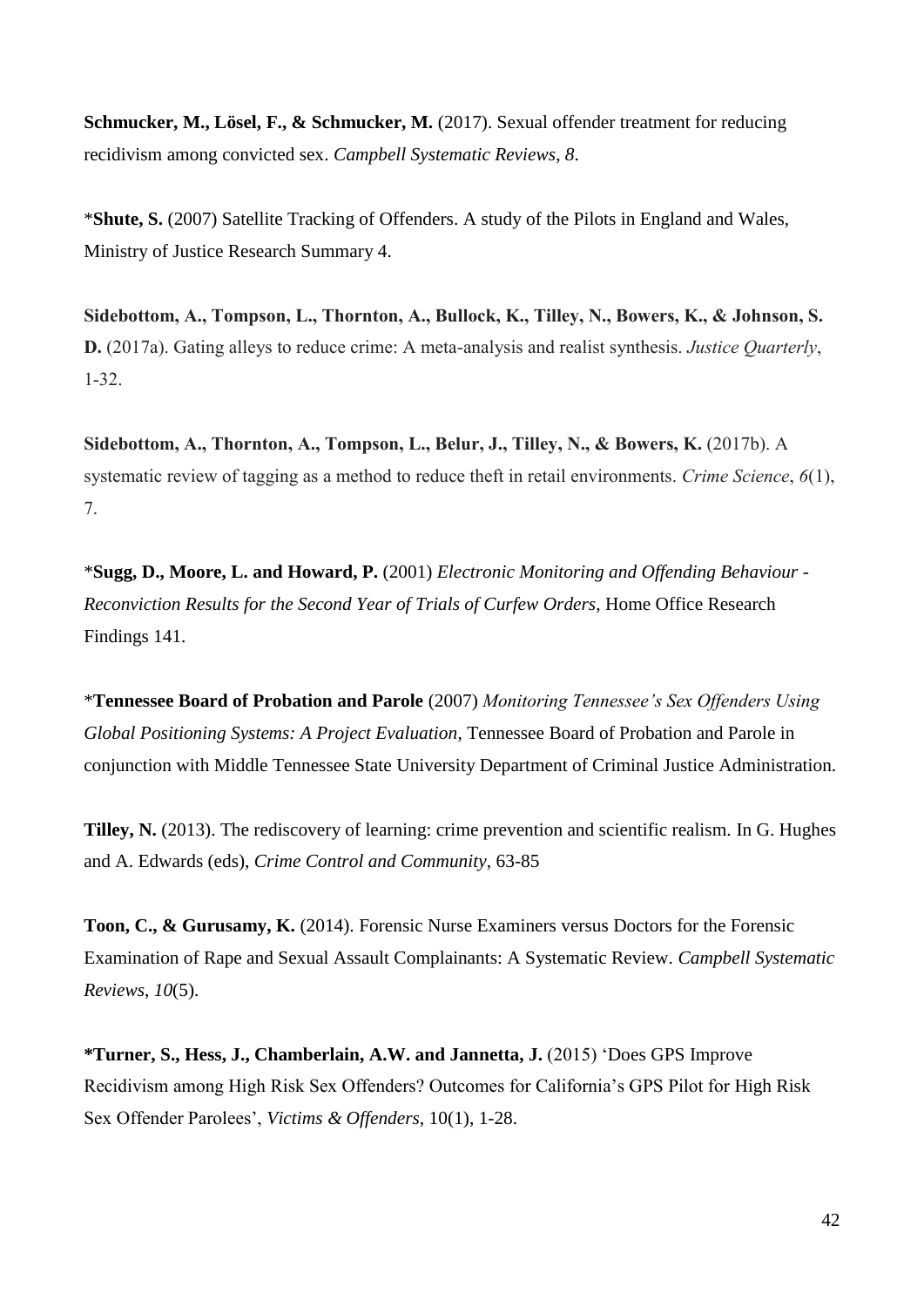**\*Turner, S., Chamberlain, A. W., Jannetta, J. and Hess, J.** (2010) *Implementation and Outcomes for California's GPS pilot for High Risk Sex Offender Parolees*, University California Irvine - Center for Evidence-Based Corrections.

**Weisburd, D., Hinkle, J. C., Braga, A. A., & Wooditch, A.** (2015). Understanding the Mechanisms Underlying Broken Windows Policing: The Need for Evaluation Evidence. *Journal of Research in Crime and Delinquency*, 52(4), 589-608.

**Welsh, B. C., Peel, M. E., Farrington, D. P., Elffers, H., & Braga, A. A**. (2011). Research design influence on study outcomes in crime and justice: A partial replication with public area surveillance. Journal of Experimental Criminology, 7(2), 183-198.

**Wikström, P. O. H.** (2007). In search of causes and explanations of crime. In King R. and Wincup E (Eds). *Doing research on crime and justice*, (2nd ed). 117-139.

**Whitehead S., Kersley H. and Mohun J.** (2013) *Justice for Sale- the privatisation of offender management services,* New Economics Foundation (Accessed 08 December 2015) <https://www.tuc.org.uk/sites/default/files/Criminal%20Justice%20Report.pdf>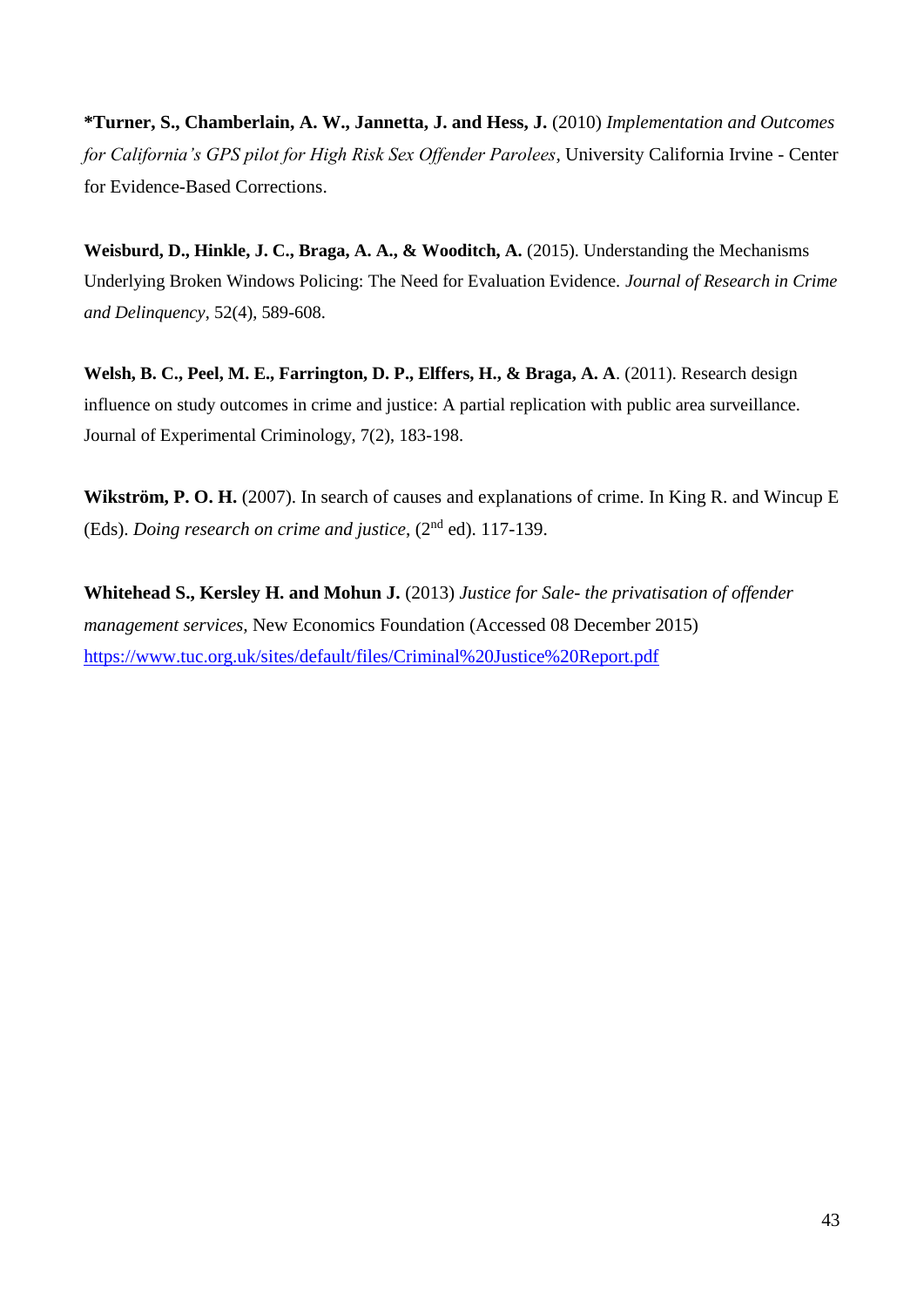# **Appendix A – Electronic databases searched**

ASSIA (Applied Social Sciences Index and Abstracts) Criminal Justice Abstracts Criminal Justice Periodicals ERIC (Education Resources Information Centre) IBSS (International Bibliography of Social Sciences) NCJRS (National Criminal Justice Reference Service) ProQuest theses and dissertations PsycINFO PsycEXTRA **SCOPUS** Social Policy and Practice Sociological Abstracts Web of Science **CINCH** 

# **Appendix B - An example of the search syntax used in electronic databases**

"electronic monitor\*" OR tag\* OR curfew\* OR "random calling" OR "verifier anklet" OR "verifier wristlet" OR "verifier bracelet" OR ( ( house OR home ) W/1 ( arrest OR detention OR confinement OR incarceration )) AND "crim\* OR illegal\* OR illicit\* OR delinqu\* OR offend\* OR parole\* OR probate\* OR incarcerate\* OR recidivism\* OR convict\* OR felon\* OR misdemeano\* OR bail\*"

# **Appendix C – List of sources searched for grey literature**

In collaboration with an information specialist, we searched the publications of the following government, research and professional agencies:

- Australian Institute of Criminology
- Canadian Police College
- Centre for Problem-Oriented Policing (Tilley Award and Goldstein Award winners)
- Danish National Police (Politi)
- European Crime Prevention Network
- Finnish Police (Polsi)
- Institute for Law and Justice
- New Zealand Police
- Norwegian Ministry of Justice
- Police Executive Research Forum
- Police Foundation
- Rand Corporation (public safety publications)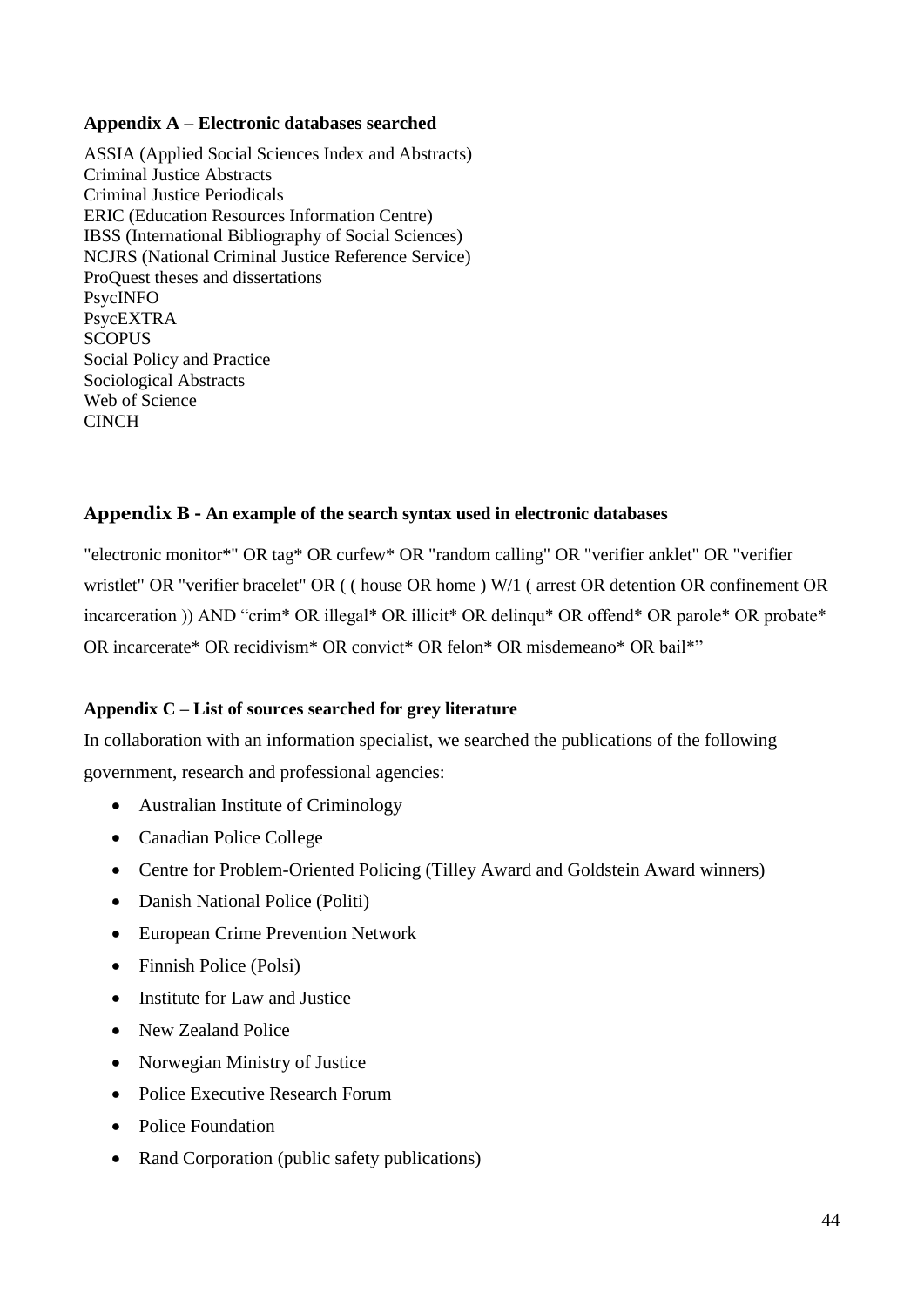- Swedish National Council for Crime Prevention
- Swedish Police Service
- The Campbell Collaboration reviews and protocols
- The Netherlands Police (Politie)
- UK College of Policing (Polka)
- UK Home Office
- UK Ministry of Justice
- Urban Institute
- US National Institute of Justice
- Vera Institute for Justice (policing publications)

The following resources were also searched:

- Google
- Google Scholar
- Academic Search Premier (EBSC)
- ProQuest Sociology
- Rutgers Criminal Justice Grey Literature Database
- OSCE Polis Digital Library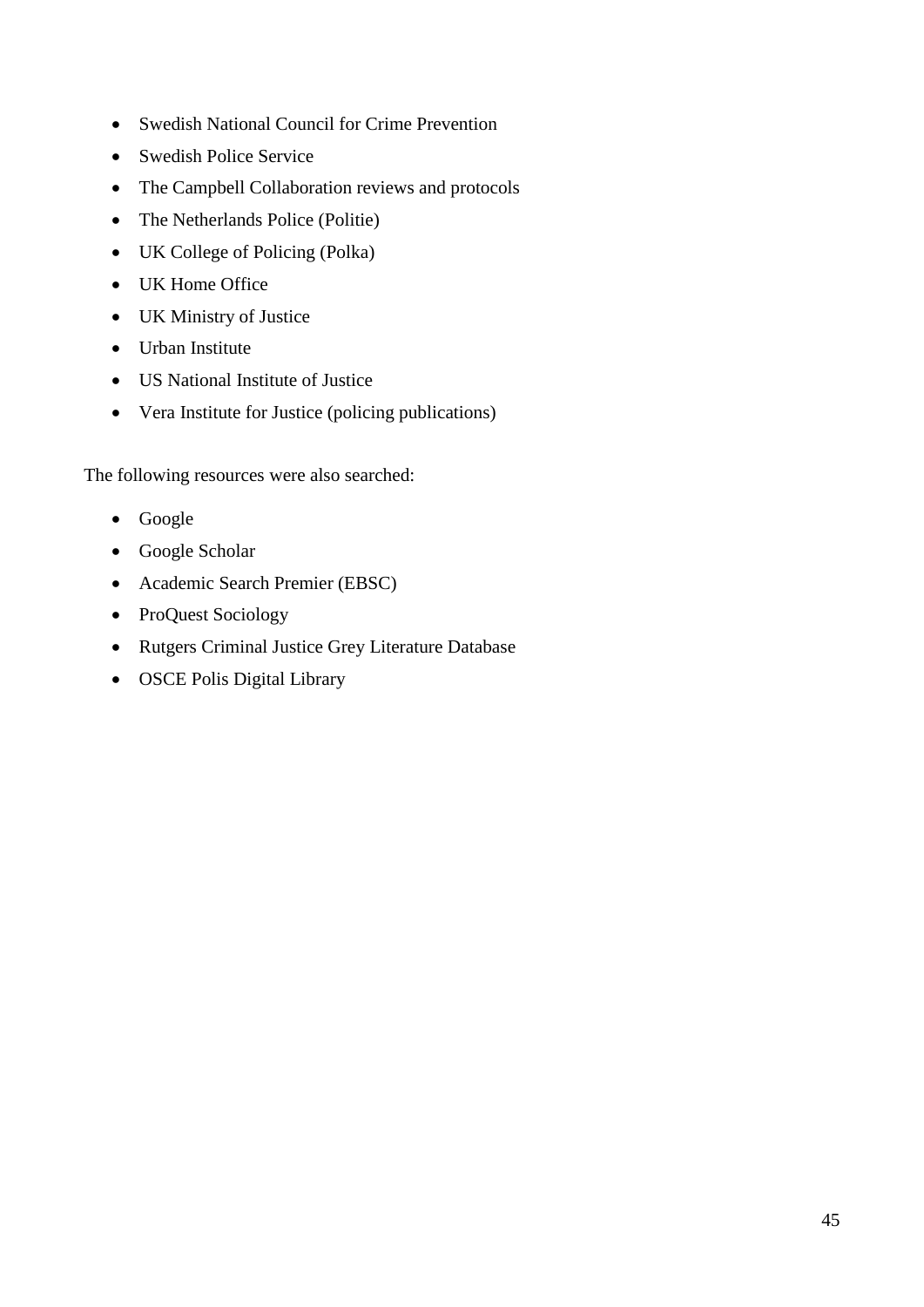| <b>Study</b>                      | <b>Study</b><br>setting  | <b>Method</b>                                      | Sample size                                                                                                           | Data<br>period            | Data                                        | <b>Outcomes</b>                                                                                                                         | <b>Offender type</b>                  | Comparison<br>group                                                    |
|-----------------------------------|--------------------------|----------------------------------------------------|-----------------------------------------------------------------------------------------------------------------------|---------------------------|---------------------------------------------|-----------------------------------------------------------------------------------------------------------------------------------------|---------------------------------------|------------------------------------------------------------------------|
| Bales et al.,<br>2010             | Florida,<br><b>USA</b>   | Quasi-experimental<br>1 (comparable<br>groups)     | Treatment group = $87$ ,<br>Comparison group $= 47$<br>(across both areas)                                            | Shorter than<br>EM period | Cox's<br>regression<br>and hazard<br>ratios | absconding from<br>supervision,<br>revocations for<br>technical violations,<br>and revocations for<br>misdemeanour or<br>felony arrests | Medium- and<br>high-risk<br>offenders | $Non-EM$<br>probation<br>conditions                                    |
| Baumer et<br>al., 2008            | Indiana,<br><b>USA</b>   | Quasi-experimental<br>2 (non-comparable<br>groups) |                                                                                                                       | Unclear                   | Proportions                                 | Arrests, non-<br>compliance with EM<br>conditions, 'not<br>successful'                                                                  | Sex offenders                         | $Non-EM$<br>probation<br>conditions                                    |
| Bonta et al.<br>2000a             | BC, SK,<br>NL,<br>Canada | Quasi-experimental<br>2 (non-comparable<br>groups) | Treatment group = $262$ ,<br>Comparison group = $256$<br>(across all areas in<br>prison) and 30 (non-EM<br>probation) | Longer than<br>EM period  | Proportions                                 | Re-offending                                                                                                                            | Non-specific                          | 1) in prison and<br>$2)$ non-EM<br>probation<br>conditions             |
| Bonta et al.<br>2000 <sub>b</sub> | NF, Canada               | Quasi-experimental<br>1 (comparable<br>groups)     | Treatment group $= 54$ ,<br>Comparison group $= 100$<br>(released from prison)<br>and 17 (non-EM<br>probation)        | Longer than<br>EM period  | Proportions                                 | Reconvictions (police<br>data)                                                                                                          | Non-specific                          | 1) released<br>from prison<br>and 2) non-EM<br>probation<br>conditions |

# **Appendix B – Summary table of studies included in the meta-analysis**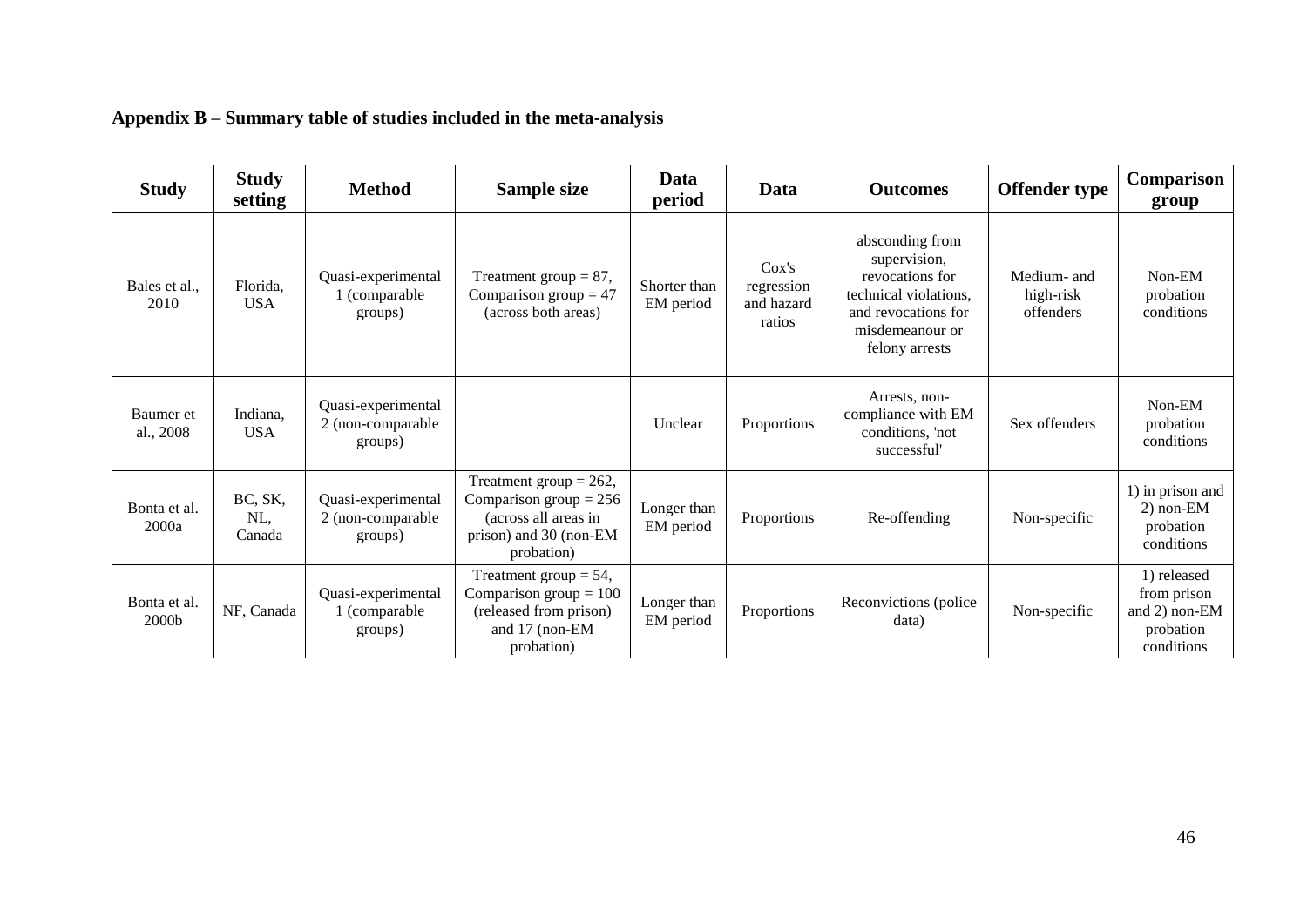| <b>Study</b>                                      | <b>Study</b><br>setting                                        | <b>Method</b>                                      | <b>Sample size</b>                                                                                                                                                                                                | Data<br>period                                            | Data                                                        | <b>Outcomes</b>                                                         | <b>Offender type</b>                                              | <b>Comparison</b><br>group                                                                                       |
|---------------------------------------------------|----------------------------------------------------------------|----------------------------------------------------|-------------------------------------------------------------------------------------------------------------------------------------------------------------------------------------------------------------------|-----------------------------------------------------------|-------------------------------------------------------------|-------------------------------------------------------------------------|-------------------------------------------------------------------|------------------------------------------------------------------------------------------------------------------|
| Di Tella &<br>Schargrodsky<br>(2013)              | <b>Buenos</b><br>Aires.<br>Argentina                           | Quasi-experimental<br>1 (comparable<br>groups)     | Treatment (RFID EM)<br>$group = 386$ , Non-EM<br>comparison group $=$<br>1,140.                                                                                                                                   | $Various - in$<br>most cases<br>longer than<br>EM period. | Raw data and<br>regression<br>analysis                      | Arrests                                                                 | <b>Offenders</b><br>awaiting trial                                | Formally in<br>prison awaiting<br>trial                                                                          |
| Erez et al.<br>2012                               | <b>USA</b><br>('West',<br>'Midwest'<br>and 'South'<br>regions) | Quasi-experimental<br>1 (comparable<br>groups)     | Treatment (GPS EM)<br>$group = 1,087, RF EM$<br>comparison group = $632$ ,<br>Non-GPS comparison<br>$group = 437$ , in prison<br>comparison group $=$<br>1,223, Non-EM<br>probation = $725$ (across<br>all areas) | Longer than<br>EM period                                  | Proportions                                                 | Arrests and non-<br>compliance with EM<br>conditions                    | Domestic<br>violence<br>offenders                                 | $1)$ RF EM<br>group, 2) Non-<br><b>GPS EM</b><br>$group, 3)$ in<br>prison, 4) non-<br>EM probation<br>conditions |
| Finn $\&$<br>Muirhead-<br><b>Steves</b><br>(2002) | Georgia,<br><b>USA</b>                                         | Quasi-experimental<br>2 (non-comparable<br>groups) | Treatment group $= 128$ ,<br>comparison group = $158$                                                                                                                                                             | Longer than<br>EM period                                  | Raw data,<br>logistic<br>regression<br>and hazard<br>ratios | Reimprisonment                                                          | Violent male<br>offenders (inc.<br>sex offenders and<br>homicide) | Non-EM<br>probation<br>conditions                                                                                |
| Gies et al.<br>(2013)                             | California,<br><b>USA</b>                                      | Quasi-experimental<br>1 (comparable<br>groups)     | Treatment group $=$ 392,<br>comparison group = $392$                                                                                                                                                              | Unclear                                                   | Proportions                                                 | Arrests, non-<br>compliance with EM<br>conditions, return to<br>custody | High risk gang<br>offenders                                       | Non-EM<br>probation<br>conditions                                                                                |
| Killias et al.<br>(2010)                          | Switzerland                                                    | Randomised control<br>trial                        | Treatment group = $115$ ,<br>comparison group = $117$                                                                                                                                                             | Unclear                                                   | Proportions                                                 | Reconvictions, self-<br>reported offending                              | Non-specific                                                      | Community<br>service                                                                                             |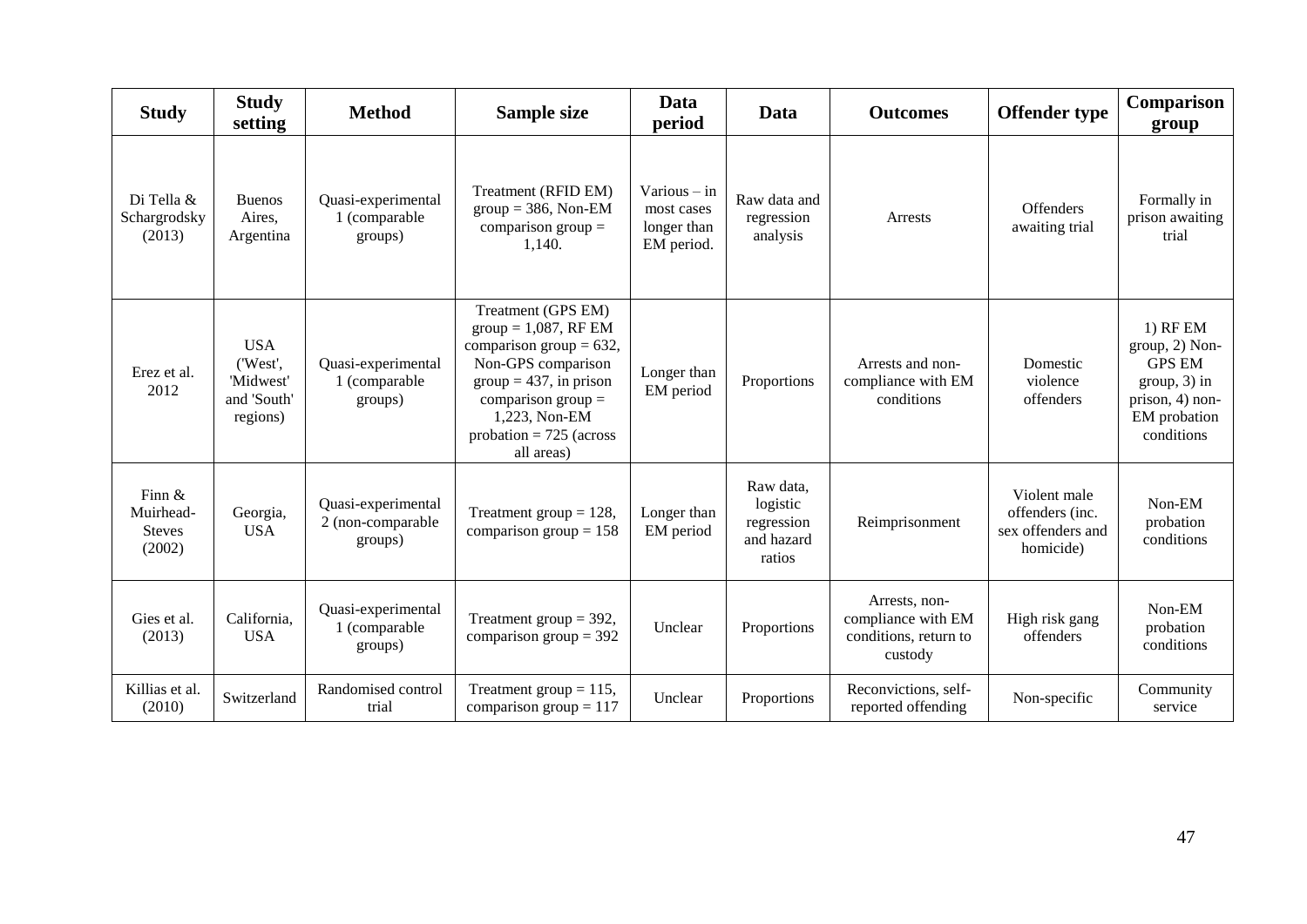| <b>Study</b>                               | <b>Study</b><br>setting                                  | <b>Method</b>                                                                   | <b>Sample size</b>                                                                                                                                      | Data<br>period           | Data                          | <b>Outcomes</b>                                                     | <b>Offender type</b>                | Comparison<br>group                                                                                   |
|--------------------------------------------|----------------------------------------------------------|---------------------------------------------------------------------------------|---------------------------------------------------------------------------------------------------------------------------------------------------------|--------------------------|-------------------------------|---------------------------------------------------------------------|-------------------------------------|-------------------------------------------------------------------------------------------------------|
| Lapham et al.<br>(2007)                    | Oregon,<br><b>USA</b>                                    | Randomised control<br>trial                                                     | Standard DISP = $118$ ,<br>standard DISP no $EM =$<br>118, standard DISP no<br>vehicle sale = $116$ ,<br>standard DISP no EM no<br>vehicle sale $= 120$ | Longer than<br>EM period | Hazard ratios                 | Re-arrest                                                           | Drink drivers<br>(repeat offenders) | Four treatment<br>groups: with<br>and without<br>EM, with and<br>without<br>mandatory<br>vehicle sale |
| Marie<br>(2009);<br>Marie et al.<br>(2011) | <b>UK</b>                                                | Quasi-experimental<br>1 (regression<br>discontinuity with<br>comparable groups) | Treatment group $=$<br>63,584, comparison<br>$group = 126,906$                                                                                          | Longer than<br>EM period | Regresion<br>estimates        | <b>Conviction</b> (Courts<br>data)                                  | Non-specific                        | Released from<br>prison                                                                               |
| Marklund &<br>Holmberg<br>(2009)           | Sweden                                                   | Quasi-experimental<br>1 (comparable<br>groups)                                  | Treatment group = $260$ ,<br>comparison group = $260$                                                                                                   | Unclear                  | Proportions,<br>hazard ratios | Reconvictions                                                       |                                     | Non-EM<br>probation<br>conditions                                                                     |
| Omori &<br>Turner<br>(2015)                | California,<br><b>USA</b>                                | Quasi-experimental<br>1 (comparable<br>groups)                                  | Treatment group = $94$ ,<br>comparison group = $91$                                                                                                     | Longer than<br>EM period | Proportions                   | New offence, non-<br>compliance with<br>EM/probation<br>conditions  | High risk sex<br>offenders          | Non-EM<br>probation<br>conditions                                                                     |
| Pearson<br>(2012)                          | Winnipeg,<br>Canada                                      | Quasi-experimental<br>1 (comparable<br>groups)                                  | Treatment group = $45$ ,<br>comparison group $= 42$                                                                                                     | Longer than<br>EM period | Mean and sd<br>of offences    | Charges for vehicle<br>theft, other crime and<br>for non-compliance | Young vehicle-<br>theft offenders   | Non-EM<br>probation<br>conditions                                                                     |
| Roy and<br>Barton (2007                    | Indiana,<br><b>USA</b>                                   | Quasi-experimental<br>2 (non-comparable<br>groups)                              | Treatment group $= 118$ ,<br>comparison group = $51$                                                                                                    | Unclear                  | Proportions                   | New offence, non-<br>compliance with<br>EM/probation<br>conditions  | Drink drivers                       | Day release<br>centre                                                                                 |
| Sugg et al.<br>(2001)                      | Berkshire,<br>Manchester<br>and<br>Norfolk,<br><b>UK</b> | Quasi-experimental<br>1 (comparable<br>groups)                                  | Treatment group = $261$ ,<br>comparison group = $51$<br>(across all areas)                                                                              | Longer than<br>EM period | Proportions                   | Reconvictions                                                       | Non-specific                        | Combination<br>and community<br>servce orders                                                         |